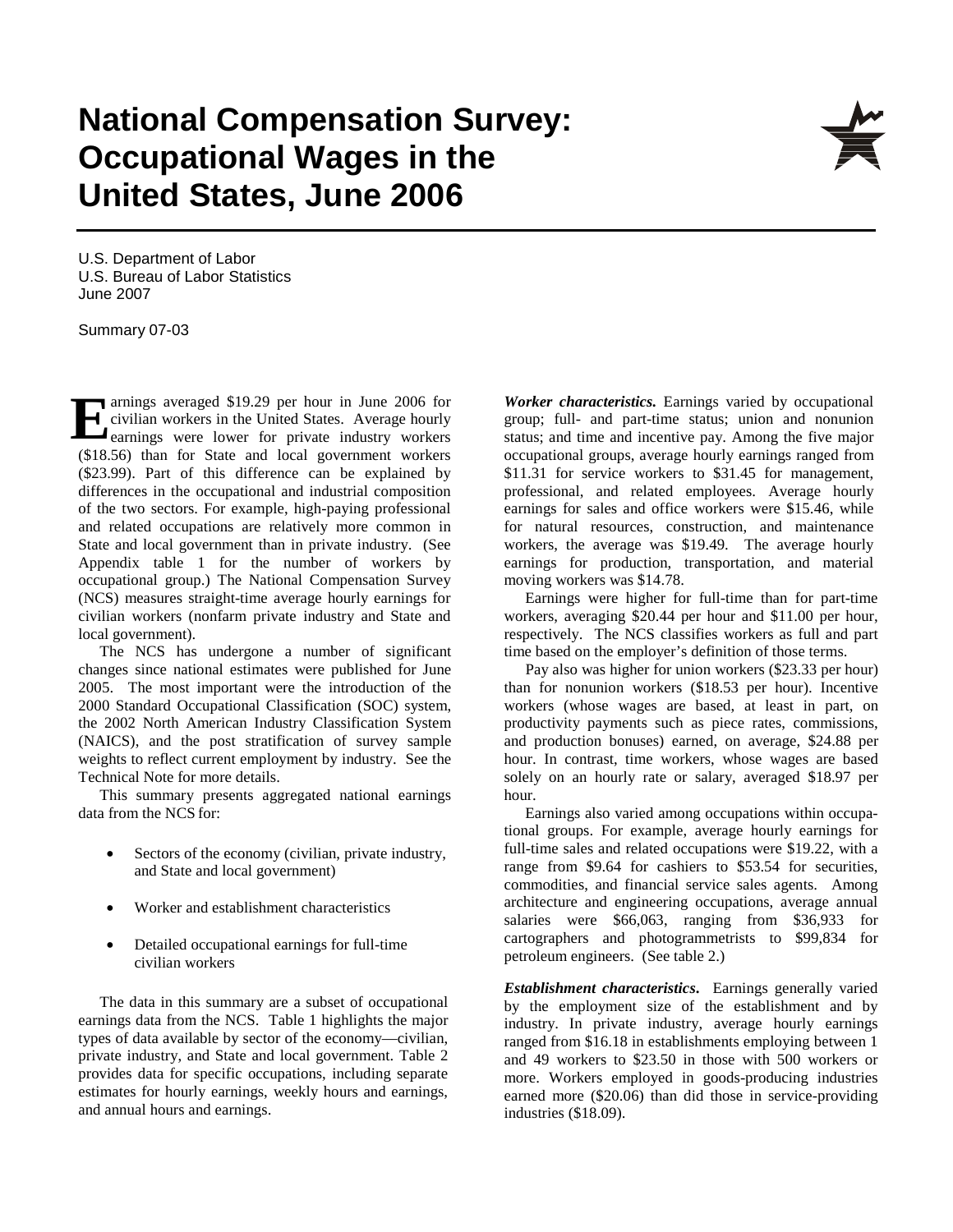*Additional occupational earnings data.* More detailed information on earnings by occupation will be published later this year in the national bulletin and will be available for the nine census divisions. National data will include:

- Occupational detail for workers in private industry and State and local government
- Occupational earnings by work level
- Occupational earnings by percentiles
- Occupational earnings for workers in nonprofit establishments
- Occupational earnings for union and nonunion workers
- Occupational earnings for State government and local government separately
- Occupational earnings for supervisory workers
- Occupational earnings for workers by establishment size

Detailed information for most of these series will also be available for the census divisions. The national bulletin and census division publications will be available on the Internet site: **www.bls.gov/ncs/home.htm**.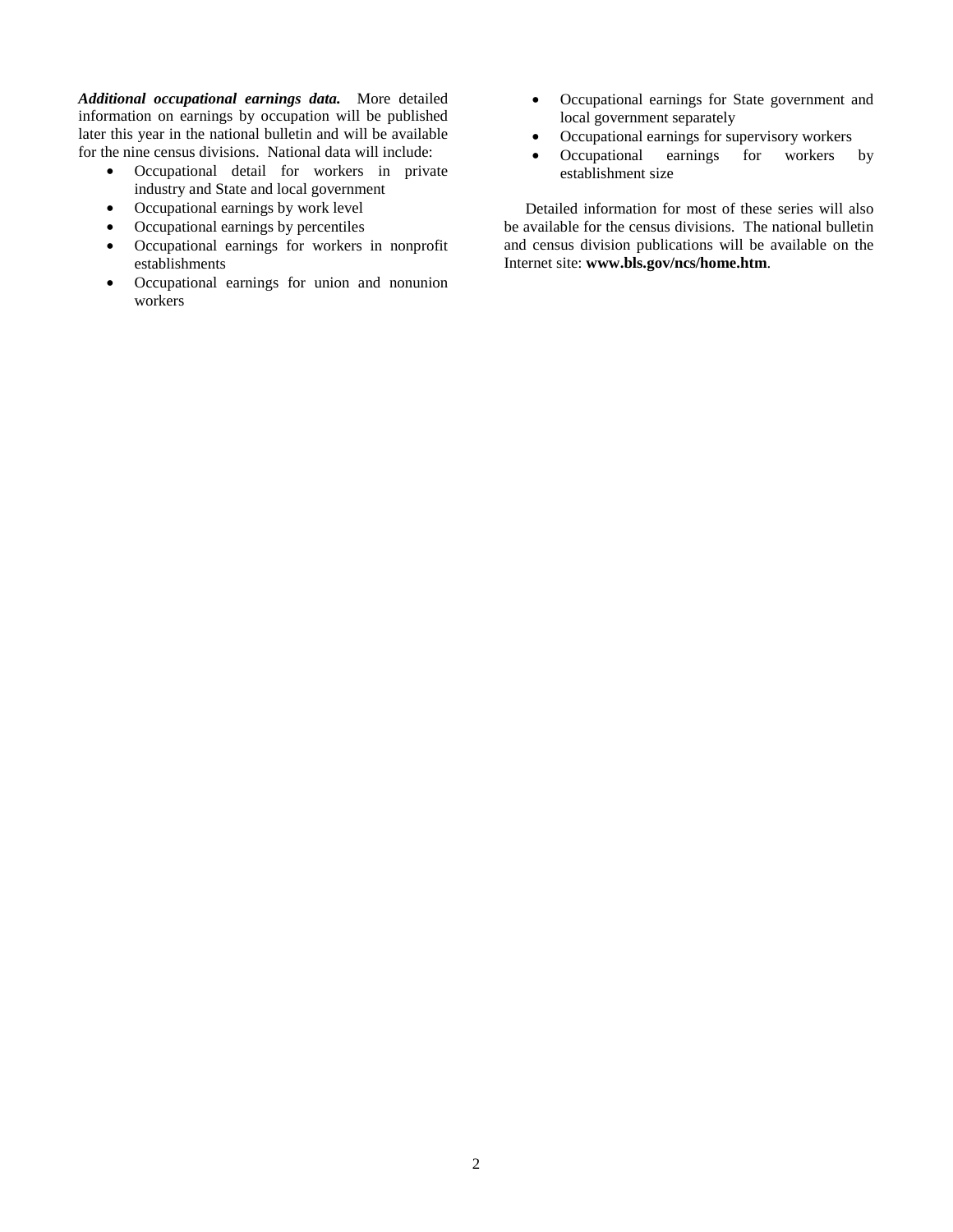Table 1. **Mean hourly earnings**1 **and weekly hours for selected worker and establishment characteristics, United States, June 2006**2

|                                                                                                                                                                                                                                                                                      |                                                                                                                                     | Civilian<br>workers                                                                              |                                                                                                                      |                                                                                                                                    | Private industry<br>workers                                                                        |                                                                                                                      |                                                                                                                                     | State and local government<br>workers                                                                 |                                                                                                                      |
|--------------------------------------------------------------------------------------------------------------------------------------------------------------------------------------------------------------------------------------------------------------------------------------|-------------------------------------------------------------------------------------------------------------------------------------|--------------------------------------------------------------------------------------------------|----------------------------------------------------------------------------------------------------------------------|------------------------------------------------------------------------------------------------------------------------------------|----------------------------------------------------------------------------------------------------|----------------------------------------------------------------------------------------------------------------------|-------------------------------------------------------------------------------------------------------------------------------------|-------------------------------------------------------------------------------------------------------|----------------------------------------------------------------------------------------------------------------------|
| Worker and establishment<br>characteristics                                                                                                                                                                                                                                          | Hourly earnings                                                                                                                     |                                                                                                  | Mean                                                                                                                 | Hourly earnings                                                                                                                    |                                                                                                    | Mean                                                                                                                 | Hourly earnings                                                                                                                     |                                                                                                       | Mean                                                                                                                 |
|                                                                                                                                                                                                                                                                                      | Mean                                                                                                                                | Relative<br>error <sup>3</sup><br>(percent)                                                      | weekly<br>hours <sup>4</sup>                                                                                         | Mean                                                                                                                               | Relative<br>error <sup>3</sup><br>(percent)                                                        | weekly<br>hours <sup>4</sup>                                                                                         | Mean                                                                                                                                | Relative<br>error <sup>3</sup><br>(percent)                                                           | weekly<br>hours <sup>4</sup>                                                                                         |
|                                                                                                                                                                                                                                                                                      | \$19.29                                                                                                                             | 1.2                                                                                              | 35.6                                                                                                                 | \$18.56                                                                                                                            | 1.2                                                                                                | 35.4                                                                                                                 | \$23.99                                                                                                                             | 1.2                                                                                                   | 36.6                                                                                                                 |
| Worker characteristics <sup>5,6</sup>                                                                                                                                                                                                                                                |                                                                                                                                     |                                                                                                  |                                                                                                                      |                                                                                                                                    |                                                                                                    |                                                                                                                      |                                                                                                                                     |                                                                                                       |                                                                                                                      |
| Management, professional, and related<br>Management, business, and financial<br>Office and administrative support<br>Natural resources, construction, and<br>Installation, maintenance, and repair<br>Production, transportation, and material<br>Transportation and material moving | 31.45<br>34.89<br>29.76<br>11.31<br>15.46<br>16.57<br>14.86<br>19.49<br>19.46<br>19.70<br>14.78<br>15.11<br>14.42<br>20.44<br>11.00 | .8<br>1.2<br>1.0<br>1.6<br>.7<br>1.4<br>.7<br>1.3<br>1.5<br>1.6<br>.9<br>1.1<br>1.2<br>1.3<br>.8 | 37.1<br>39.8<br>35.9<br>31.5<br>34.9<br>32.6<br>36.3<br>39.4<br>39.4<br>39.6<br>37.3<br>38.9<br>35.6<br>39.6<br>20.6 | 31.66<br>35.17<br>29.54<br>9.72<br>15.42<br>16.57<br>14.71<br>19.46<br>19.46<br>19.64<br>14.64<br>15.02<br>14.22<br>19.76<br>10.61 | .8<br>1.2<br>1.2<br>1.3<br>.7<br>1.4<br>.7<br>1.3<br>1.7<br>1.6<br>1.0<br>1.1<br>1.3<br>1.3<br>1.0 | 37.5<br>40.0<br>36.2<br>30.5<br>34.7<br>32.6<br>36.2<br>39.4<br>39.4<br>39.6<br>37.3<br>38.9<br>35.7<br>39.7<br>20.7 | 30.79<br>33.03<br>30.30<br>18.51<br>15.86<br>15.10<br>15.87<br>19.84<br>19.52<br>20.39<br>18.33<br>20.75<br>17.60<br>24.46<br>16.57 | 1.3<br>3.6<br>1.1<br>1.3<br>1.2<br>4.5<br>1.2<br>1.7<br>2.0<br>3.0<br>1.6<br>3.8<br>1.3<br>1.3<br>2.2 | 35.9<br>38.4<br>35.4<br>37.1<br>37.2<br>33.0<br>37.3<br>39.3<br>39.5<br>39.4<br>35.4<br>39.3<br>34.4<br>38.9<br>18.8 |
|                                                                                                                                                                                                                                                                                      | 23.33<br>18.53                                                                                                                      | .7<br>1.3                                                                                        | 36.6<br>35.4                                                                                                         | 21.41<br>18.21                                                                                                                     | 1.1<br>1.2                                                                                         | 36.4<br>35.3                                                                                                         | 26.01<br>22.07                                                                                                                      | 1.1<br>2.7                                                                                            | 36.8<br>36.4                                                                                                         |
|                                                                                                                                                                                                                                                                                      | 18.97<br>24.88                                                                                                                      | 1.2<br>2.5                                                                                       | 35.5<br>38.0                                                                                                         | 18.13<br>24.86                                                                                                                     | 1.2<br>2.5                                                                                         | 35.3<br>38.0                                                                                                         | 23.98                                                                                                                               | 1.2<br>÷,                                                                                             | 36.6                                                                                                                 |
| <b>Establishment characteristics</b>                                                                                                                                                                                                                                                 |                                                                                                                                     |                                                                                                  |                                                                                                                      |                                                                                                                                    |                                                                                                    |                                                                                                                      |                                                                                                                                     |                                                                                                       |                                                                                                                      |
|                                                                                                                                                                                                                                                                                      | $\binom{7}{7}$                                                                                                                      | $\binom{7}{7}$                                                                                   | $\binom{7}{7}$                                                                                                       | 20.06<br>18.09                                                                                                                     | 1.3<br>1.3                                                                                         | 39.5<br>34.4                                                                                                         | $\binom{7}{7}$                                                                                                                      | $\binom{7}{7}$                                                                                        | $\binom{7}{7}$                                                                                                       |
|                                                                                                                                                                                                                                                                                      | 16.19<br>17.45<br>18.81<br>23.93                                                                                                    | .9<br>1.4<br>.8<br>2.8                                                                           | 34.2<br>35.0<br>36.2<br>37.0                                                                                         | 16.18<br>17.36<br>18.47<br>23.50                                                                                                   | 1.0<br>1.4<br>1.0<br>4.0                                                                           | 34.2<br>35.0<br>36.2<br>37.2                                                                                         | 17.50<br>19.81<br>22.00<br>24.69                                                                                                    | 9.3<br>4.6<br>1.4<br>1.4                                                                              | 36.8<br>35.3<br>35.8<br>36.8                                                                                         |

1 Earnings are the straight-time hourly wages or salaries paid to employees. They include incentive pay, cost-of-living adjustments, and hazard pay. Excluded are premium pay for overtime, vacations, holidays, nonproduction bonuses, and tips. The mean is computed by totaling the pay of all workers and dividing by the number of workers,

weighted by hours.<br><sup>2</sup> The survey covers all 50 states and the District of Columbia. Data were collected between December 2005 and January 2007. The average month of reference was June

2006.<br><sup>3</sup> The relative standard error (RSE) is the standard error expressed as a percent of<br> $\frac{3}{2}$  The relative standard error (RSE) is the standard error expressed as a percent of the estimate. It can be used to calculate a "confidence interval" around a sample<br>estimate. For more information about RSEs, see Technical Note.<br><sup>4</sup> Mean weekly hours are the hours an employee is scheduled to work in a wee

exclusive of overtime. <sup>5</sup> Employees are classified as working either a full-time or a part-time schedule based on the definition used by each establishment. Union workers are those whose wages are determined through collective bargaining. Wages of time workers are based solely on hourly rate or salary; incentive workers are those whose wages are at least partially based on productivity payments such as piece rates, commissions, and production

bonuses.<br>
<sup>6</sup> Workers are classified by occupation using the 2000 Standard Occupational<br>
Classification (SOC) system.

Classification (SOC) system.<br>7 Classification of establishments into goods-producing and service-providing<br>industries applies to private industry only. Industries are determined by the 2002 North<br>American Industry Classifi

NOTE: Dashes indicate that no data were reported or that data did not meet publication criteria.

SOURCE: Bureau of Labor Statistics, National Compensation Survey.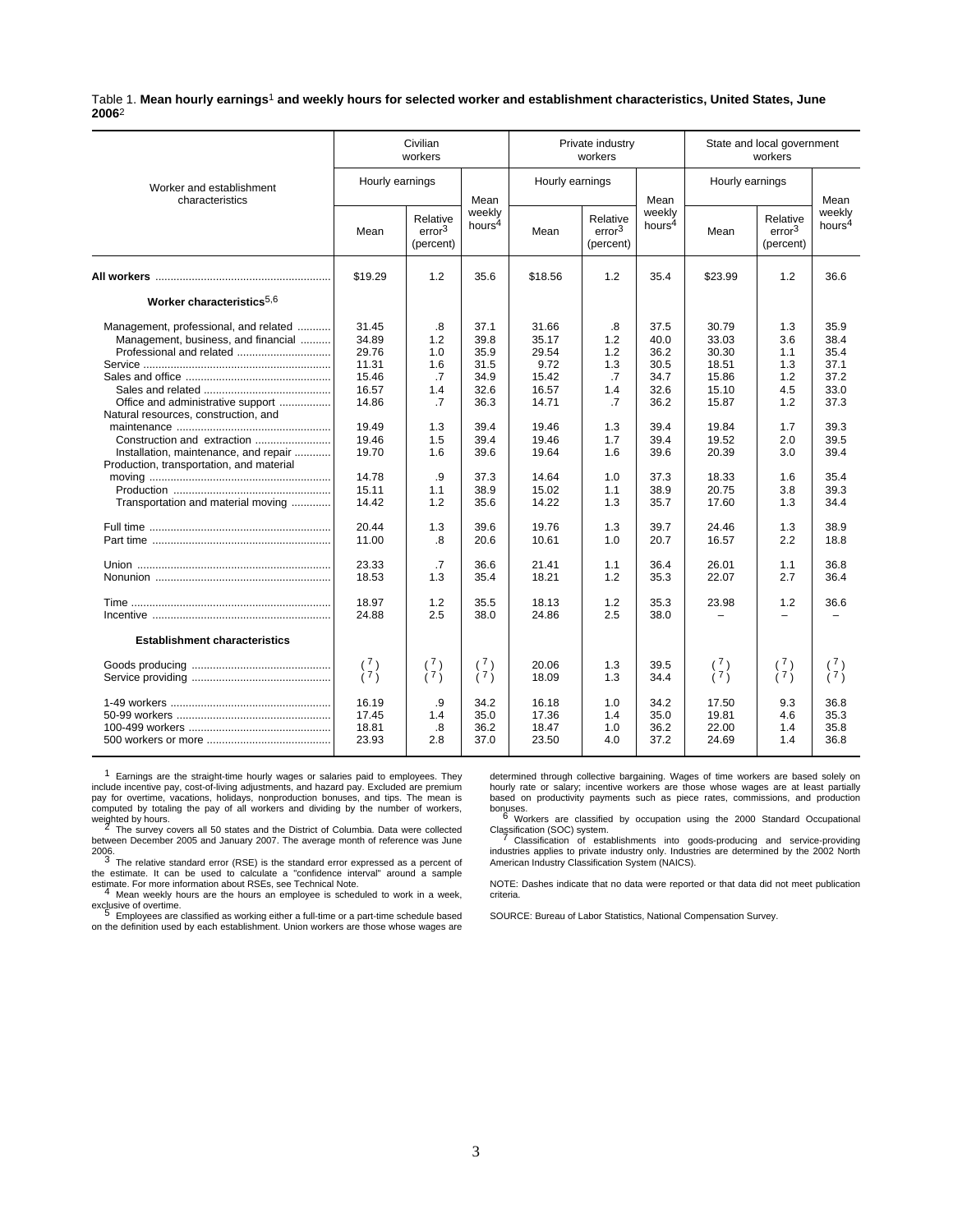|                                                       | Hourly earnings <sup>4</sup> |                |                | Weekly earnings <sup>5</sup> |                         |                  | Annual earnings <sup>6</sup> |                         |
|-------------------------------------------------------|------------------------------|----------------|----------------|------------------------------|-------------------------|------------------|------------------------------|-------------------------|
| Occupation <sup>3</sup>                               | Mean                         | Median         | Mean           | Median                       | Mean<br>weekly<br>hours | Mean             | Median                       | Mean<br>annual<br>hours |
|                                                       | \$20.44                      | \$16.39        | \$809          | \$650                        | 39.6                    | \$41,231         | \$33,634                     | 2,017                   |
| Management occupations                                | 40.07                        | 35.74          | 1,624          | 1,442                        | 40.5                    | 83,827           | 74,616                       | 2,092                   |
| Chief executives                                      | 95.66                        | 65.02          | 4,238          | 2,693                        | 44.3                    | 220,317          | 140,013                      | 2,303                   |
| General and operations managers                       | 43.52                        | 38.01          | 1,833          | 1,572                        | 42.1                    | 95,292           | 81,736                       | 2,189                   |
| Advertising and promotions managers                   | 32.37                        | 29.98          | 1,289          | 1,199                        | 39.8                    | 67,007           | 62,365                       | 2,070                   |
| Marketing and sales managers                          | 46.96                        | 41.35          | 1,929          | 1,665                        | 41.1                    | 100,309          | 86,599                       | 2,136                   |
| Marketing managers                                    | 51.26                        | 44.25          | 2,075          | 1,770                        | 40.5                    | 107,875          | 92,040                       | 2,104                   |
| Sales managers                                        | 42.48                        | 38.46          | 1,773          | 1.576                        | 41.7                    | 92,190           | 81,964                       | 2,170                   |
| Public relations managers                             | 40.89                        | 32.54          | 1,618          | 1,301                        | 39.6                    | 84,010           | 67,675                       | 2,054                   |
| Administrative services managers                      | 29.32                        | 27.48          | 1,171          | 1,096                        | 39.9                    | 60,836           | 57,036                       | 2,075                   |
| Computer and information systems                      |                              |                |                |                              |                         |                  |                              |                         |
|                                                       | 49.90<br>41.06               | 47.84<br>35.21 | 2,013<br>1,652 | 1,915<br>1,442               | 40.3<br>40.2            | 104,525          | 99,565<br>74,999             | 2,095<br>2,093          |
|                                                       | 34.52                        | 28.28          | 1,383          | 1,131                        | 40.1                    | 85,926<br>71,794 |                              | 2,080                   |
| Human resources managers<br>Compensation and benefits |                              |                |                |                              |                         |                  | 59,155                       |                         |
|                                                       | 37.93                        | 36.59          | 1,543          | 1,470                        | 40.7                    | 80,232           | 76,440                       | 2,115                   |
| Training and development                              |                              |                |                |                              |                         |                  |                              |                         |
|                                                       | 30.63                        | 25.58          | 1,223          | 1,023                        | 39.9                    | 63,602           | 53,204                       | 2,077                   |
| Industrial production managers                        | 38.60                        | 38.68          | 1,586          | 1,557                        | 41.1                    | 82,468           | 80,987                       | 2.136                   |
| Purchasing managers                                   | 39.80                        | 35.09          | 1,601          | 1,404                        | 40.2                    | 83,266           | 72,996                       | 2,092                   |
| Transportation, storage, and                          |                              |                |                |                              |                         |                  |                              |                         |
| distribution managers                                 | 33.86                        | 33.14          | 1,373          | 1,340                        | 40.5                    | 71,380           | 69,680                       | 2,108                   |
| Construction managers                                 | 34.77                        | 32.88          | 1,436          | 1,380                        | 41.3                    | 74,171           | 71,425                       | 2,133                   |
| Education administrators                              | 37.34                        | 35.33          | 1,472          | 1,380                        | 39.4                    | 72,261           | 67,542                       | 1,935                   |
| Education administrators,<br>preschool and child care |                              |                |                |                              |                         |                  |                              |                         |
| center/program                                        | 20.72                        | 20.75          | 842            | 801                          | 40.6                    | 43,075           | 40,505                       | 2,079                   |
| Education administrators,                             |                              |                |                |                              |                         |                  |                              |                         |
| elementary and secondary                              |                              |                |                |                              |                         |                  |                              |                         |
|                                                       | 43.23                        | 42.20          | 1,694          | 1,675                        | 39.2                    | 79,126           | 77,501                       | 1,830                   |
| Education administrators,                             |                              |                |                |                              |                         |                  |                              |                         |
| postsecondary                                         | 37.51                        | 32.23          | 1,464          | 1,246                        | 39.0                    | 75,463           | 63,336                       | 2,012                   |
| Engineering managers                                  | 52.82                        | 52.54          | 2,148          | 2,111                        | 40.7                    | 111,689          | 109,768                      | 2,115                   |
| Food service managers                                 | 23.74                        | 21.01          | 1,043          | 962                          | 43.9                    | 52,473           | 48,000                       | 2,210                   |
| Funeral directors                                     | 22.11                        | 19.50          | 918            | 785                          | 41.5                    | 47,725           | 40,799                       | 2,158                   |
| Lodging managers                                      | 23.17                        | 17.48          | 1,000          | 738                          | 43.1                    | 51,985           | 38,351                       | 2,244                   |
| Medical and health services                           |                              |                |                |                              |                         |                  |                              |                         |
|                                                       | 37.82                        | 33.96          | 1,512          | 1,348                        | 40.0                    | 78,594           | 70,108                       | 2,078                   |
| Natural sciences managers                             | 45.21                        | 48.55          | 1,809          | 1,942                        | 40.0                    | 94,053           | 100,982                      | 2,080                   |
| Property, real estate, and community                  |                              |                |                |                              |                         |                  |                              |                         |
| association managers                                  | 25.16                        | 24.04          | 1,009          | 930                          | 40.1                    | 52,455           | 48,360                       | 2,085                   |
| Social and community service                          | 24.73                        |                | 961            |                              | 38.9                    | 49,678           |                              |                         |
|                                                       |                              | 22.41          |                | 875                          |                         |                  | 45,223                       | 2,009                   |
| <b>Business and financial operations</b>              |                              |                |                |                              |                         |                  |                              |                         |
|                                                       | 28.51                        | 25.93          | 1,141          | 1,027                        | 40.0                    | 59,193           | 53,310                       | 2,076                   |
| Buyers and purchasing agents                          | 26.33                        | 24.34          | 1,064          | 972                          | 40.4                    | 55,298           | 50,487                       | 2,101                   |
| Claims adjusters, appraisers,                         |                              |                |                |                              |                         |                  |                              |                         |
| examiners, and investigators                          | 25.15                        | 23.15          | 981            | 917                          | 39.0                    | 51,019           | 47,659                       | 2,029                   |
| Claims adjusters, examiners, and<br>investigators     | 25.06                        | 22.89          | 977            | 896                          | 39.0                    | 50,788           | 46,575                       | 2,027                   |
| Insurance appraisers, auto damage                     | 26.37                        | 26.50          | 1,041          | 1,027                        | 39.5                    | 54,110           | 53,393                       | 2,052                   |
| Compliance officers, except                           |                              |                |                |                              |                         |                  |                              |                         |
| agriculture, construction, health                     |                              |                |                |                              |                         |                  |                              |                         |
| and safety, and transportation                        | 25.30                        | 21.74          | 1,036          | 903                          | 40.9                    | 53,640           | 46,952                       | 2,120                   |
|                                                       | 29.50                        | 27.40          | 1,197          | 1,097                        | 40.6                    | 62,241           | 57,034                       | 2,110                   |
| Human resources, training, and labor                  |                              |                |                |                              |                         |                  |                              |                         |
| relations specialists                                 | 26.15                        | 24.76          | 1,041          | 990                          | 39.8                    | 53,007           | 51,501                       | 2,027                   |
| Employment, recruitment, and                          |                              |                |                |                              |                         |                  |                              |                         |
| placement specialists                                 | 26.48                        | 23.39          | 1,042          | 923                          | 39.4                    | 54,186           | 48,006                       | 2,047                   |
| Compensation, benefits, and job                       |                              |                |                |                              |                         |                  |                              |                         |
| analysis specialists                                  | 26.08                        | 24.77          | 1,043          | 991                          | 40.0                    | 54,233           | 51,522                       | 2,079                   |
| Training and development                              |                              |                |                |                              |                         |                  |                              |                         |
|                                                       | 24.96                        | 24.28          | 998            | 981                          | 40.0                    | 49,059           | 49,949                       | 1,966                   |
|                                                       | 30.78                        | 29.18          | 1,230          | 1,167                        | 40.0                    | 63,950           | 60,684                       | 2,078                   |
| Management analysts                                   | 33.90                        | 30.86          | 1,359          | 1,244                        | 40.1                    | 70,656           | 64,397                       | 2,084                   |
|                                                       |                              |                |                |                              |                         |                  |                              |                         |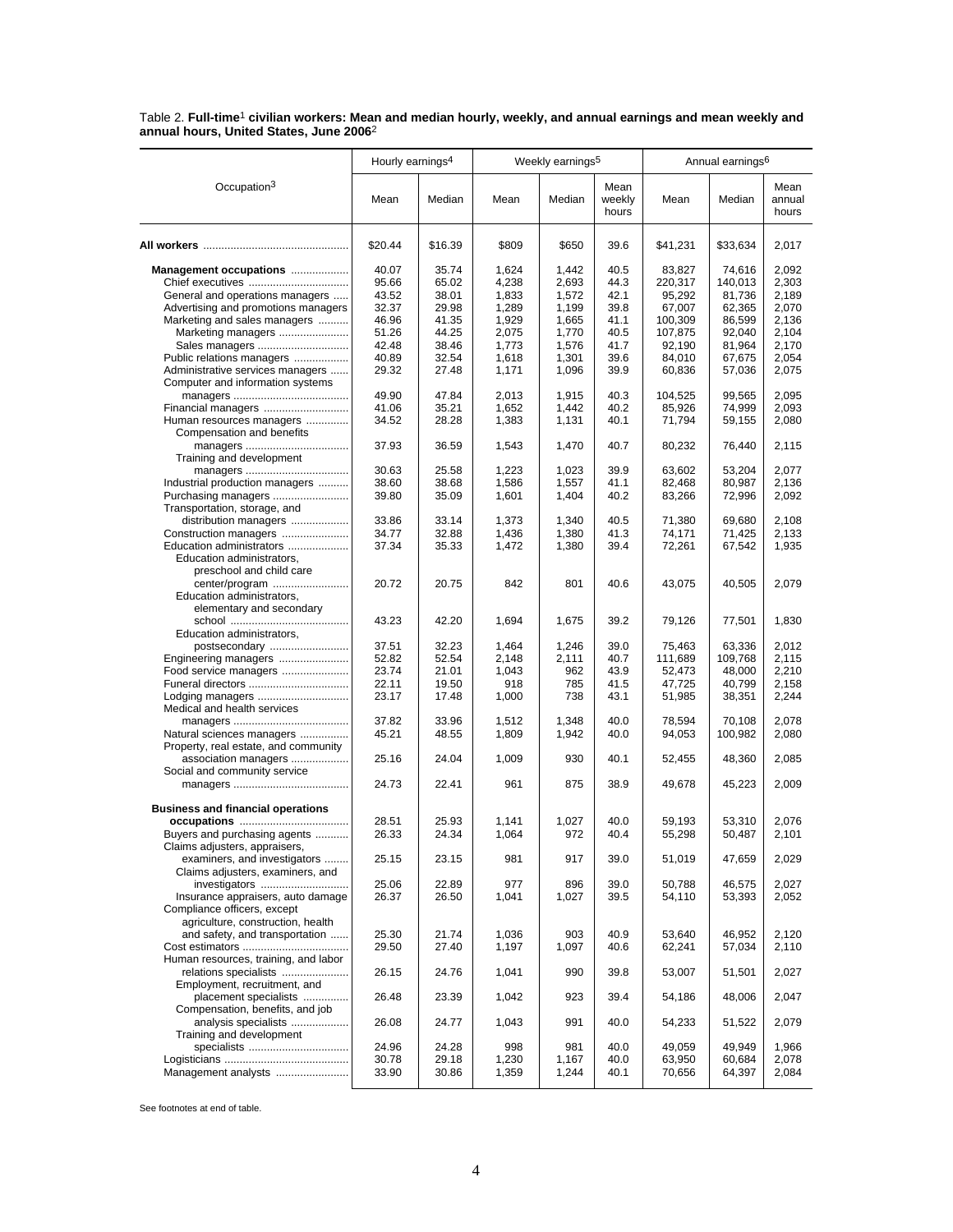|                                                                                  | Hourly earnings <sup>4</sup> |                |                | Weekly earnings <sup>5</sup> |                 |                  | Annual earnings <sup>6</sup> |                 |
|----------------------------------------------------------------------------------|------------------------------|----------------|----------------|------------------------------|-----------------|------------------|------------------------------|-----------------|
| Occupation <sup>3</sup>                                                          |                              |                |                |                              | Mean            |                  |                              | Mean            |
|                                                                                  | Mean                         | Median         | Mean           | Median                       | weekly<br>hours | Mean             | Median                       | annual<br>hours |
| Meeting and convention planners                                                  | \$22.44                      | \$24.54        | \$885          | \$923                        | 39.4            | \$46.023         | \$47,999                     | 2,050           |
| Accountants and auditors                                                         | 27.22                        | 25.43          | 1,088          | 1,014                        | 39.9            | 56,549           | 52,749                       | 2,077           |
| Appraisers and assessors of real                                                 |                              |                |                |                              |                 |                  |                              |                 |
|                                                                                  | 24.01                        | 23.19          | 937            | 848                          | 39.0            | 48,703           | 44,105                       | 2,028           |
|                                                                                  | 30.05<br>26.30               | 26.17<br>23.53 | 1,226<br>1,047 | 1,047<br>931                 | 40.8<br>39.8    | 63,752<br>54,467 | 54,427<br>48,424             | 2,121<br>2,071  |
| Financial analysts and advisors                                                  | 33.27                        | 29.46          | 1,328          | 1,154                        | 39.9            | 69,065           | 60,000                       | 2,076           |
| Financial analysts                                                               | 36.00                        | 31.04          | 1,459          | 1,240                        | 40.5            | 75,863           | 64,501                       | 2,107           |
| Personal financial advisors                                                      | 27.43                        | 22.90          | 1,088          | 914                          | 39.7            | 56,577           | 47,516                       | 2,062           |
| Insurance underwriters                                                           | 30.52                        | 27.50          | 1,179          | 1,080                        | 38.6            | 61,322           | 56,160                       | 2,009           |
| Financial examiners                                                              | 30.49                        | 30.58          | 1,218          | 1,223                        | 39.9            | 63,317           | 63,606                       | 2,077           |
| Loan counselors and officers                                                     | 31.41                        | 23.85          | 1,258          | 962                          | 40.1            | 65,427           | 50,000                       | 2,083           |
| Loan counselors                                                                  | 20.57                        | 14.17          | 813            | 567                          | 39.5            | 42,274           | 29,474                       | 2,055           |
|                                                                                  | 31.87                        | 24.13          | 1,277          | 976                          | 40.1            | 66,422           | 50,758                       | 2,084           |
| Tax examiners, collectors, preparers,                                            |                              |                |                |                              |                 |                  |                              |                 |
| and revenue agents<br>Tax examiners, collectors, and<br>revenue agents           | 21.90<br>22.34               | 19.56<br>19.72 | 865<br>882     | 776<br>827                   | 39.5<br>39.5    | 44,910<br>45,770 | 40,352<br>43,023             | 2,051<br>2,049  |
|                                                                                  |                              |                |                |                              |                 |                  |                              |                 |
| <b>Computer and mathematical science</b><br>Computer and information scientists, | 34.61                        | 33.67          | 1,387          | 1,346                        | 40.1            | 72,117           | 70,009                       | 2,084           |
|                                                                                  | 43.16                        | 42.30          | 1,727          | 1,692                        | 40.0            | 89,781           | 87.974                       | 2,080           |
| Computer programmers                                                             | 31.97                        | 31.04          | 1,282          | 1,243                        | 40.1            | 66,630           | 64,621                       | 2,084           |
| Computer software engineers                                                      | 41.18                        | 40.79          | 1,665          | 1,635                        | 40.4            | 86,585           | 85,005                       | 2,102           |
| Computer software engineers,<br>applications                                     | 40.78                        | 40.72          | 1,651          | 1,635                        | 40.5            | 85,864           | 85,005                       | 2,105           |
| Computer software engineers,                                                     |                              |                |                |                              |                 |                  |                              |                 |
| systems software                                                                 | 41.63                        | 40.79          | 1,680          | 1,637                        | 40.4            | 87,373           | 85,109                       | 2,099           |
| Computer support specialists                                                     | 25.36                        | 22.57          | 1,007          | 890                          | 39.7            | 52,327           | 46,301                       | 2,063           |
| Computer systems analysts                                                        | 36.68                        | 35.65          | 1,467          | 1,417                        | 40.0            | 76,291           | 73,701                       | 2,080           |
| Database administrators<br>Network and computer systems                          | 31.53                        | 31.25          | 1,262          | 1,250                        | 40.0            | 65,606           | 65,000                       | 2,081           |
| administrators<br>Network systems and data                                       | 30.54                        | 29.23          | 1,223          | 1,155                        | 40.1            | 63,480           | 60,008                       | 2,078           |
| communications analysts                                                          | 32.44                        | 29.74          | 1,296          | 1,210                        | 39.9            | 67,377           | 62,930                       | 2,077           |
|                                                                                  | 40.26                        | 39.37          | 1,566          | 1,458                        | 38.9            | 81,454           | 75,799                       | 2,023           |
| Operations research analysts                                                     | 36.57<br>28.76               | 35.85<br>22.60 | 1,442          | 1,422<br>912                 | 39.4<br>39.6    | 75,006           | 73,919                       | 2,051           |
| Miscellaneous mathematical scientists                                            | 20.35                        | 16.70          | 1,138<br>810   | 668                          | 39.8            | 59,167<br>42,108 | 47,403<br>34,736             | 2,057<br>2,069  |
| Architecture and engineering                                                     |                              |                |                |                              |                 |                  |                              |                 |
| Architects, except naval                                                         | 31.55<br>31.61               | 30.03<br>28.85 | 1,271<br>1,289 | 1,218<br>1,218               | 40.3<br>40.8    | 66,063<br>67,036 | 63,328                       | 2,094<br>2,121  |
| Architects, except landscape and                                                 | 31.88                        | 29.06          | 1,302          | 1,228                        | 40.8            | 67,685           | 63,333<br>63,856             | 2,123           |
| Landscape architects                                                             | 26.94                        | 24.16          | 1,078          | 966                          | 40.0            | 56,045           | 50,257                       | 2,080           |
| Surveyors, cartographers, and                                                    |                              |                |                |                              |                 |                  |                              |                 |
| photogrammetrists<br>Cartographers and                                           | 25.53                        | 22.00          | 1,022          | 880                          | 40.0            | 53,153           | 45,760                       | 2,082           |
| photogrammetrists                                                                | 17.79                        | 14.82          | 710            | 593                          | 39.9            | 36,933           | 30,830                       | 2,076           |
|                                                                                  | 28.86                        | 27.23          | 1,157          | 1,141                        | 40.1            | 60,142           | 59,322                       | 2,084           |
| Aerospace engineers                                                              | 37.28<br>47.06               | 35.58<br>48.98 | 1,510<br>1,885 | 1,442<br>1,959               | 40.5<br>40.1    | 78,484<br>98,030 | 74,936<br>101,868            | 2,105<br>2,083  |
| Chemical engineers                                                               | 38.88                        | 33.40          | 1,559          | 1,336                        | 40.1            | 81,093           | 69,480                       | 2,086           |
| Civil engineers                                                                  | 33.06                        | 31.56          | 1,350          | 1,304                        | 40.8            | 70,213           | 67,799                       | 2,124           |
| Computer hardware engineers                                                      | 41.60                        | 42.59          | 1,723          | 1,731                        | 41.4            | 89,586           | 90,000                       | 2,154           |
| Electrical and electronics engineers                                             | 37.64                        | 36.01          | 1,528          | 1,452                        | 40.6            | 79,461           | 75,483                       | 2,111           |
| Electrical engineers<br>Electronics engineers, except                            | 37.25                        | 35.58          | 1,512          | 1,452                        | 40.6            | 78,633           | 75,483                       | 2,111           |
| computer                                                                         | 37.99                        | 36.11          | 1,543          | 1,457                        | 40.6            | 80,219           | 75,754                       | 2,112           |
| Environmental engineers<br>Industrial engineers, including                       | 39.72                        | 36.29          | 1,585          | 1,442                        | 39.9            | 81,857           | 74,963                       | 2,061           |
| health and safety<br>Health and safety engineers,                                | 34.86                        | 33.65          | 1,421          | 1,367                        | 40.8            | 73,893           | 71,080                       | 2,120           |
| except mining safety<br>engineers and inspectors                                 | 38.99                        | 34.85          | 1,578          | 1,410                        | 40.5            | 82,081           | 73,320                       | 2,105           |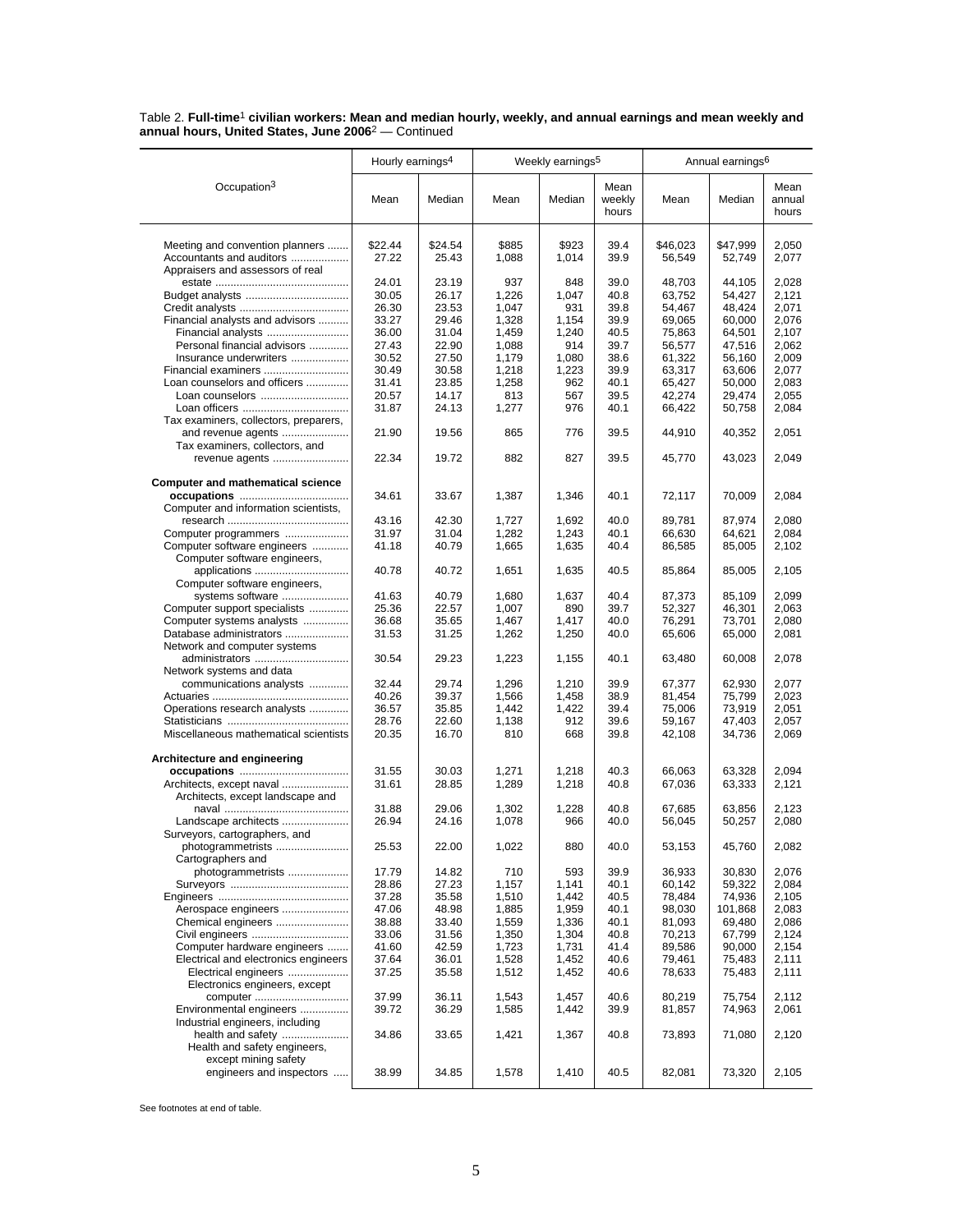|                                                                            | Hourly earnings <sup>4</sup> |                |            | Weekly earnings <sup>5</sup> |                         |                  | Annual earnings <sup>6</sup> |                         |
|----------------------------------------------------------------------------|------------------------------|----------------|------------|------------------------------|-------------------------|------------------|------------------------------|-------------------------|
| Occupation <sup>3</sup>                                                    | Mean                         | Median         | Mean       | Median                       | Mean<br>weekly<br>hours | Mean             | Median                       | Mean<br>annual<br>hours |
| Industrial engineers<br>Marine engineers and naval                         | \$33.81                      | \$33.17        | \$1,381    | \$1,349                      | 40.8                    | \$71,802         | \$70,133                     | 2,123                   |
|                                                                            | 30.40                        | 28.70          | 1,216      | 1,148                        | 40.0                    | 63,234           | 59,696                       | 2,080                   |
| Materials engineers                                                        | 35.14                        | 32.18          | 1,426      | 1,287                        | 40.6                    | 74,171           | 66,941                       | 2,111                   |
| Mechanical engineers                                                       | 33.68                        | 31.92          | 1,372      | 1,314                        | 40.7                    | 71,319           | 68,316                       | 2,118                   |
| Nuclear engineers                                                          | 41.48                        | 39.87          | 1,659      | 1,595                        | 40.0                    | 86,282           | 82,930                       | 2,080                   |
| Petroleum engineers                                                        | 48.39                        | 43.27          | 1,935      | 1,731                        | 40.0                    | 99,834           | 88,700                       | 2,063                   |
|                                                                            | 22.73                        | 21.61          | 907        | 865                          | 39.9                    | 47,130           | 44,990                       | 2,073                   |
| Architectural and civil drafters                                           | 23.50                        | 23.25          | 940        | 930                          | 40.0                    | 48,895           | 48,360                       | 2,080                   |
| Electrical and electronics drafters                                        | 21.50                        | 22.73          | 860        | 909                          | 40.0                    | 44,729           | 47,272                       | 2,080                   |
| Mechanical drafters                                                        | 22.19                        | 21.13          | 887        | 845                          | 40.0                    | 46,146           | 43,952                       | 2,080                   |
| Engineering technicians, except                                            |                              |                |            |                              |                         |                  |                              |                         |
| Aerospace engineering and                                                  | 22.75                        | 22.17          | 909        | 888                          | 40.0                    | 47,179           | 46,087                       | 2,074                   |
| operations technicians                                                     | 25.05                        | 24.16          | 1,006      | 992                          | 40.2                    | 52,325           | 51,594                       | 2,089                   |
| Civil engineering technicians<br>Electrical and electronic                 | 18.24                        | 18.15          | 726        | 726                          | 39.8                    | 37,742           | 37,758                       | 2,069                   |
| engineering technicians                                                    | 22.20                        | 22.60          | 888        | 904                          | 40.0                    | 46.174           | 47,000                       | 2,080                   |
| Electro-mechanical technicians                                             | 24.59                        | 26.00          | 990        | 1,052                        | 40.3                    | 51,483           | 54,704                       | 2,094                   |
| Environmental engineering                                                  |                              |                |            |                              |                         |                  |                              |                         |
| technicians                                                                | 29.07                        | 32.52          | 1,158      | 1,301                        | 39.8                    | 59,356           | 67,640                       | 2,042                   |
| Industrial engineering technicians                                         | 24.00                        | 24.01          | 963        | 977                          | 40.1                    | 50,054           | 50,779                       | 2,085                   |
| Mechanical engineering technicians                                         | 22.58                        | 19.60          | 903        | 784                          | 40.0                    | 46,908           | 40,762                       | 2,077                   |
| Surveying and mapping technicians                                          | 18.88                        | 17.31          | 753        | 692                          | 39.9                    | 39,137           | 36,001                       | 2,073                   |
| Life, physical, and social science                                         |                              |                |            |                              |                         |                  |                              |                         |
|                                                                            | 29.09                        | 26.23          | 1,153      | 1,038                        | 39.6                    | 59,108           | 53,254                       | 2,032                   |
|                                                                            | 30.47                        | 26.58          | 1,196      | 1,038                        | 39.2                    | 62,020           | 53,992                       | 2,035                   |
| Agricultural and food scientists                                           | 30.43                        | 27.21          | 1,206      | 1,088                        | 39.6                    | 61,436           | 56,001                       | 2,019                   |
| Animal scientists                                                          | 39.02                        | 26.34          | 1,529      | 988                          | 39.2                    | 79,614           | 51,363                       | 2,040                   |
| Food scientists and technologists                                          | 35.43                        | 37.36          | 1,386      | 1,413                        | 39.1                    | 72,081           | 73,474                       | 2,035                   |
| Soil and plant scientists                                                  | 26.21                        | 23.78          | 1,048      | 951                          | 40.0                    | 52,601           | 49,469                       | 2,007                   |
|                                                                            | 31.35                        | 29.68          | 1,212      | 1,065                        | 38.7                    | 62,950           | 55,380                       | 2,008                   |
| Biochemists and biophysicists                                              | 35.81                        | 34.61          | 1,358      | 1,226                        | 37.9                    | 70,637           | 63,750                       | 1,973                   |
| Microbiologists                                                            | 23.12<br>24.89               | 20.46<br>24.38 | 917<br>974 | 818<br>975                   | 39.7<br>39.1            | 47,676           | 42,557                       | 2,062                   |
| Zoologists and wildlife biologists<br>Conservation scientists and          | 25.65                        | 25.50          | 1,030      | 1,020                        | 40.1                    | 50,640<br>53,544 | 50,715<br>53,040             | 2,034<br>2,088          |
| Conservation scientists                                                    | 26.76                        | 26.34          | 1,070      | 1,054                        | 40.0                    | 55,630           | 54,791                       | 2,078                   |
|                                                                            | 23.96                        | 23.09          | 968        | 866                          | 40.4                    | 50,360           | 45,022                       | 2,102                   |
| Medical scientists                                                         | 30.35                        | 25.02          | 1,203      | 999                          | 39.6                    | 62,481           | 51,927                       | 2,059                   |
|                                                                            | 32.42                        | 29.61          | 1,301      | 1,194                        | 40.1                    | 67,448           | 61,599                       | 2,080                   |
| Astronomers and physicists                                                 | 43.28                        | 42.90          | 1,721      | 1,708                        | 39.8                    | 89,470           | 88,795                       | 2,067                   |
|                                                                            | 45.90                        | 44.25          | 1,823      | 1,770                        | 39.7                    | 94,804           | 92,040                       | 2,065                   |
| Chemists and materials scientists                                          | 32.75                        | 28.85          | 1,313      | 1,170                        | 40.1                    | 68,252           | 60,840                       | 2,084                   |
|                                                                            | 31.35                        | 27.50          | 1,257      | 1.139                        | 40.1                    | 65,359           | 59,205                       | 2,085                   |
| Materials scientists<br>Environmental scientists and                       | 40.49                        | 39.42          | 1,619      | 1,577                        | 40.0                    | 84,211           | 82,000                       | 2,080                   |
| geoscientists<br>Environmental scientists and                              | 31.30                        | 29.33          | 1,269      | 1,173                        | 40.5                    | 65,929           | 61,006                       | 2,107                   |
| specialists, including health<br>Geoscientists, except<br>hydrologists and | 28.74                        | 26.79          | 1,167      | 1,080                        | 40.6                    | 60,681           | 56,150                       | 2,111                   |
| geographers                                                                | 40.95                        | 38.46          | 1,658      | 1,538                        | 40.5                    | 85,846           | 80,001                       | 2,096                   |
| Hydrologists                                                               | 24.20                        | 19.28          | 968        | 771                          | 40.0                    | 50,326           | 40,100                       | 2,080                   |
|                                                                            | 35.61                        | 29.25          | 1,474      | 1,201                        | 41.4                    | 76,637           | 62,433                       | 2,152                   |
| Market and survey researchers                                              | 33.74                        | 30.10          | 1,378      | 1,204                        | 40.8                    | 71,631           | 62,614                       | 2,123                   |
| Market research analysts                                                   | 33.79                        | 30.10          | 1,380      | 1,204                        | 40.8                    | 71,742           | 62,614                       | 2,123                   |
| Clinical, counseling, and school                                           | 36.46                        | 32.94          | 1,369      | 1,291                        | 37.5                    | 61,238           | 57,059                       | 1,680                   |
| psychologists                                                              | 37.65                        | 33.50          | 1,407      | 1,291                        | 37.4                    | 62,072           | 57,059                       | 1,649                   |
|                                                                            | 24.79                        | 22.92          | 962        | 917                          | 38.8                    | 49,530           | 47,672                       | 1,998                   |
| Urban and regional planners<br>Miscellaneous social scientists and         | 27.30                        | 26.70          | 1,081      | 1,092                        | 39.6                    | 56,225           | 56,784                       | 2,060                   |
| related workers<br>Agricultural and food science                           | 26.95                        | 22.47          | 1,056      | 899                          | 39.2                    | 54,919           | 46,738                       | 2,038                   |
|                                                                            | 16.61                        | 16.40          | 662        | 656                          | 39.8                    | 34,409           | 34,112                       | 2,072                   |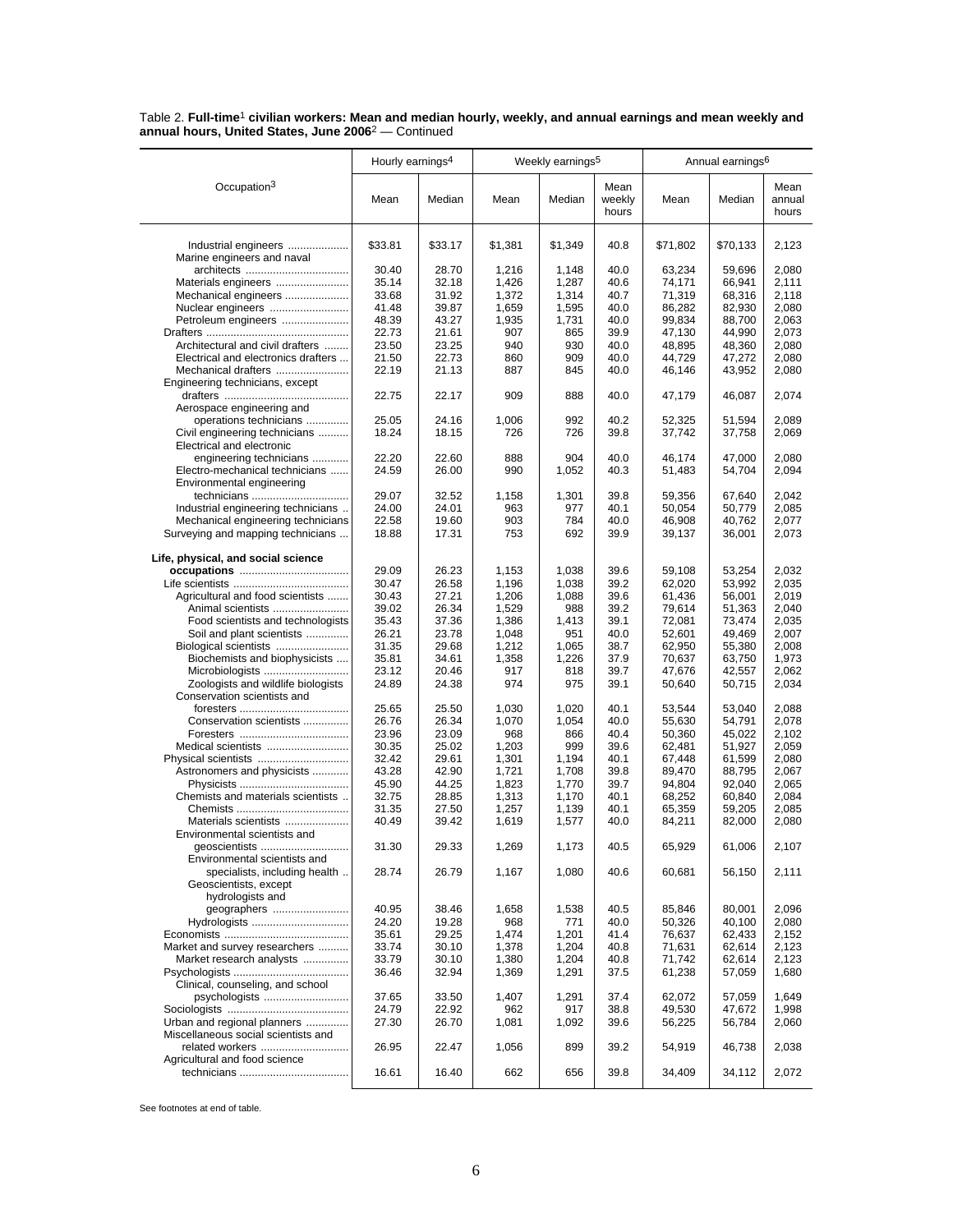|                                                            | Hourly earnings <sup>4</sup> |         |       | Weekly earnings <sup>5</sup> |                         |          | Annual earnings <sup>6</sup> |                         |
|------------------------------------------------------------|------------------------------|---------|-------|------------------------------|-------------------------|----------|------------------------------|-------------------------|
| Occupation <sup>3</sup>                                    | Mean                         | Median  | Mean  | Median                       | Mean<br>weekly<br>hours | Mean     | Median                       | Mean<br>annual<br>hours |
| Biological technicians                                     | \$18.15                      | \$17.63 | \$718 | \$692                        | 39.5                    | \$37,317 | \$36,009                     | 2,056                   |
| Chemical technicians                                       | 22.37                        | 21.68   | 891   | 857                          | 39.8                    | 46,203   | 44,470                       | 2,065                   |
| Geological and petroleum technicians                       | 38.38                        | 35.19   | 1,535 | 1,408                        | 40.0                    | 79,834   | 73,199                       | 2,080                   |
| Nuclear technicians                                        | 35.23                        | 33.95   | 1,409 | 1,358                        | 40.0                    | 73,271   | 70,616                       | 2,080                   |
| Social science research assistants                         | 22.24                        | 21.52   | 885   | 861                          | 39.8                    | 45,532   | 44,803                       | 2,047                   |
| Miscellaneous life, physical, and                          |                              |         |       |                              |                         |          |                              |                         |
| social science technicians<br>Environmental science and    | 20.96                        | 19.98   | 828   | 804                          | 39.5                    | 42,704   | 41,652                       | 2,037                   |
| protection technicians, including                          | 24.57                        | 24.63   | 981   | 985                          | 39.9                    | 51,026   | 51,232                       | 2,076                   |
| <b>Community and social services</b>                       |                              |         |       |                              |                         |          |                              |                         |
|                                                            | 20.11                        | 17.51   | 784   | 699                          | 39.0                    | 39,496   | 36,390                       | 1,964                   |
|                                                            | 23.73                        | 20.51   | 909   | 783                          | 38.3                    | 43,507   | 40,584                       | 1,834                   |
| Substance abuse and behavioral                             |                              |         |       |                              |                         |          |                              |                         |
| disorder counselors<br>Educational, vocational, and school | 18.13                        | 18.08   | 702   | 727                          | 38.7                    | 36,462   | 37,779                       | 2,011                   |
| counselors                                                 | 29.14                        | 27.10   | 1,094 | 1,050                        | 37.6                    | 48,820   | 47,917                       | 1.675                   |
| Marriage and family therapists                             | 23.36                        | 29.49   | 917   | 1,106                        | 39.2                    | 47,664   | 57,496                       | 2,040                   |
| Mental health counselors                                   | 21.34                        | 19.48   | 843   | 779                          | 39.5                    | 43,701   | 40,518                       | 2,048                   |
| Rehabilitation counselors                                  | 15.83                        | 15.00   | 620   | 600                          | 39.1                    | 32,164   | 31,200                       | 2,031                   |
| Child, family, and school social                           | 20.13                        | 18.41   | 784   | 726                          | 39.0                    | 40,296   | 37,611                       | 2,002                   |
| Medical and public health social                           | 19.42                        | 16.96   | 754   | 666                          | 38.8                    | 38,014   | 34,622                       | 1,958                   |
|                                                            | 22.35                        | 21.72   | 866   | 852                          | 38.8                    | 45,050   | 44,299                       | 2,016                   |
| Mental health and substance abuse<br>social workers        | 18.65                        | 17.55   | 731   | 710                          | 39.2                    | 38,015   | 36,941                       | 2,039                   |
| Miscellaneous community and social<br>service specialists  | 17.05                        | 15.09   | 666   | 600                          | 39.1                    | 34,368   | 31,021                       | 2,015                   |
| Health educators<br>Probation officers and correctional    | 26.63                        | 22.27   | 1,060 | 891                          | 39.8                    | 55,137   | 46,320                       | 2,070                   |
| treatment specialists<br>Social and human service          | 22.68                        | 20.12   | 889   | 799                          | 39.2                    | 46,249   | 41,535                       | 2,040                   |
|                                                            | 13.41                        | 12.88   | 525   | 506                          | 39.1                    | 26,906   | 26,291                       | 2,006                   |
|                                                            | 15.35                        | 12.83   | 741   | 751                          | 48.3                    | 38,429   | 39,041                       | 2,504                   |
| Directors, religious activities and                        |                              |         |       |                              |                         |          |                              |                         |
|                                                            | 23.18                        | 19.90   | 890   | 735                          | 38.4                    | 46,269   | 38,199                       | 1,996                   |
|                                                            | 39.77                        | 31.66   | 1,603 | 1,250                        | 40.3                    | 83,336   | 65,010                       | 2,096                   |
|                                                            | 54.35                        | 48.81   | 2,238 | 1,956                        | 41.2                    | 116,375  | 101,695                      | 2,141                   |
| Judges, magistrates, and other<br>judicial workers         | 55.16                        | 56.41   | 2,179 | 2,169                        | 39.5                    | 113,288  | 112,776                      | 2,054                   |
| Judges, magistrate judges, and                             |                              |         |       |                              |                         |          |                              |                         |
| magistrates                                                | 59.95                        | 58.66   | 2,383 | 2,346                        | 39.8                    | 123,933  | 122,013                      | 2,067                   |
| Paralegals and legal assistants                            | 22.17                        | 20.09   | 872   | 790                          | 39.3                    | 45,357   | 41,063                       | 2.046                   |
| Miscellaneous legal support workers                        | 22.66                        | 21.36   | 896   | 842                          | 39.5                    | 46,424   | 43,801                       | 2,049                   |
| Court reporters                                            | 24.94                        | 23.28   | 926   | 815                          | 37.1                    | 47,405   | 42,368                       | 1,901                   |
| Title examiners, abstractors, and                          | 20.00                        | 18.09   | 776   | 733                          | 38.8                    | 40,338   | 38,102                       | 2,017                   |
| searchers                                                  | 22.15                        | 22.06   | 901   | 900                          | 40.7                    | 46,876   | 46,810                       | 2,116                   |
| Education, training, and library                           |                              |         |       |                              |                         |          |                              |                         |
|                                                            | 32.04                        | 30.46   | 1,192 | 1,144                        | 37.2                    | 47,681   | 44,975                       | 1,488                   |
| Postsecondary teachers                                     | 44.76                        | 40.00   | 1,761 | 1,584                        | 39.4                    | 72,322   | 63,568                       | 1,616                   |
| Business teachers, postsecondary                           | 60.92                        | 53.83   | 2,374 | 2,131                        | 39.0                    | 90,655   | 82,682                       | 1,488                   |
| Math and computer teachers,<br>postsecondary               | 42.75                        | 42.47   | 1,653 | 1,615                        | 38.7                    | 66,335   | 64,512                       | 1,552                   |
| Computer science teachers,<br>postsecondary                | 42.56                        | 43.83   | 1,650 | 1,683                        | 38.8                    | 69,391   | 68,064                       | 1,630                   |
| Mathematical science teachers,                             |                              |         |       |                              |                         |          |                              |                         |
| postsecondary<br>Engineering and architecture              | 42.88                        | 41.28   | 1,655 | 1,615                        | 38.6                    | 64,394   | 62,013                       | 1,502                   |
| teachers, postsecondary<br>Engineering teachers,           | 58.10                        | 49.30   | 2,343 | 2,292                        | 40.3                    | 90,953   | 90,683                       | 1,565                   |
| postsecondary                                              | 62.10                        | 55.90   | 2,498 | 2,385                        | 40.2                    | 98,035   | 94,500                       | 1,579                   |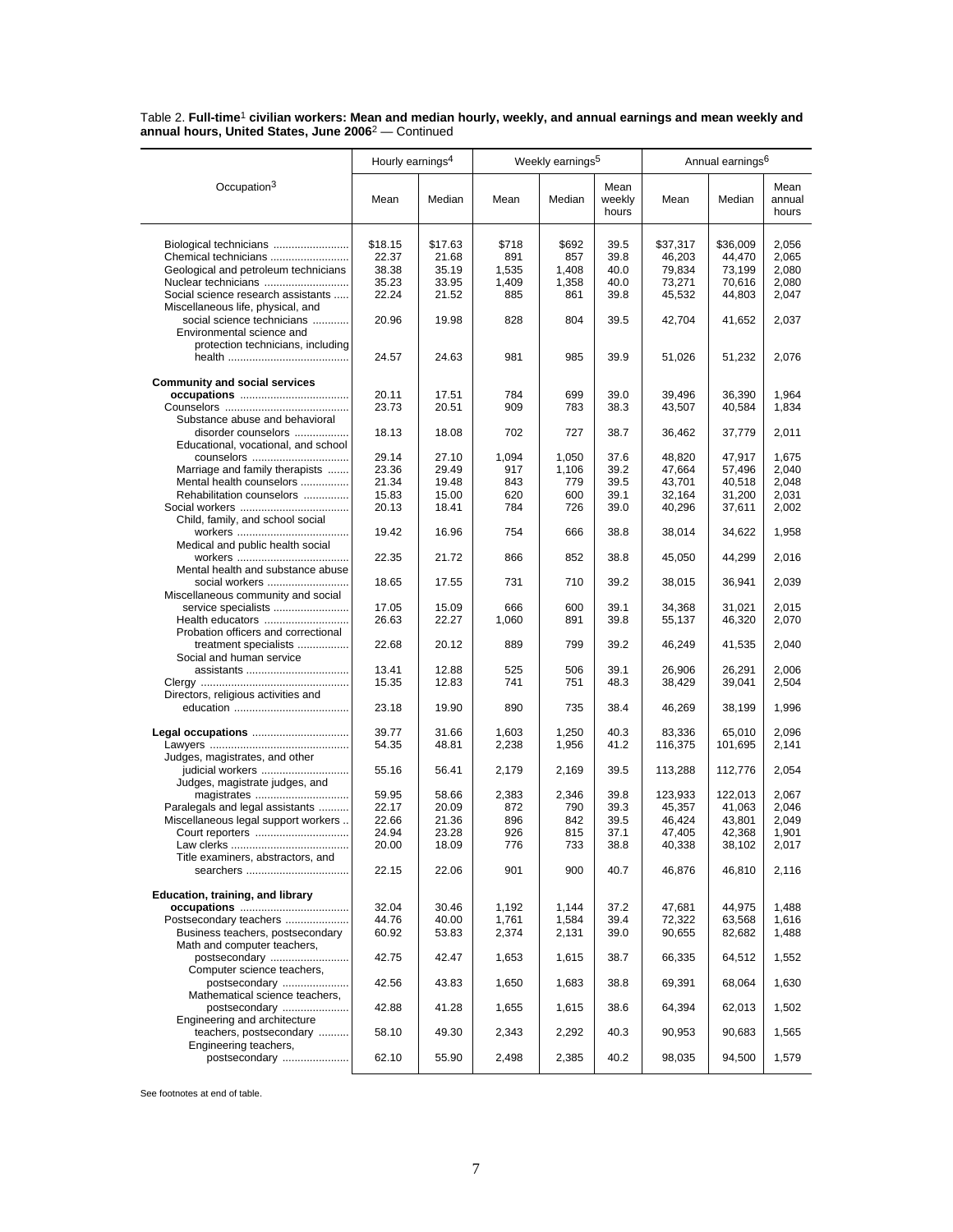|                                                             | Hourly earnings <sup>4</sup> |                |                | Weekly earnings <sup>5</sup> |                         |                   | Annual earnings <sup>6</sup> |                         |
|-------------------------------------------------------------|------------------------------|----------------|----------------|------------------------------|-------------------------|-------------------|------------------------------|-------------------------|
| Occupation <sup>3</sup>                                     | Mean                         | Median         | Mean           | Median                       | Mean<br>weekly<br>hours | Mean              | Median                       | Mean<br>annual<br>hours |
| Life sciences teachers,                                     |                              |                |                |                              |                         |                   |                              |                         |
| postsecondary                                               | \$50.74                      | \$42.08        | \$2,241        | \$1,921                      | 44.2                    | \$101,786         | \$85,291                     | 2,006                   |
| Biological science teachers,                                |                              |                |                |                              |                         |                   |                              |                         |
| postsecondary<br>Physical sciences teachers,                | 50.45                        | 41.75          | 2,252          | 1,934                        | 44.6                    | 103,340           | 88,488                       | 2,048                   |
| postsecondary                                               | 44.96                        | 41.41          | 1,804          | 1,705                        | 40.1                    | 69,128            | 64,208                       | 1,537                   |
| Atmospheric, earth, marine, and                             |                              |                |                |                              |                         |                   |                              |                         |
| space sciences teachers,                                    |                              |                |                |                              |                         |                   |                              |                         |
| postsecondary<br>Chemistry teachers,                        | 49.28                        | 48.68          | 1,895          | 1,975                        | 38.5                    | 76,281            | 75,936                       | 1,548                   |
| postsecondary                                               | 39.47                        | 34.62          | 1,631          | 1,577                        | 41.3                    | 61,340            | 58,692                       | 1,554                   |
| Physics teachers, postsecondary                             | 57.76                        | 51.54          | 2,214          | 2,030                        | 38.3                    | 86,006            | 80,850                       | 1,489                   |
| Social sciences teachers,                                   |                              |                |                |                              |                         |                   |                              |                         |
| postsecondary<br>Anthropology and archeology                | 45.07                        | 41.05          | 1,801          | 1,641                        | 40.0                    | 72,163            | 66,570                       | 1,601                   |
| teachers, postsecondary                                     | 50.50                        | 44.61          | 1,999          | 1,784                        | 39.6                    | 80,301            | 69,592                       | 1,590                   |
| Area, ethnic, and cultural studies                          |                              |                |                |                              |                         |                   |                              |                         |
| teachers, postsecondary                                     | 50.25                        | 58.45          | 1,987          | 2,338                        | 39.5                    | 82,969            | 91,188                       | 1,651                   |
| Economics teachers,<br>postsecondary                        | 48.48                        | 42.89          | 2,202          | 2,205                        | 45.4                    | 82,961            | 80,000                       | 1,711                   |
| Political science teachers,                                 |                              |                |                |                              |                         |                   |                              |                         |
| postsecondary                                               | 38.86                        | 39.18          | 1,516          | 1,567                        | 39.0                    | 63,811            | 56,477                       | 1,642                   |
| Psychology teachers,<br>postsecondary                       | 40.31                        | 38.01          | 1,563          | 1,320                        | 38.8                    | 62,783            | 56,197                       | 1,558                   |
| Sociology teachers,                                         |                              |                |                |                              |                         |                   |                              |                         |
| postsecondary                                               | 51.23                        | 50.96          | 1,996          | 1,978                        | 39.0                    | 81,543            | 70.444                       | 1,592                   |
| Health teachers, postsecondary                              | 51.38                        | 40.40          | 2,058          | 1,738                        | 40.1                    | 92,570            | 73,692                       | 1,802                   |
| Health specialties teachers,<br>postsecondary               | 55.62                        | 48.87          | 2,238          | 1,863                        | 40.2                    | 101,248           | 79,907                       | 1,820                   |
| Nursing instructors and teachers,                           |                              |                |                |                              |                         |                   |                              |                         |
| postsecondary                                               | 34.13                        | 34.07          | 1,342          | 1,363                        | 39.3                    | 59,057            | 58,344                       | 1,730                   |
| Education and library science<br>teachers, postsecondary    | 39.91                        | 41.15          | 1,545          | 1,593                        | 38.7                    | 61,092            | 59,260                       | 1,531                   |
| Education teachers,                                         |                              |                |                |                              |                         |                   |                              |                         |
| postsecondary                                               | 40.06                        | 41.15          | 1,551          | 1,630                        | 38.7                    | 60,848            | 59,260                       | 1,519                   |
| Law, criminal justice, and social                           |                              |                |                |                              |                         |                   |                              |                         |
| work teachers, postsecondary<br>Law teachers, postsecondary | 54.03<br>66.22               | 52.53<br>71.67 | 2,062<br>2,516 | 2,006<br>2,290               | 38.2<br>38.0            | 84,085<br>101,678 | 86,241<br>99,214             | 1,556<br>1,535          |
| Arts, communications, and                                   |                              |                |                |                              |                         |                   |                              |                         |
| humanities teachers,                                        |                              |                |                |                              |                         |                   |                              |                         |
| postsecondary                                               | 40.58                        | 37.78          | 1,564          | 1,485                        | 38.5                    | 61,047            | 56,650                       | 1,504                   |
| Art, drama, and music teachers,<br>postsecondary            | 36.50                        | 35.64          | 1,381          | 1,354                        | 37.8                    | 53,182            | 52,988                       | 1,457                   |
| Communications teachers,                                    |                              |                |                |                              |                         |                   |                              |                         |
| postsecondary                                               | 39.96                        | 37.58          | 1,550          | 1,495                        | 38.8                    | 60,067            | 58,323                       | 1,503                   |
| English language and literature                             |                              |                |                |                              |                         | 69.791            |                              |                         |
| teachers, postsecondary<br>Foreign language and literature  | 45.50                        | 42.55          | 1,722          | 1,664                        | 37.8                    |                   | 67,684                       | 1,534                   |
| teachers, postsecondary                                     | 35.78                        | 27.26          | 1,446          | 1,239                        | 40.4                    | 55,427            | 48,438                       | 1,549                   |
| History teachers, postsecondary                             | 41.87                        | 39.27          | 1,655          | 1,568                        | 39.5                    | 63,436            | 59,025                       | 1,515                   |
| Philosophy and religion teachers,                           |                              |                |                |                              |                         |                   |                              |                         |
| postsecondary<br>Miscellaneous postsecondary                | 40.02                        | 37.02          | 1,596          | 1,481                        | 39.9                    | 60,046            | 51,827                       | 1,500                   |
|                                                             | 40.93                        | 37.16          | 1,580          | 1,445                        | 38.6                    | 65,761            | 59,311                       | 1,607                   |
| Recreation and fitness studies                              |                              |                |                |                              |                         |                   |                              |                         |
| teachers, postsecondary<br>Vocational education teachers,   | 35.77                        | 30.09          | 1,368          | 1,203                        | 38.2                    | 54,600            | 52,599                       | 1,526                   |
| postsecondary                                               | 29.70                        | 25.80          | 1,151          | 990                          | 38.8                    | 51,688            | 47,861                       | 1,740                   |
| Primary, secondary, and special                             |                              |                |                |                              |                         |                   |                              |                         |
| education school teachers                                   | 33.06                        | 31.58          | 1,216          | 1,173                        | 36.8                    | 47,208            | 45,151                       | 1,428                   |
| Preschool and kindergarten                                  | 20.04                        | 14.99          | 752            | 616                          | 37.5                    | 33,568            | 32,020                       | 1,675                   |
| Preschool teachers, except                                  |                              |                |                |                              |                         |                   |                              |                         |
| special education                                           | 15.95                        | 12.67          | 598            | 500                          | 37.5                    | 28,099            | 24,960                       | 1,762                   |
| Kindergarten teachers, except                               |                              |                |                |                              |                         |                   |                              |                         |
| special education                                           | 30.13                        | 29.32          | 1,129          | 1,135                        | 37.5                    | 44,981            | 43,800                       | 1,493                   |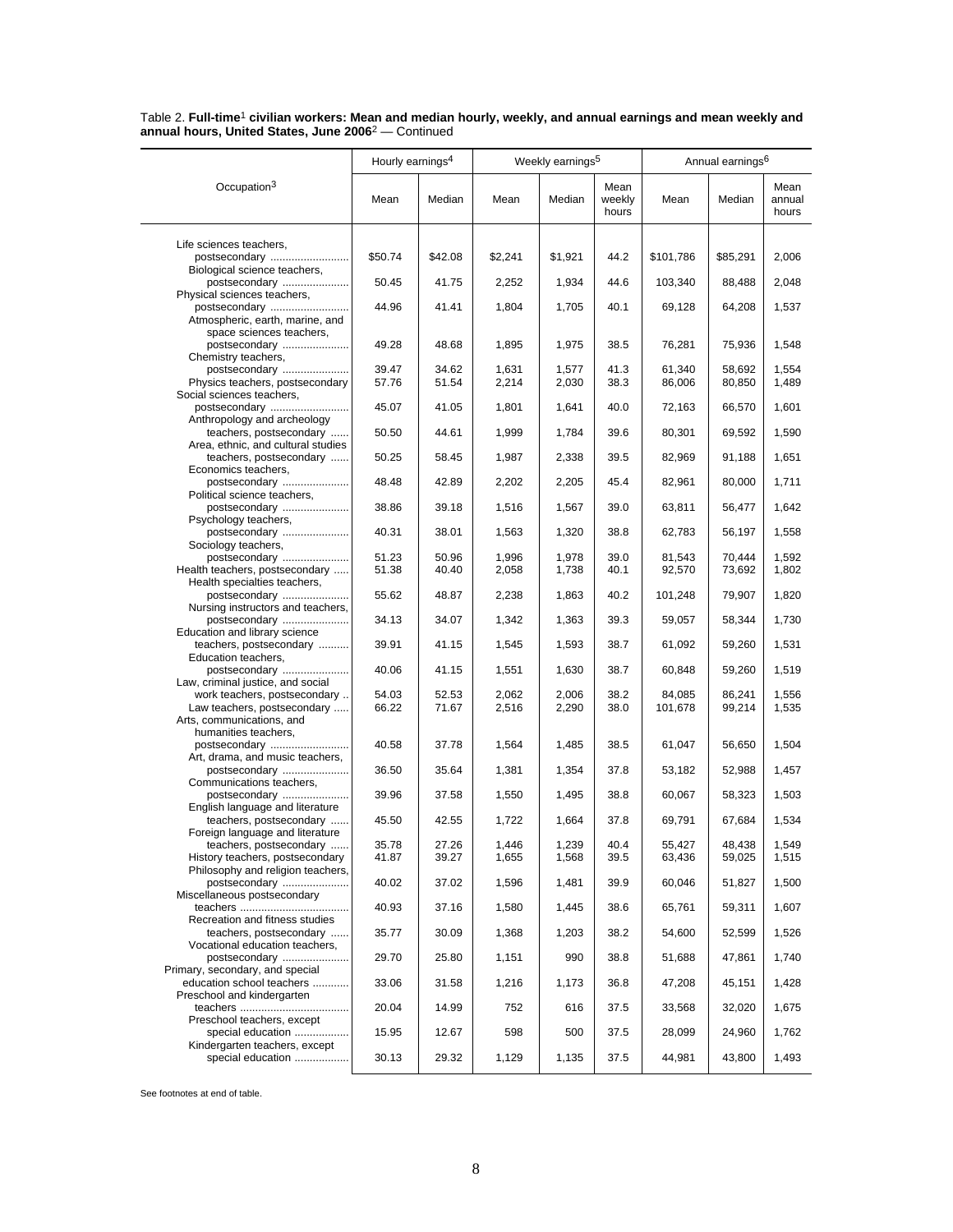|                                                             | Hourly earnings <sup>4</sup> |                |                | Weekly earnings <sup>5</sup> |                         |                  | Annual earnings <sup>6</sup> |                         |
|-------------------------------------------------------------|------------------------------|----------------|----------------|------------------------------|-------------------------|------------------|------------------------------|-------------------------|
| Occupation <sup>3</sup>                                     | Mean                         | Median         | Mean           | Median                       | Mean<br>weekly<br>hours | Mean             | Median                       | Mean<br>annual<br>hours |
| Elementary and middle school                                |                              |                |                |                              |                         |                  |                              |                         |
|                                                             | \$34.48                      | \$32.08        | \$1,264        | \$1,201                      | 36.7                    | \$48,091         | \$45,805                     | 1,395                   |
| Elementary school teachers,                                 |                              |                |                |                              |                         |                  |                              |                         |
| except special education                                    | 34.69                        | 32.02          | 1,269          | 1,205                        | 36.6                    | 48,308           | 45,982                       | 1,393                   |
| Middle school teachers, except                              |                              |                |                |                              |                         |                  |                              |                         |
| special and vocational<br>education                         | 33.43                        | 32.34          | 1,236          | 1,190                        | 37.0                    | 47,008           | 44,555                       | 1,406                   |
| Secondary school teachers                                   | 34.51                        | 32.20          | 1,277          | 1,204                        | 37.0                    | 49,011           | 46,321                       | 1,420                   |
| Secondary school teachers,                                  |                              |                |                |                              |                         |                  |                              |                         |
| except special and vocational                               |                              |                |                |                              |                         |                  |                              |                         |
| education                                                   | 34.62                        | 32.23          | 1,280          | 1,204                        | 37.0                    | 48,893           | 46,017                       | 1,412                   |
| Vocational education teachers,                              |                              |                |                |                              |                         |                  |                              |                         |
| secondary school                                            | 32.60                        | 30.85          | 1,233          | 1,164                        | 37.8                    | 51,266           | 48,433                       | 1,573                   |
| Special education teachers                                  | 36.27                        | 33.86          | 1,295          | 1,239                        | 35.7                    | 50,558           | 48,100                       | 1,394                   |
| Special education teachers,<br>preschool, kindergarten, and |                              |                |                |                              |                         |                  |                              |                         |
| elementary school                                           | 37.11                        | 34.35          | 1,310          | 1,264                        | 35.3                    | 51,533           | 49,368                       | 1,389                   |
| Special education teachers,                                 |                              |                |                |                              |                         |                  |                              |                         |
| middle school                                               | 32.63                        | 32.12          | 1,212          | 1,165                        | 37.1                    | 46,593           | 45,437                       | 1,428                   |
| Special education teachers.                                 |                              |                |                |                              |                         |                  |                              |                         |
| secondary school                                            | 36.13                        | 34.85          | 1.302          | 1,243                        | 36.0                    | 50,219           | 47,904                       | 1,390                   |
| Other teachers and instructors                              | 35.87                        | 34.31          | 1,288          | 1,262                        | 35.9                    | 52,787           | 52,089                       | 1,471                   |
| Adult literacy, remedial education,                         |                              |                |                |                              |                         |                  |                              |                         |
| and GED teachers and<br>instructors                         | 29.13                        | 29.85          | 1,054          | 1,034                        | 36.2                    | 46,049           | 45,760                       | 1,581                   |
| Self-enrichment education teachers                          | 23.11                        | 19.23          | 923            | 769                          | 39.9                    | 45,586           | 40,000                       | 1,972                   |
| Archivists, curators, and museum                            |                              |                |                |                              |                         |                  |                              |                         |
|                                                             | 23.98                        | 23.85          | 919            | 894                          | 38.3                    | 47.694           | 46,463                       | 1.989                   |
|                                                             | 25.32                        | 25.08          | 970            | 964                          | 38.3                    | 50,453           | 50,153                       | 1,993                   |
|                                                             | 29.37                        | 27.33          | 1,114          | 1,046                        | 37.9                    | 52,744           | 50,419                       | 1,796                   |
|                                                             | 15.52                        | 14.19          | 603            | 540                          | 38.9                    | 30,110           | 27,236                       | 1,940                   |
| Farm and home management                                    |                              |                |                |                              |                         |                  |                              |                         |
| Instructional coordinators                                  | 25.72<br>27.45               | 26.41<br>26.52 | 1,095<br>1,053 | 1,205<br>1,019               | 42.6<br>38.4            | 56,117<br>52,536 | 54,414<br>50,411             | 2,181<br>1,914          |
| Teacher assistants                                          | 11.37                        | 10.78          | 419            | 405                          | 36.8                    | 17,205           | 16,650                       | 1,513                   |
| Arts, design, entertainment, sports,                        |                              |                |                |                              |                         |                  |                              |                         |
| and media occupations                                       | 25.89                        | 21.41          | 1,025          | 848                          | 39.6                    | 52,851           | 43,512                       | 2,041                   |
| Artists and related workers                                 | 24.84                        | 21.64          | 994            | 913                          | 40.0                    | 51,431           | 47,501                       | 2,071                   |
|                                                             | 28.84                        | 24.94          | 1,164          | 998                          | 40.4                    | 60,530           | 51,881                       | 2,099                   |
| Multi-media artists and animators                           | 24.14                        | 21.35          | 963            | 937                          | 39.9                    | 50,077           | 48,745                       | 2,074                   |
|                                                             | 22.67                        | 19.75          | 901            | 790                          | 39.7                    | 46,847           | 41,080                       | 2,066                   |
| Commercial and industrial                                   |                              |                |                |                              |                         |                  |                              |                         |
| designers<br>Fashion designers                              | 32.29<br>45.65               | 31.96<br>38.46 | 1,295<br>1,913 | 1,289<br>1,516               | 40.1<br>41.9            | 67,333<br>99,471 | 67,045<br>78,834             | 2,085<br>2,179          |
| Floral designers                                            | 11.15                        | 10.00          | 435            | 400                          | 39.0                    | 22,622           | 20,800                       | 2,029                   |
| Graphic designers                                           | 20.66                        | 18.75          | 820            | 756                          | 39.7                    | 42,665           | 39,303                       | 2,065                   |
| Interior designers                                          | 23.46                        | 22.60          | 920            | 909                          | 39.2                    | 47,859           | 47,258                       | 2,040                   |
| Merchandise displayers and                                  |                              |                |                |                              |                         |                  |                              |                         |
| window trimmers                                             | 16.15                        | 16.80          | 646            | 672                          | 40.0                    | 33,569           | 34,944                       | 2,078                   |
| Set and exhibit designers                                   | 34.16                        | 33.04          | 1,367          | 1,322                        | 40.0                    | 71,060           | 68,732                       | 2,080                   |
| Actors, producers, and directors                            | 37.40                        | 24.22          | 1,503          | 969                          | 40.2                    | 78,104           | 50,382                       | 2,088                   |
| Producers and directors                                     | 37.62                        | 24.22          | 1,512          | 969                          | 40.2                    | 78,571           | 50,382                       | 2,088                   |
| Athletes, coaches, umpires, and<br>related workers          | 30.81                        | 24.50          | 1,202          | 980                          | 39.0                    | 59,182           | 44,866                       | 1,921                   |
| Coaches and scouts                                          | 31.70                        | 26.42          | 1,228          | 980                          | 38.7                    | 59,981           | 44,866                       | 1,892                   |
| Musicians, singers, and related                             |                              |                |                |                              |                         |                  |                              |                         |
|                                                             | 34.88                        | 31.92          | 1,349          | 1,277                        | 38.7                    | 59,332           | 51.072                       | 1,701                   |
| Musicians and singers                                       | 38.81                        | 31.92          | 1,499          | 1,277                        | 38.6                    | 63,051           | 51,072                       | 1,625                   |
|                                                             | 40.87                        | 19.87          | 1,633          | 795                          | 40.0                    | 84,919           | 41,330                       | 2,078                   |
| Radio and television announcers                             | 42.00                        | 19.87          | 1,678          | 795                          | 40.0                    | 87,255           | 41,330                       | 2,078                   |
| News analysts, reporters and                                |                              |                |                |                              |                         |                  |                              |                         |
| correspondents<br>Reporters and correspondents              | 31.73<br>27.12               | 20.91<br>20.65 | 1,231<br>1,050 | 836<br>826                   | 38.8<br>38.7            | 63,928<br>54,519 | 43,201                       | 2,015<br>2,010          |
| Public relations specialists                                | 26.45                        | 25.16          | 1,047          | 1,004                        | 39.6                    | 54,424           | 42,390<br>52,231             | 2,058                   |
| Writers and editors                                         | 26.60                        | 23.75          | 1,050          | 950                          | 39.5                    | 54,409           | 49,398                       | 2,045                   |
|                                                             | 25.34                        | 21.81          | 994            | 872                          | 39.2                    | 51,678           | 45,354                       | 2,039                   |
|                                                             |                              |                |                |                              |                         |                  |                              |                         |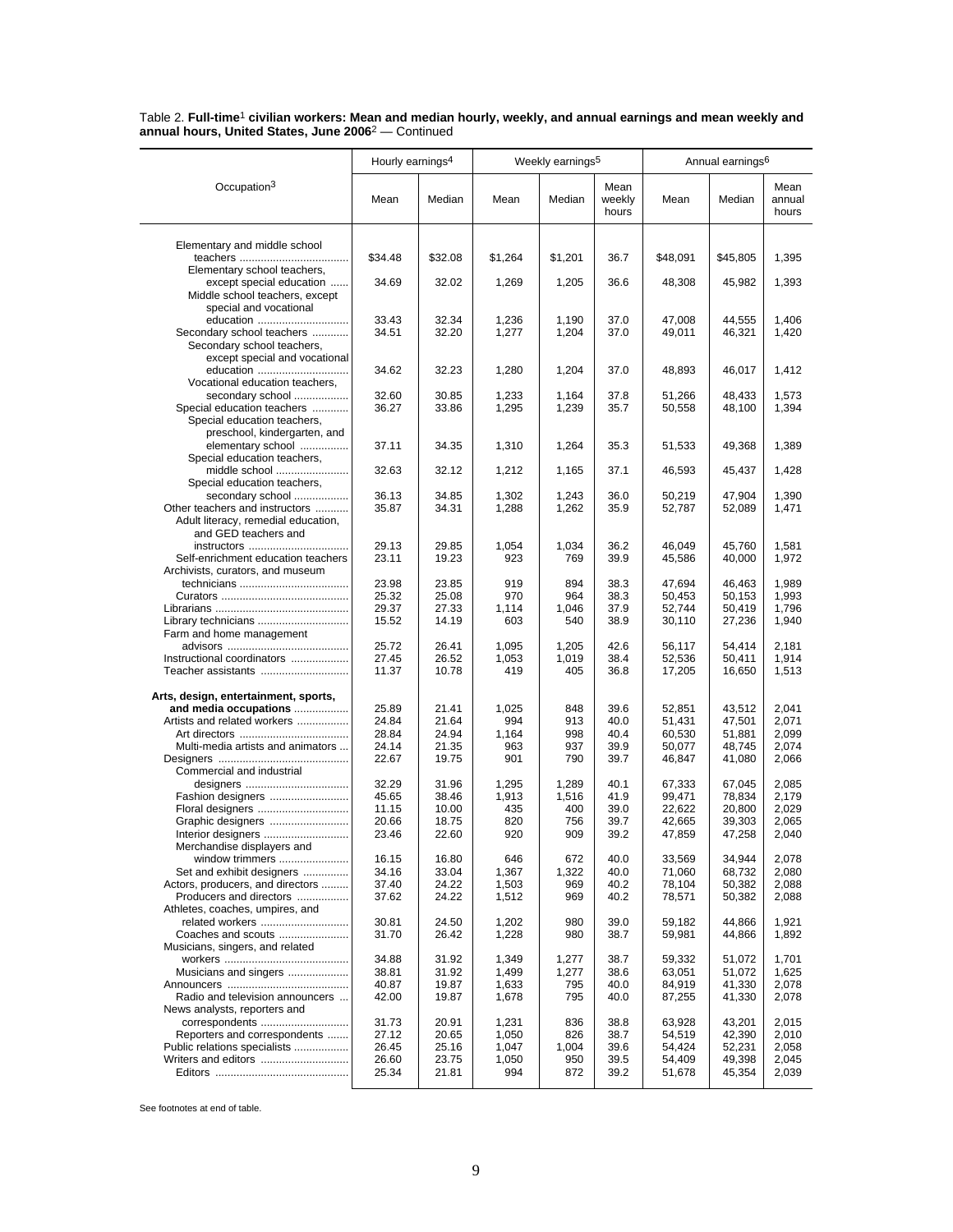|                                                                    | Hourly earnings <sup>4</sup> |                  |                | Weekly earnings <sup>5</sup> |                         |                    | Annual earnings <sup>6</sup> |                         |
|--------------------------------------------------------------------|------------------------------|------------------|----------------|------------------------------|-------------------------|--------------------|------------------------------|-------------------------|
| Occupation <sup>3</sup>                                            | Mean                         | Median           | Mean           | Median                       | Mean<br>weekly<br>hours | Mean               | Median                       | Mean<br>annual<br>hours |
| Technical writers<br>Writers and authors                           | \$30.08<br>22.99             | \$27.72<br>17.21 | \$1,204<br>904 | \$1,109<br>694               | 40.0<br>39.3            | \$62,601<br>45,223 | \$57,647<br>35,797           | 2,081<br>1,967          |
| Miscellaneous media and                                            |                              |                  |                |                              |                         |                    |                              |                         |
| communication workers<br>Interpreters and translators              | 22.00<br>20.09               | 20.80<br>20.80   | 803<br>651     | 770<br>675                   | 36.5<br>32.4            | 41,505<br>33,423   | 40,040<br>35,100             | 1,886<br>1,663          |
| Broadcast and sound engineering<br>technicians and radio operators | 22.91                        | 20.50            | 930            | 820                          | 40.6                    | 48,267             | 42,640                       | 2,107                   |
| Audio and video equipment<br>technicians                           | 22.53                        | 20.24            | 897            | 808                          | 39.8                    | 46,342             | 41,995                       | 2,056                   |
| Broadcast technicians                                              | 21.43                        | 17.97            | 865            | 709                          | 40.3                    | 44,968             | 36.849                       | 2,098                   |
| Sound engineering technicians                                      | 28.97                        | 32.19            | 1,264          | 1,366                        | 43.6                    | 65,738             | 71,040                       | 2,269                   |
|                                                                    | 14.61                        | 13.97            | 587            | 559                          | 40.2                    | 28,867             | 29,047                       | 1,976                   |
| Television, video, and motion picture                              |                              |                  |                |                              |                         |                    |                              |                         |
| camera operators and editors<br>Camera operators, television,      | 21.31                        | 18.26            | 852            | 730                          | 40.0                    | 44,324             | 37,972                       | 2,080                   |
| video, and motion picture                                          | 20.57                        | 15.76            | 823            | 630                          | 40.0                    | 42,780             | 32,781                       | 2,080                   |
| Healthcare practitioner and technical                              |                              |                  |                |                              |                         |                    |                              |                         |
|                                                                    | 27.44                        | 24.00            | 1,078          | 943                          | 39.3                    | 55,759             | 48,720                       | 2,032                   |
|                                                                    | 63.29<br>66.54               | 53.85            | 2,501          | 2,154                        | 39.5<br>39.5            | 130,057<br>136,550 | 112,000<br>112,000           | 2,055<br>2,052          |
| Dentists, general<br>Dietitians and nutritionists                  | 22.60                        | 53.85<br>21.33   | 2,626<br>899   | 2,154<br>853                 | 39.8                    |                    | 44,366                       | 2,069                   |
|                                                                    | 51.30                        | 55.00            | 1,931          | 1,940                        | 37.6                    | 46,772<br>100,419  | 100,888                      | 1,957                   |
|                                                                    | 46.51                        | 47.00            | 1,848          | 1,880                        | 39.7                    | 96,120             | 97,760                       | 2,066                   |
| Physicians and surgeons                                            | 58.76                        | 62.26            | 2,443          | 2,462                        | 41.6                    | 127,020            | 127,999                      | 2,162                   |
| Anesthesiologists                                                  | 80.79                        | 77.28            | 3,433          | 3,477                        | 42.5                    | 178,493            | 180,828                      | 2,209                   |
| Family and general practitioners                                   | 66.11                        | 67.79            | 2,636          | 2.712                        | 39.9                    | 137,084            | 140,999                      | 2,074                   |
| Internists, general                                                | 55.61                        | 52.44            | 2,335          | 2,435                        | 42.0                    | 121,403            | 126,594                      | 2,183                   |
| Pediatricians, general                                             | 57.57                        | 62.50            | 2,365          | 2,561                        | 41.1                    | 122,967            | 133,151                      | 2,136                   |
|                                                                    | 71.93                        | 78.00            | 2,609          | 2,496                        | 36.3                    | 135,671            | 129,792                      | 1,886                   |
|                                                                    | 88.12                        | 62.50            | 3,428          | 2,396                        | 38.9                    | 177,052            | 124,573                      | 2,009                   |
| Physician assistants                                               | 37.84                        | 35.91            | 1,510          | 1,424                        | 39.9                    | 78,529             | 74,052                       | 2,075                   |
| Registered nurses                                                  | 29.10                        | 27.39            | 1,131          | 1,070                        | 38.9                    | 58,483             | 55,390                       | 2,009                   |
|                                                                    | 27.57                        | 26.25            | 1,074          | 1,031                        | 39.0                    | 53,829             | 51,418                       | 1,953                   |
|                                                                    | 24.78                        | 24.61            | 991            | 984                          | 40.0                    | 51,534             | 51,187                       | 2,080                   |
| Occupational therapists                                            | 29.41                        | 27.54            | 1,155          | 1,102                        | 39.3                    | 58,311             | 55,747                       | 1,983                   |
|                                                                    | 32.29                        | 31.00            | 1,264          | 1,236                        | 39.2                    | 64,727             | 63,053                       | 2,004                   |
| Radiation therapists                                               | 33.79                        | 35.74            | 1,330          | 1,430                        | 39.4                    | 69,161             | 74,339                       | 2,047                   |
| Recreational therapists                                            | 18.19                        | 17.09            | 716            | 684                          | 39.4                    | 37,237             | 35,547                       | 2,047                   |
| Respiratory therapists                                             | 22.81                        | 22.29            | 888            | 886                          | 38.9                    | 46,179             | 46,053                       | 2,025                   |
| Speech-language pathologists                                       | 30.71                        | 28.19            | 1,163          | 1,101                        | 37.9                    | 50,399             | 50,875                       | 1,641                   |
|                                                                    | 39.43                        | 43.30            | 1,577          | 1,732                        | 40.0                    | 82,009             | 90,058                       | 2,080                   |
| Clinical laboratory technologists and                              | 19.09                        | 17.66            | 760            | 717                          | 39.8                    | 39,520             | 37,302                       | 2,070                   |
| Medical and clinical laboratory<br>technologists                   | 22.92                        | 22.95            | 918            | 913                          | 40.1                    | 47,756             | 47,466                       | 2,084                   |
| Medical and clinical laboratory<br>technicians                     | 16.55                        | 16.00            | 656            | 640                          | 39.6                    | 34,107             | 33,261                       | 2,061                   |
| Dental hygienists<br>Diagnostic related technologists and          | 30.01                        | 31.00            | 1,039          | 1,077                        | 34.6                    | 54,011             | 55,985                       | 1,800                   |
| Cardiovascular technologists and                                   | 25.24                        | 24.75            | 997            | 976                          | 39.5                    | 51,835             | 50,746                       | 2,054                   |
| technicians                                                        | 24.47                        | 21.55            | 957            | 866                          | 39.1                    | 49,789             | 45.032                       | 2,035                   |
| Diagnostic medical sonographers                                    | 30.45                        | 30.45            | 1,185          | 1,161                        | 38.9                    | 61,616             | 60,382                       | 2,024                   |
| Nuclear medicine technologists<br>Radiologic technologists and     | 32.56                        | 33.00            | 1,303          | 1,320                        | 40.0                    | 67,733             | 68,640                       | 2,080                   |
| technicians                                                        | 24.30                        | 24.00            | 962            | 960                          | 39.6                    | 50,034             | 49,920                       | 2,059                   |
| Emergency medical technicians and                                  | 15.62                        | 14.00            | 635            | 571                          | 40.7                    | 33,041             | 29,710                       | 2,116                   |
| Health diagnosing and treating                                     |                              |                  |                |                              |                         |                    |                              |                         |
| practitioner support technicians                                   | 16.28                        | 15.87            | 639            | 626                          | 39.2                    | 33,205             | 32,573                       | 2,039                   |
| Dietetic technicians                                               | 12.42                        | 12.09            | 497            | 484                          | 40.0                    | 25,837             | 25,147                       | 2,080                   |
| Pharmacy technicians                                               | 14.32                        | 14.00            | 566            | 551                          | 39.5                    | 29,425             | 28,662                       | 2,055                   |
| Psychiatric technicians                                            | 16.81                        | 15.90            | 631            | 629                          | 37.6                    | 32,823             | 32,733                       | 1,953                   |
| Respiratory therapy technicians                                    | 20.75                        | 19.47            | 822            | 770                          | 39.6                    | 42,746             | 40,019                       | 2,060                   |
| Surgical technologists                                             | 18.19                        | 18.05            | 719            | 707                          | 39.5                    | 37,363             | 36,774                       | 2,054                   |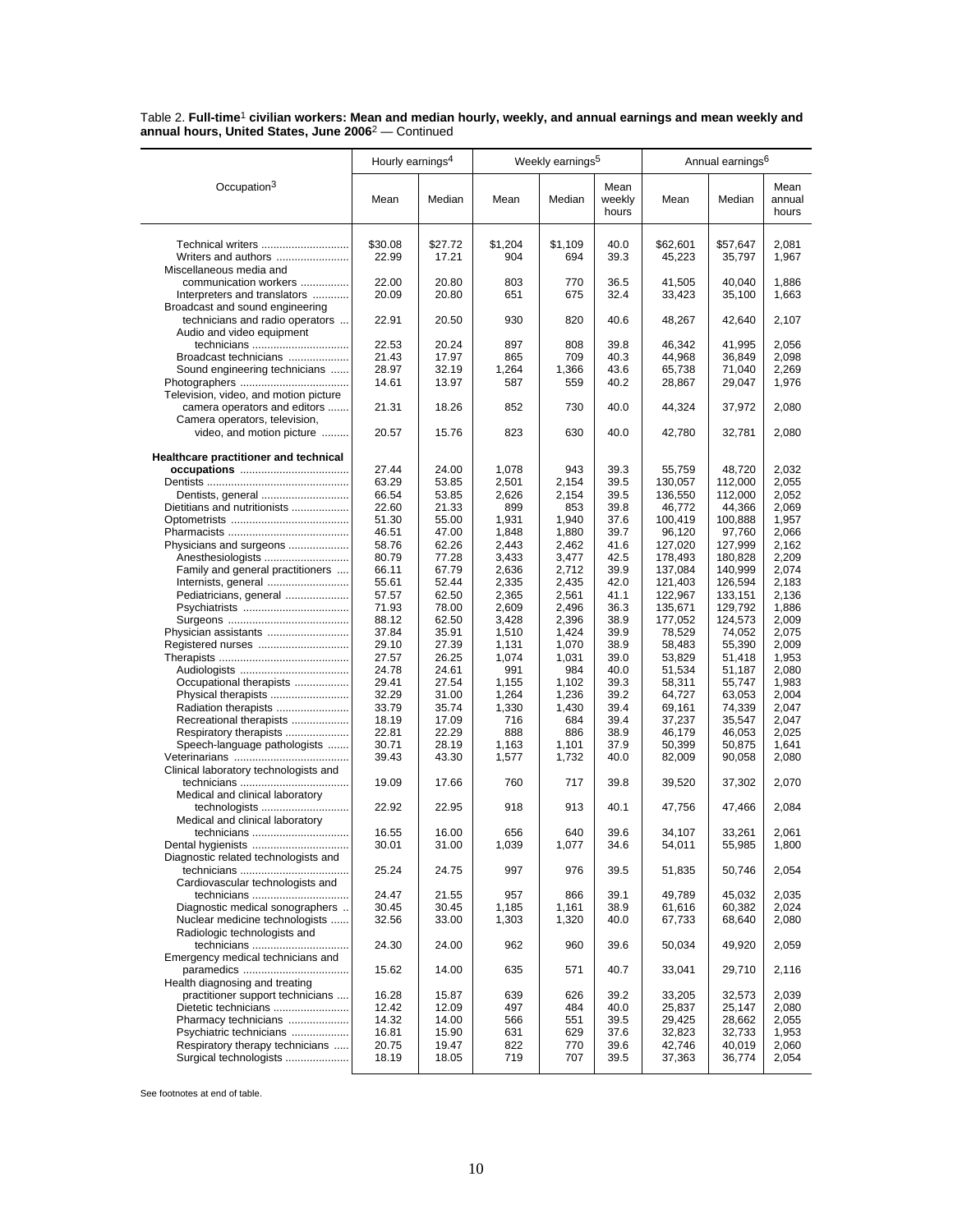|                                                                | Hourly earnings <sup>4</sup> |                |              | Weekly earnings <sup>5</sup> |                         |                  | Annual earnings <sup>6</sup> |                         |
|----------------------------------------------------------------|------------------------------|----------------|--------------|------------------------------|-------------------------|------------------|------------------------------|-------------------------|
| Occupation <sup>3</sup>                                        | Mean                         | Median         | Mean         | Median                       | Mean<br>weekly<br>hours | Mean             | Median                       | Mean<br>annual<br>hours |
| Veterinary technologists and                                   |                              |                |              |                              |                         |                  |                              |                         |
| technicians                                                    | \$16.01                      | \$14.79        | \$638        | \$582                        | 39.9                    | \$32,981         | \$30,087                     | 2,060                   |
| Licensed practical and licensed                                |                              |                |              |                              |                         |                  |                              |                         |
| vocational nurses<br>Medical records and health                | 18.12                        | 17.67          | 707          | 699                          | 39.0                    | 36,719           | 36,317                       | 2,026                   |
| information technicians                                        | 15.26                        | 14.58          | 604          | 570                          | 39.6                    | 31,404           | 29,640                       | 2,057                   |
| Miscellaneous health technologists                             |                              |                |              |                              |                         |                  |                              |                         |
| and technicians                                                | 18.66                        | 16.85          | 741          | 668                          | 39.7                    | 38,531           | 34,732                       | 2,065                   |
| Occupational health and safety                                 |                              |                |              |                              |                         |                  |                              |                         |
| specialists and technicians                                    | 23.88                        | 23.81          | 958          | 952                          | 40.1                    | 49,830           | 49,525                       | 2,087                   |
| Occupational health and safety                                 | 23.14                        | 21.29          | 929          | 856                          | 40.2                    | 48,332           | 44,506                       | 2,089                   |
| Miscellaneous healthcare practitioner                          |                              |                |              |                              |                         |                  |                              |                         |
| and technical workers                                          | 25.48                        | 23.73          | 1,007        | 949                          | 39.5                    | 52,312           | 49,354                       | 2,053                   |
|                                                                | 18.35                        | 15.57          | 734          | 623                          | 40.0                    | 38,007           | 32,386                       | 2,071                   |
|                                                                |                              |                |              |                              |                         |                  |                              |                         |
| Healthcare support occupations                                 | 12.27                        | 11.37          | 474          | 443                          | 38.6                    | 24,568           | 22,984                       | 2,002                   |
| Nursing, psychiatric, and home health                          |                              |                |              |                              |                         |                  |                              |                         |
|                                                                | 11.14                        | 10.51          | 431          | 410                          | 38.7                    | 22,372           | 21,320                       | 2,009                   |
| Home health aides<br>Nursing aides, orderlies, and             | 9.95                         | 9.90           | 370          | 369                          | 37.2                    | 19,224           | 19,198                       | 1,932                   |
| attendants                                                     | 11.21                        | 10.65          | 436          | 416                          | 38.9                    | 22,649           | 21,632                       | 2,021                   |
| Psychiatric aides                                              | 12.76                        | 11.91          | 503          | 475                          | 39.4                    | 26,160           | 24,690                       | 2,049                   |
| Occupational therapist assistants and                          |                              |                |              |                              |                         |                  |                              |                         |
|                                                                | 15.45                        | 15.27          | 611          | 611                          | 39.5                    | 31,007           | 31,755                       | 2,007                   |
| Occupational therapist assistants                              | 17.09                        | 17.42          | 676          | 697                          | 39.6                    | 34,387           | 37,180                       | 2,012                   |
| Occupational therapist aides                                   | 12.91                        | 12.17          | 510          | 487                          | 39.5                    | 25,813           | 25,305                       | 1,999                   |
| Physical therapist assistants and                              | 16.38                        | 13.50          | 646          | 536                          | 39.5                    | 33,593           | 27,851                       | 2,050                   |
| Physical therapist assistants                                  | 22.24                        | 21.65          | 885          | 866                          | 39.8                    | 45,994           | 45,032                       | 2,068                   |
| Physical therapist aides                                       | 10.92                        | 10.22          | 427          | 409                          | 39.1                    | 22,223           | 21,258                       | 2,035                   |
| Massage therapists                                             | 20.71                        | 20.00          | 796          | 700                          | 38.4                    | 41,386           | 36,400                       | 1,999                   |
| Miscellaneous healthcare support                               |                              |                |              |                              |                         |                  |                              |                         |
| occupations                                                    | 13.57                        | 12.99          | 520          | 500                          | 38.3                    | 26,968           | 26,000                       | 1,987                   |
| Dental assistants                                              | 16.13                        | 16.00          | 575          | 569                          | 35.6                    | 29,883           | 29,594                       | 1,853                   |
| Medical assistants<br>Medical equipment preparers              | 13.20<br>13.43               | 12.45<br>12.50 | 516<br>529   | 490<br>500                   | 39.1<br>39.4            | 26,843<br>27,498 | 25,480<br>26,000             | 2,033<br>2,047          |
| Medical transcriptionists                                      | 14.68                        | 13.82          | 575          | 553                          | 39.1                    | 29,874           | 28,754                       | 2,035                   |
| Pharmacy aides                                                 | 11.62                        | 11.00          | 441          | 403                          | 37.9                    | 22,916           | 20,930                       | 1,971                   |
| Veterinary assistants and                                      |                              |                |              |                              |                         |                  |                              |                         |
| laboratory animal caretakers                                   | 11.85                        | 10.00          | 470          | 400                          | 39.7                    | 24,463           | 20,800                       | 2,064                   |
|                                                                |                              |                |              |                              |                         |                  |                              |                         |
| Protective service occupations                                 | 18.90                        | 16.36          | 769          | 660                          | 40.7                    | 39,656           | 34,053                       | 2,099                   |
| First-line supervisors/managers, law<br>enforcement workers    | 32.23                        | 32.38          | 1,289        | 1,298                        | 40.0                    | 66,972           | 67,355                       | 2,078                   |
| First-line supervisors/managers of                             |                              |                |              |                              |                         |                  |                              |                         |
| correctional officers                                          | 25.89                        | 25.33          | 1,028        | 1,010                        | 39.7                    | 53,462           | 52,535                       | 2,065                   |
| First-line supervisors/managers of                             |                              |                |              |                              |                         |                  |                              |                         |
| police and detectives                                          | 33.98                        | 33.27          | 1,362        | 1,343                        | 40.1                    | 70,731           | 69,757                       | 2,082                   |
| First-line supervisors/managers of fire                        |                              |                |              |                              |                         |                  |                              |                         |
| fighting and prevention workers                                | 28.49<br>20.36               | 26.88<br>19.64 | 1,406<br>981 | 1,306<br>940                 | 49.3<br>48.2            | 73,110<br>50,986 | 67,897<br>48,875             | 2,566<br>2,504          |
|                                                                | 21.73                        | 21.40          | 869          | 856                          | 40.0                    | 45,177           | 44,512                       | 2,079                   |
| Fire inspectors and investigators                              | 21.93                        | 19.47          | 877          | 779                          | 40.0                    | 45,605           | 40,498                       | 2,079                   |
| Bailiffs, correctional officers, and                           |                              |                |              |                              |                         |                  |                              |                         |
|                                                                | 18.12                        | 16.15          | 721          | 646                          | 39.8                    | 37,494           | 33,592                       | 2,069                   |
|                                                                | 21.25                        | 21.21          | 807          | 780                          | 38.0                    | 41,957           | 40,548                       | 1,974                   |
| Correctional officers and jailers                              | 18.00                        | 15.89          | 717          | 638                          | 39.9                    | 37,309           | 33,157                       | 2,073                   |
| Detectives and criminal investigators<br>Fish and game wardens | 27.25<br>19.74               | 26.63<br>20.90 | 1,079<br>790 | 1,059<br>836                 | 39.6<br>40.0            | 56,127<br>41,082 | 55,083<br>43,472             | 2,060<br>2,081          |
| Parking enforcement workers                                    | 17.78                        | 17.23          | 709          | 689                          | 39.9                    | 36,883           | 35,838                       | 2,075                   |
|                                                                | 24.66                        | 24.28          | 987          | 974                          | 40.0                    | 51,192           | 50,606                       | 2,076                   |
| Police and sheriff's patrol officers                           | 24.66                        | 24.28          | 987          | 974                          | 40.0                    | 51,200           | 50,627                       | 2,076                   |
| Animal control workers                                         | 17.31                        | 15.93          | 675          | 637                          | 39.0                    | 35,089           | 33,134                       | 2,028                   |
| Security guards and gaming                                     |                              |                |              |                              |                         |                  |                              |                         |
| surveillance officers                                          | 10.80                        | 10.00          | 427          | 400                          | 39.5                    | 22,127           | 20,800                       | 2,048                   |
| Security guards                                                | 10.78                        | 10.00          | 426          | 400                          | 39.5                    | 22,079           | 20,800                       | 2,048                   |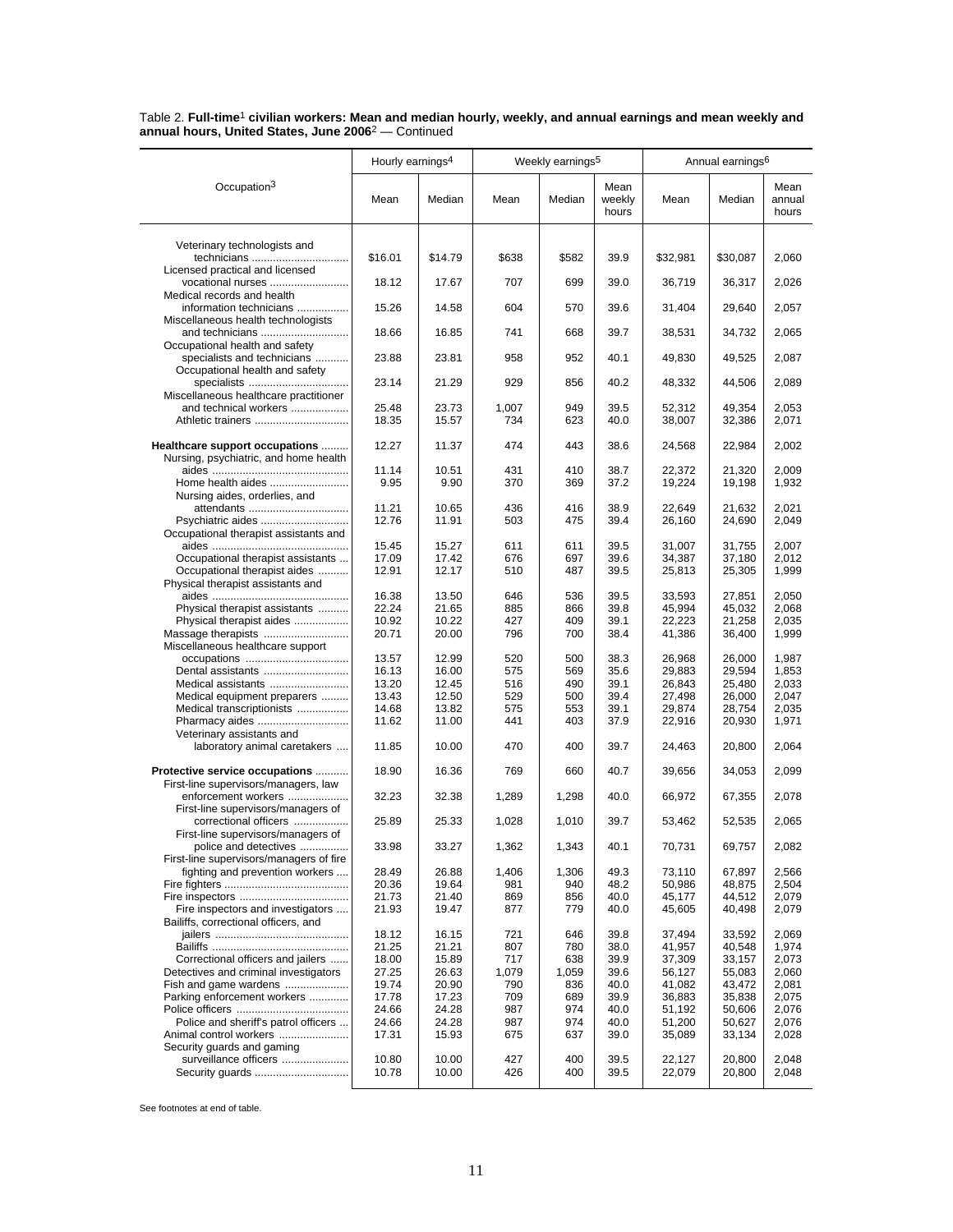|                                                                  | Hourly earnings <sup>4</sup> |                |            | Weekly earnings <sup>5</sup> |                         |                  | Annual earnings <sup>6</sup> |                         |
|------------------------------------------------------------------|------------------------------|----------------|------------|------------------------------|-------------------------|------------------|------------------------------|-------------------------|
|                                                                  |                              |                |            |                              |                         |                  |                              |                         |
| Occupation <sup>3</sup>                                          | Mean                         | Median         | Mean       | Median                       | Mean<br>weekly<br>hours | Mean             | Median                       | Mean<br>annual<br>hours |
| Miscellaneous protective service                                 |                              |                |            |                              |                         |                  |                              |                         |
|                                                                  | \$14.07                      | \$12.50        | \$521      | \$441                        | 37.1                    | \$19,116         | \$15,600                     | 1,359                   |
| Lifeguards, ski patrol, and other                                |                              |                |            |                              |                         |                  |                              |                         |
| recreational protective service                                  | 9.53                         | 8.49           | 359        | 340                          | 37.7                    | 9,190            | 5,435                        | 965                     |
| Food preparation and serving related                             | 9.02                         | 8.50           | 345        | 320                          | 38.3                    | 17,634           | 16,380                       | 1,954                   |
| First-line supervisors/managers, food                            |                              |                |            |                              |                         |                  |                              |                         |
| preparation and serving workers                                  | 14.70                        | 14.00          | 608        | 596                          | 41.4                    | 30,793           | 30,160                       | 2,094                   |
| Chefs and head cooks                                             | 17.23                        | 16.35          | 701        | 680                          | 40.7                    | 34,575           | 34,808                       | 2,006                   |
| First-line supervisors/managers of                               |                              |                |            |                              |                         |                  |                              |                         |
| food preparation and serving                                     | 14.34                        | 13.53          | 595        | 588                          | 41.5                    |                  | 29,964                       |                         |
|                                                                  | 10.30                        | 10.00          | 397        | 380                          | 38.5                    | 30,219<br>20,291 | 19,469                       | 2,107<br>1,971          |
| Cooks, fast food                                                 | 7.99                         | 7.85           | 302        | 290                          | 37.9                    | 15,724           | 15,080                       | 1,968                   |
| Cooks, institution and cafeteria                                 | 11.40                        | 10.80          | 437        | 417                          | 38.3                    | 21,483           | 20,800                       | 1,884                   |
| Cooks, restaurant                                                | 10.40                        | 10.00          | 402        | 384                          | 38.6                    | 20,825           | 19,968                       | 2,003                   |
| Cooks, short order                                               | 9.26                         | 9.00           | 360        | 349                          | 38.8                    | 18,704           | 18,135                       | 2,020                   |
| Food preparation workers                                         | 9.66                         | 9.14           | 370        | 350                          | 38.3                    | 18,509           | 17,680                       | 1,916                   |
| Food service, tipped                                             | 5.48                         | 5.30           | 202        | 200                          | 36.8                    | 10,402           | 10,400                       | 1,899                   |
|                                                                  | 7.03                         | 7.39           | 257        | 252                          | 36.5                    | 13,322           | 13,104                       | 1,896                   |
| Waiters and waitresses<br>Dining room and cafeteria              | 4.67                         | 4.30           | 171        | 148                          | 36.6                    | 8,831            | 7,696                        | 1,890                   |
| attendants and bartender                                         | 7.25                         | 7.00           | 276        | 270                          | 38.1                    | 14.079           | 14,040                       | 1,943                   |
| Fast food and counter workers                                    | 8.45                         | 8.00           | 321        | 300                          | 38.0                    | 16,319           | 15,367                       | 1,932                   |
| Combined food preparation and<br>serving workers, including fast |                              |                |            |                              |                         |                  |                              |                         |
|                                                                  | 8.47                         | 8.00           | 321        | 300                          | 37.9                    | 16,289           | 15,178                       | 1,924                   |
| Counter attendants, cafeteria, food                              |                              |                |            |                              |                         |                  |                              |                         |
| concession, and coffee shop                                      | 8.38                         | 8.00           | 321        | 304                          | 38.3                    | 16,430           | 15,600                       | 1,961                   |
| Food servers, nonrestaurant                                      | 8.64                         | 8.19           | 333        | 320                          | 38.6                    | 17,086           | 16,640                       | 1,978                   |
|                                                                  | 8.25                         | 7.75           | 320        | 308                          | 38.8                    | 16,533           | 16,012                       | 2,005                   |
| Hosts and hostesses, restaurant,                                 |                              |                |            |                              |                         |                  |                              |                         |
| lounge, and coffee shop                                          | 8.90                         | 8.00           | 321        | 290                          | 36.1                    | 16,567           | 14,976                       | 1,862                   |
| Building and grounds cleaning and                                |                              |                |            |                              |                         |                  |                              |                         |
| maintenance occupations                                          | 11.99                        | 10.74          | 473        | 420                          | 39.4                    | 24,272           | 21,632                       | 2,024                   |
| First-line supervisors/managers,                                 |                              |                |            |                              |                         |                  |                              |                         |
| building and grounds cleaning and                                |                              |                |            |                              |                         |                  |                              |                         |
| maintenance workers                                              | 18.86                        | 19.23          | 755        | 769                          | 40.1                    | 39,230           | 40,000                       | 2,080                   |
| First-line supervisors/managers of                               |                              |                |            |                              |                         |                  |                              |                         |
| housekeeping and janitorial                                      |                              |                |            |                              |                         |                  |                              |                         |
|                                                                  | 17.30                        | 17.46          | 689        | 692                          | 39.9                    | 35,826           | 36,001                       | 2,071                   |
| First-line supervisors/managers of                               |                              |                |            |                              |                         |                  |                              |                         |
| landscaping, lawn service, and                                   |                              |                |            |                              | 40.6                    |                  |                              |                         |
| groundskeeping workers<br>Building cleaning workers              | 22.71<br>11.06               | 25.12<br>10.00 | 921<br>435 | 1,005<br>399                 | 39.3                    | 47,771<br>22,466 | 52,250<br>20,596             | 2,103<br>2,031          |
| Janitors and cleaners, except                                    |                              |                |            |                              |                         |                  |                              |                         |
| maids and housekeeping                                           |                              |                |            |                              |                         |                  |                              |                         |
|                                                                  | 11.67                        | 10.78          | 462        | 424                          | 39.6                    | 23,826           | 21,932                       | 2,041                   |
| Maids and housekeeping cleaners                                  | 8.92                         | 8.19           | 345        | 320                          | 38.7                    | 17,801           | 16,640                       | 1,996                   |
| Pest control workers                                             | 15.96                        | 15.39          | 636        | 616                          | 39.8                    | 32,726           | 32,007                       | 2,050                   |
| Grounds maintenance workers                                      | 12.29                        | 11.05          | 487        | 436                          | 39.6                    | 23,911           | 21,270                       | 1,946                   |
| Landscaping and groundskeeping                                   |                              |                |            |                              |                         |                  |                              |                         |
|                                                                  | 12.01                        | 10.76          | 477        | 429                          | 39.7                    | 23,302           | 20,800                       | 1,941                   |
| Tree trimmers and pruners                                        | 17.04                        | 16.75          | 627        | 555                          | 36.8                    | 31,864           | 28,860                       | 1,870                   |
| Personal care and service                                        |                              |                |            |                              |                         |                  |                              |                         |
|                                                                  | 11.17                        | 9.39           | 421        | 368                          | 37.7                    | 21,379           | 18,720                       | 1,914                   |
| First-line supervisors/managers of                               |                              |                |            |                              |                         |                  |                              |                         |
| gaming workers                                                   | 14.08                        | 12.55          | 570        | 486                          | 40.5                    | 29,614           | 25,293                       | 2,103                   |
| Gaming supervisors                                               | 16.03                        | 15.72          | 654        | 631                          | 40.8                    | 33,995           | 32,802                       | 2,120                   |
| Slot key persons                                                 | 11.10                        | 11.02          | 444        | 441                          | 40.0                    | 23,079           | 22,922                       | 2,078                   |
| First-line supervisors/managers of                               |                              |                |            |                              |                         |                  |                              |                         |
| personal service workers                                         | 15.98                        | 14.77          | 639        | 596                          | 40.0                    | 31,266           | 30,472                       | 1,957                   |
|                                                                  |                              |                |            |                              |                         |                  |                              |                         |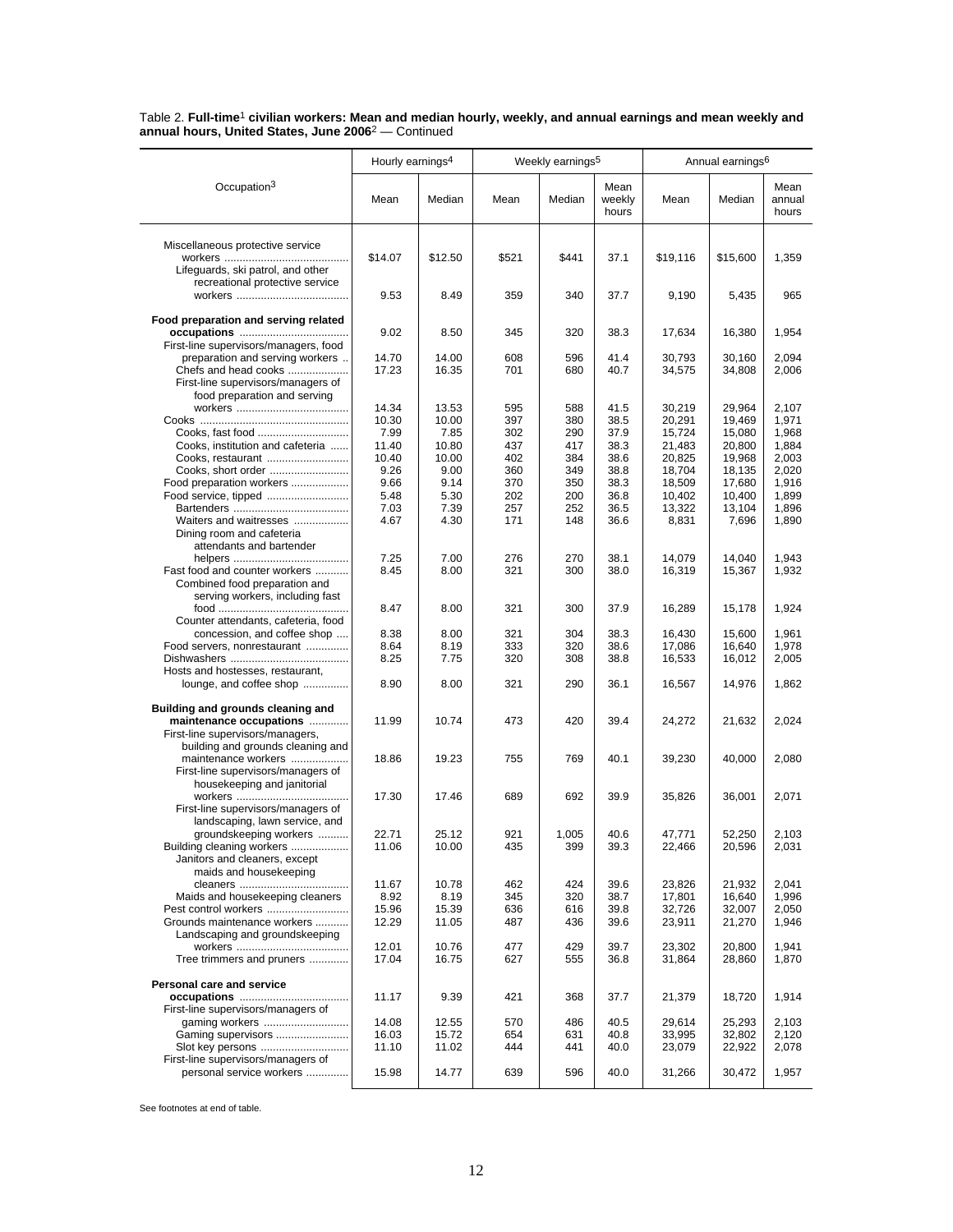|                                                     | Hourly earnings <sup>4</sup> |              |            | Weekly earnings <sup>5</sup> |                         |                  | Annual earnings <sup>6</sup> |                         |  |
|-----------------------------------------------------|------------------------------|--------------|------------|------------------------------|-------------------------|------------------|------------------------------|-------------------------|--|
| Occupation <sup>3</sup>                             | Mean                         | Median       | Mean       | Median                       | Mean<br>weekly<br>hours | Mean             | Median                       | Mean<br>annual<br>hours |  |
|                                                     |                              |              |            |                              |                         |                  |                              |                         |  |
| Nonfarm animal caretakers                           | \$11.93                      | \$9.45       | \$466      | \$380                        | 39.0                    | \$24,213         | \$19,760                     | 2,029                   |  |
| Gaming services workers                             | 6.43                         | 6.34         | 255        | 253                          | 39.7                    | 13,267           | 13,179                       | 2,065                   |  |
|                                                     | 6.30                         | 6.34         | 250        | 253                          | 39.8                    | 13,025           | 13,179                       | 2,067                   |  |
| Gaming and sports book writers                      |                              |              |            |                              |                         |                  |                              |                         |  |
| and runners<br>Ushers, lobby attendants, and ticket | 8.59                         | 8.06         | 305        | 293                          | 35.5                    | 15,857           | 15,217                       | 1,846                   |  |
|                                                     | 13.49                        | 14.64        | 540        | 586                          | 40.0                    | 27,716           | 24,960                       | 2,054                   |  |
| Miscellaneous entertainment                         |                              |              |            |                              |                         |                  |                              |                         |  |
| attendants and related workers                      | 9.75                         | 9.07         | 378        | 330                          | 38.8                    | 16,961           | 15,592                       | 1,739                   |  |
| Amusement and recreation                            |                              |              |            |                              |                         |                  |                              |                         |  |
| attendants                                          | 9.28                         | 8.06         | 359        | 302                          | 38.7                    | 15,354           | 14,826                       | 1,654                   |  |
| Locker room, coatroom, and                          |                              |              |            |                              |                         |                  |                              |                         |  |
| dressing room attendants                            | 10.98                        | 10.09        | 428        | 404                          | 39.0                    | 22,088           | 20,987                       | 2,012                   |  |
| Barbers and cosmetologists                          | 12.48                        | 10.50        | 466        | 386                          | 37.3                    | 24,217           | 20,094                       | 1,940                   |  |
| Hairdressers, hairstylists, and                     |                              |              |            |                              |                         |                  |                              |                         |  |
| cosmetologists                                      | 12.58                        | 10.63        | 471        | 398                          | 37.4                    | 24,477           | 20,686                       | 1,945                   |  |
| Miscellaneous personal appearance                   |                              |              |            |                              |                         |                  |                              |                         |  |
|                                                     | 13.27                        | 11.85        | 510        | 398                          | 38.5                    | 26,531           | 20,673                       | 2.000                   |  |
| Manicurists and pedicurists                         | 10.75                        | 8.75         | 412        | 331                          | 38.3                    | 21,409           | 17,195                       | 1,991                   |  |
| Baggage porters, bellhops, and                      | 9.99                         | 8.50         | 388        | 340                          | 38.8                    | 20,086           | 17,680                       | 2,010                   |  |
| Baggage porters and bellhops                        | 8.02                         | 8.00         | 308        | 310                          | 38.4                    | 15,940           | 16,120                       | 1,987                   |  |
|                                                     | 13.73                        | 13.46        | 542        | 538                          | 39.5                    | 28,205           | 27,955                       | 2,054                   |  |
| Tour and travel guides                              | 12.81                        | 12.00        | 458        | 434                          | 35.8                    | 16,717           | 17,326                       | 1,305                   |  |
| Tour guides and escorts                             | 12.77                        | 11.26        | 453        | 420                          | 35.5                    | 16,205           | 17,160                       | 1,269                   |  |
| Transportation attendants                           | 30.14                        | 30.10        | 645        | 633                          | 21.4                    | 33,227           | 32,822                       | 1,102                   |  |
| Flight attendants                                   | 34.11                        | 30.13        | 653        | 654                          | 19.1                    | 33,957           | 33,988                       | 996                     |  |
| Transportation attendants, except                   |                              |              |            |                              |                         |                  |                              |                         |  |
| flight attendants and baggage                       |                              |              |            |                              |                         |                  |                              |                         |  |
|                                                     | 15.08                        | 14.16        | 585        | 566                          | 38.8                    | 28,059           | 25,582                       | 1,860                   |  |
| Child care workers                                  | 9.06                         | 8.50         | 356        | 338                          | 39.3                    | 18,126           | 17,160                       | 2,001                   |  |
| Personal and home care aides                        | 9.98                         | 9.90         | 389        | 375                          | 39.0                    | 20,239           | 19,474                       | 2,027                   |  |
| Recreation and fitness workers                      | 14.37                        | 13.09        | 564        | 520                          | 39.3                    | 24,683           | 25,002                       | 1,718                   |  |
| Fitness trainers and aerobics                       |                              |              |            |                              |                         |                  |                              |                         |  |
| instructors                                         | 15.92                        | 14.42        | 606        | 559                          | 38.1                    | 31,525           | 29,089                       | 1,981                   |  |
| Recreation workers                                  | 14.02                        | 12.50        | 554<br>390 | 500                          | 39.5                    | 23,372           | 23,442                       | 1,668                   |  |
| Residential advisors                                | 9.61                         | 9.65         |            | 384                          | 40.6                    | 17,746           | 19,552                       | 1,847                   |  |
| Sales and related occupations                       | 19.22                        | 13.75        | 770        | 550                          | 40.1                    | 39,948           | 28,599                       | 2,079                   |  |
| First-line supervisors/managers, sales              |                              |              |            |                              |                         |                  |                              |                         |  |
|                                                     | 20.18                        | 16.35        | 838        | 676                          | 41.5                    | 43,574           | 35,119                       | 2,159                   |  |
| First-line supervisors/managers of                  |                              |              |            |                              |                         |                  |                              |                         |  |
| retail sales workers                                | 17.31                        | 15.66        | 720        | 640                          | 41.6                    | 37,427           | 33,280                       | 2,162                   |  |
| First-line supervisors/managers of                  |                              |              |            |                              |                         |                  |                              |                         |  |
| non-retail sales workers                            | 29.93                        | 24.88        | 1,238      | 1,031                        | 41.4                    | 64,281           | 53,600                       | 2,148                   |  |
|                                                     | 12.62                        | 10.37        | 501        | 407                          | 39.7                    | 25,973           | 21,133                       | 2,058                   |  |
| Cashiers, all workers                               | 9.75<br>9.64                 | 9.00<br>8.82 | 382<br>377 | 353<br>346                   | 39.2<br>39.2            | 19,812<br>19,551 | 18,304<br>17,992             | 2,031<br>2,028          |  |
| Gaming change persons and                           |                              |              |            |                              |                         |                  |                              |                         |  |
| booth cashiers                                      | 11.41                        | 11.88        | 456        | 475                          | 40.0                    | 23,711           | 24,710                       | 2,079                   |  |
| Counter and rental clerks and parts                 |                              |              |            |                              |                         |                  |                              |                         |  |
| salespersons                                        | 13.36                        | 12.00        | 538        | 470                          | 40.3                    | 27,923           | 24,440                       | 2,090                   |  |
| Counter and rental clerks                           | 11.57                        | 10.00        | 462        | 400                          | 40.0                    | 23,961           | 20,800                       | 2,071                   |  |
| Parts salespersons                                  | 15.05                        | 13.71        | 610        | 547                          | 40.5                    | 31,706           | 28,429                       | 2,107                   |  |
| Retail salespersons                                 | 14.42                        | 11.29        | 576        | 442                          | 39.9                    | 29,831           | 22,905                       | 2,069                   |  |
| Advertising sales agents                            | 23.29                        | 17.92        | 917        | 717                          | 39.4                    | 47,677           | 37,263                       | 2,047                   |  |
| Insurance sales agents                              | 25.99                        | 19.72        | 1,030      | 769                          | 39.7                    | 53,584           | 40,000                       | 2,062                   |  |
| Securities, commodities, and financial              |                              |              |            |                              |                         |                  |                              |                         |  |
| services sales agents                               | 53.54                        | 33.28        | 2,141      | 1,309                        | 40.0                    | 111,338          | 68,078                       | 2,079                   |  |
|                                                     | 14.13                        | 13.75        | 549        | 550                          | 38.8                    | 28,528           | 28,600                       | 2,019                   |  |
| Sales representatives, wholesale and                |                              |              |            |                              |                         |                  |                              |                         |  |
| manufacturing                                       | 30.07                        | 25.14        | 1,216      | 1,015                        | 40.5                    | 63,206           | 52,755                       | 2,102                   |  |
| Sales representatives, wholesale                    |                              |              |            |                              |                         |                  |                              |                         |  |
| and manufacturing, technical                        |                              |              |            |                              |                         |                  |                              |                         |  |
| and scientific products                             | 35.55                        | 31.25        | 1,426      | 1,250                        | 40.1                    | 74,073           | 65,015                       | 2,084                   |  |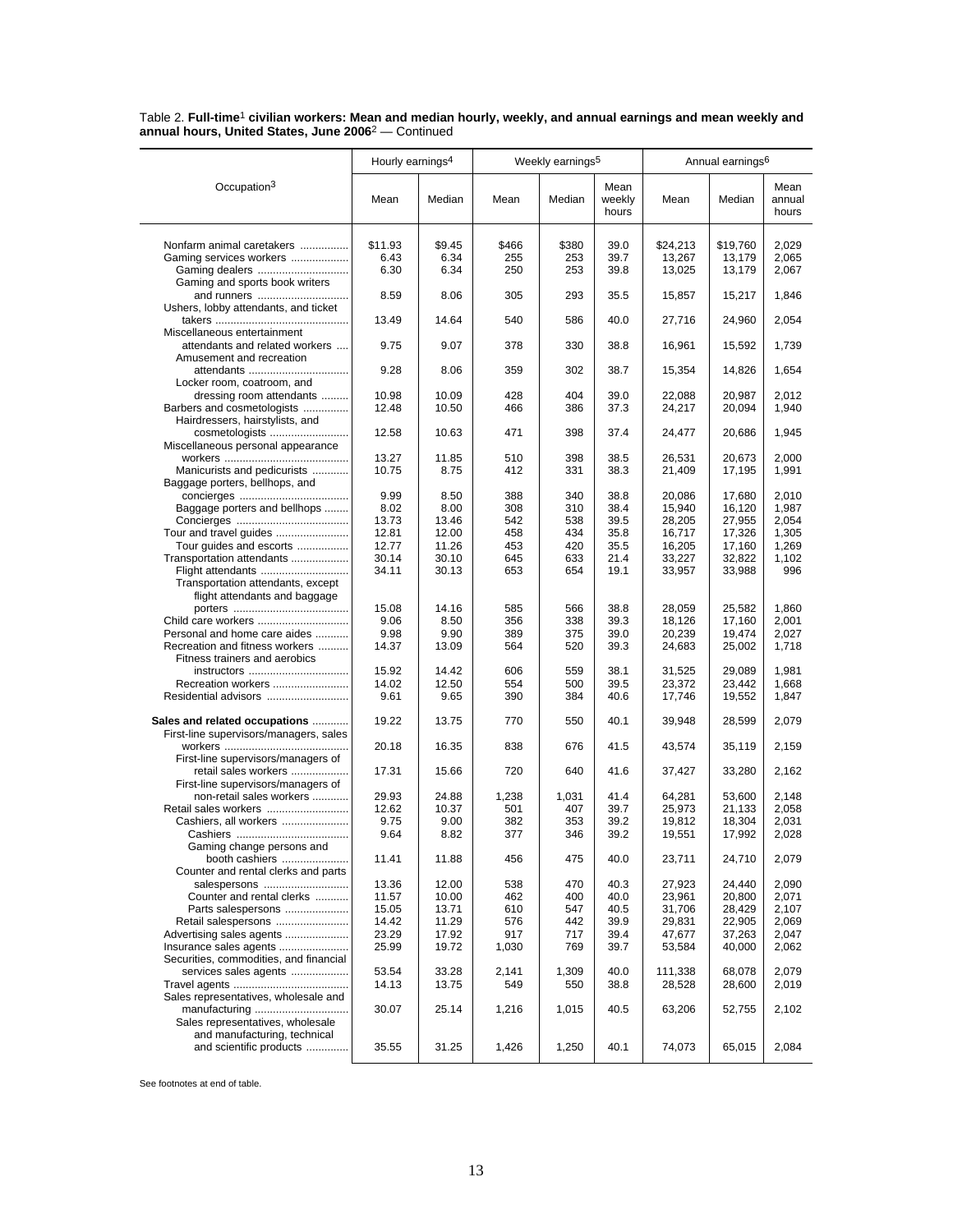|                                                                              | Hourly earnings <sup>4</sup> |                |              | Weekly earnings <sup>5</sup> |                         |                  | Annual earnings <sup>6</sup> |                         |
|------------------------------------------------------------------------------|------------------------------|----------------|--------------|------------------------------|-------------------------|------------------|------------------------------|-------------------------|
|                                                                              |                              |                |              |                              |                         |                  |                              |                         |
| Occupation <sup>3</sup>                                                      | Mean                         | Median         | Mean         | Median                       | Mean<br>weekly<br>hours | Mean             | Median                       | Mean<br>annual<br>hours |
| Sales representatives, wholesale                                             |                              |                |              |                              |                         |                  |                              |                         |
| and manufacturing, except<br>technical and scientific products               | \$28.04                      | \$23.63        | \$1,138      | \$950                        | 40.6                    | \$59,121         | \$49,213                     | 2,109                   |
| Models, demonstrators, and product                                           |                              |                |              |                              |                         |                  |                              |                         |
| Demonstrators and product                                                    | 16.83                        | 13.93          | 672          | 557                          | 39.9                    | 34,968           | 28,974                       | 2,077                   |
| promoters                                                                    | 16.83                        | 13.93          | 672          | 557                          | 39.9                    | 34,968           | 28.974                       | 2,077                   |
| Real estate brokers and sales agents                                         | 27.39                        | 20.00          | 1,094        | 818                          | 39.9                    | 56,863           | 42,519                       | 2,076                   |
| Real estate brokers                                                          | 24.58                        | 22.82          | 1,018        | 921                          | 41.4                    | 52,945           | 47.880                       | 2,154                   |
| Real estate sales agents                                                     | 28.26                        | 19.03          | 1,116        | 769                          | 39.5                    | 58,021           | 40,000                       | 2,053                   |
|                                                                              | 34.33<br>11.49               | 33.32<br>10.00 | 1,407<br>438 | 1,333<br>384                 | 41.0<br>38.1            | 73,186<br>22,764 | 69,299<br>19,947             | 2,132<br>1,981          |
| Miscellaneous sales and related                                              |                              |                |              |                              |                         |                  |                              |                         |
|                                                                              | 17.00                        | 12.95          | 674          | 504                          | 39.6                    | 34,792           | 26,031                       | 2,046                   |
| Door-to-door sales workers, news                                             |                              |                |              |                              |                         |                  |                              |                         |
| and street vendors, and related                                              |                              |                |              |                              |                         |                  |                              |                         |
|                                                                              | 21.42                        | 19.81          | 857          | 792                          | 40.0                    | 44,550           | 41,205                       | 2,080                   |
| Office and administrative support                                            |                              |                |              |                              |                         |                  |                              |                         |
| First-line supervisors/managers of                                           | 15.21                        | 14.30          | 600          | 564                          | 39.4                    | 31,069           | 29,182                       | 2,042                   |
| office and administrative support                                            |                              |                |              |                              |                         |                  |                              |                         |
|                                                                              | 21.91                        | 20.65          | 870          | 818                          | 39.7                    | 45,141           | 42,534                       | 2,061                   |
| Switchboard operators, including                                             |                              |                |              |                              |                         |                  |                              |                         |
| answering service                                                            | 11.80                        | 11.29          | 463          | 447                          | 39.2                    | 24,070           | 23,225                       | 2,039                   |
| Telephone operators                                                          | 14.68                        | 13.35          | 569          | 558                          | 38.8                    | 29,596           | 29,016                       | 2,017                   |
|                                                                              | 14.46                        | 13.98          | 571          | 554                          | 39.5                    | 29,694           | 28,796                       | 2,054                   |
| Bill and account collectors                                                  | 14.41                        | 14.00          | 573          | 560                          | 39.8                    | 29,787           | 29,120                       | 2,067                   |
| Billing and posting clerks and                                               | 14.23                        | 13.86          | 562          | 546                          | 39.5                    |                  |                              |                         |
| machine operators<br>Bookkeeping, accounting, and                            |                              |                |              |                              |                         | 29,222           | 28,374                       | 2,054                   |
| auditing clerks                                                              | 15.28                        | 14.90          | 602          | 588                          | 39.4                    | 31,293           | 30,491                       | 2,048                   |
| Payroll and timekeeping clerks                                               | 17.01                        | 16.24          | 676          | 646                          | 39.7                    | 35,113           | 33,538                       | 2,064                   |
| Procurement clerks                                                           | 16.07                        | 15.76          | 639          | 630                          | 39.8                    | 33,235           | 32,784                       | 2,068                   |
|                                                                              | 11.48                        | 10.92          | 455          | 433                          | 39.7                    | 23,671           | 22,506                       | 2,062                   |
|                                                                              | 18.19                        | 17.23          | 709          | 676                          | 39.0                    | 36,885           | 35,163                       | 2,028                   |
| Correspondence clerks                                                        | 15.05                        | 14.42          | 600          | 577                          | 39.9                    | 31,197           | 30,000                       | 2,073                   |
| Court, municipal, and license clerks<br>Credit authorizers, checkers, and    | 15.82                        | 15.67          | 614          | 601                          | 38.8                    | 31,391           | 30,796                       | 1,984                   |
|                                                                              | 14.60                        | 13.99          | 581          | 555                          | 39.8                    | 30,019           | 28,600                       | 2,056                   |
| Customer service representatives                                             | 15.36                        | 14.42          | 610          | 575                          | 39.7                    | 31,671           | 29,881                       | 2,062                   |
| Eligibility interviewers, government                                         |                              |                |              |                              |                         |                  |                              |                         |
|                                                                              | 17.49                        | 17.81          | 680          | 662                          | 38.9                    | 35,361           | 34,416                       | 2,022                   |
|                                                                              | 12.25                        | 11.85          | 483          | 470                          | 39.4                    | 25,080           | 24,417                       | 2,047                   |
| Hotel, motel, and resort desk clerks<br>Interviewers, except eligibility and | 9.49                         | 9.26           | 374          | 370                          | 39.4                    | 19,219           | 19,240                       | 2,025                   |
|                                                                              | 12.97                        | 12.50          | 508          | 496                          | 39.1                    | 26,395           | 25,792                       | 2,035                   |
| Library assistants, clerical                                                 | 13.65                        | 12.90          | 520          | 493                          | 38.1                    | 24,170           | 21,778                       | 1,771                   |
| Loan interviewers and clerks                                                 | 15.16                        | 14.82          | 602          | 584                          | 39.7                    | 31,285           | 30,385                       | 2,063                   |
|                                                                              | 13.01                        | 12.80          | 517          | 510                          | 39.7                    | 26,870           | 26,499                       | 2,066                   |
|                                                                              | 14.45                        | 13.07          | 577          | 523                          | 39.9                    | 29,931           | 27,102                       | 2,072                   |
| Human resources assistants, except                                           |                              |                |              |                              |                         |                  | 33.690                       |                         |
| payroll and timekeeping<br>Receptionists and information clerks              | 16.97<br>12.35               | 16.20<br>12.00 | 674<br>487   | 648<br>470                   | 39.7<br>39.4            | 34,993<br>25,241 | 24,419                       | 2,062<br>2,043          |
| Reservation and transportation ticket                                        |                              |                |              |                              |                         |                  |                              |                         |
| agents and travel clerks                                                     | 14.12                        | 13.80          | 555          | 541                          | 39.3                    | 28,866           | 28,140                       | 2,044                   |
| Cargo and freight agents                                                     | 21.46                        | 17.79          | 858          | 712                          | 40.0                    | 44,623           | 37,003                       | 2,079                   |
| Couriers and messengers                                                      | 11.23                        | 11.00          | 430          | 426                          | 38.3                    | 22,367           | 22,173                       | 1,992                   |
|                                                                              | 17.13                        | 15.82          | 691          | 635                          | 40.3                    | 35,890           | 33,001                       | 2,096                   |
| Police, fire, and ambulance                                                  |                              |                |              |                              |                         |                  |                              |                         |
| dispatchers<br>Dispatchers, except police, fire, and                         | 16.40                        | 15.47          | 655          | 617                          | 39.9                    | 34,030           | 32,094                       | 2,075                   |
| ambulance                                                                    | 17.49                        | 16.00          | 709          | 640                          | 40.6                    | 36,837           | 33,280                       | 2,106                   |
| Meter readers, utilities                                                     | 16.80                        | 14.89          | 672          | 592                          | 40.0                    | 34,928           | 30,784                       | 2,079                   |
| Production, planning, and expediting                                         |                              |                |              |                              |                         |                  |                              |                         |
|                                                                              | 18.92                        | 17.89          | 757          | 720                          | 40.0                    | 39,338           | 37,440                       | 2,079                   |
| Shipping, receiving, and traffic clerks                                      | 12.98                        | 12.32          | 518          | 491                          | 39.9                    | 26,928           | 25,534                       | 2,075                   |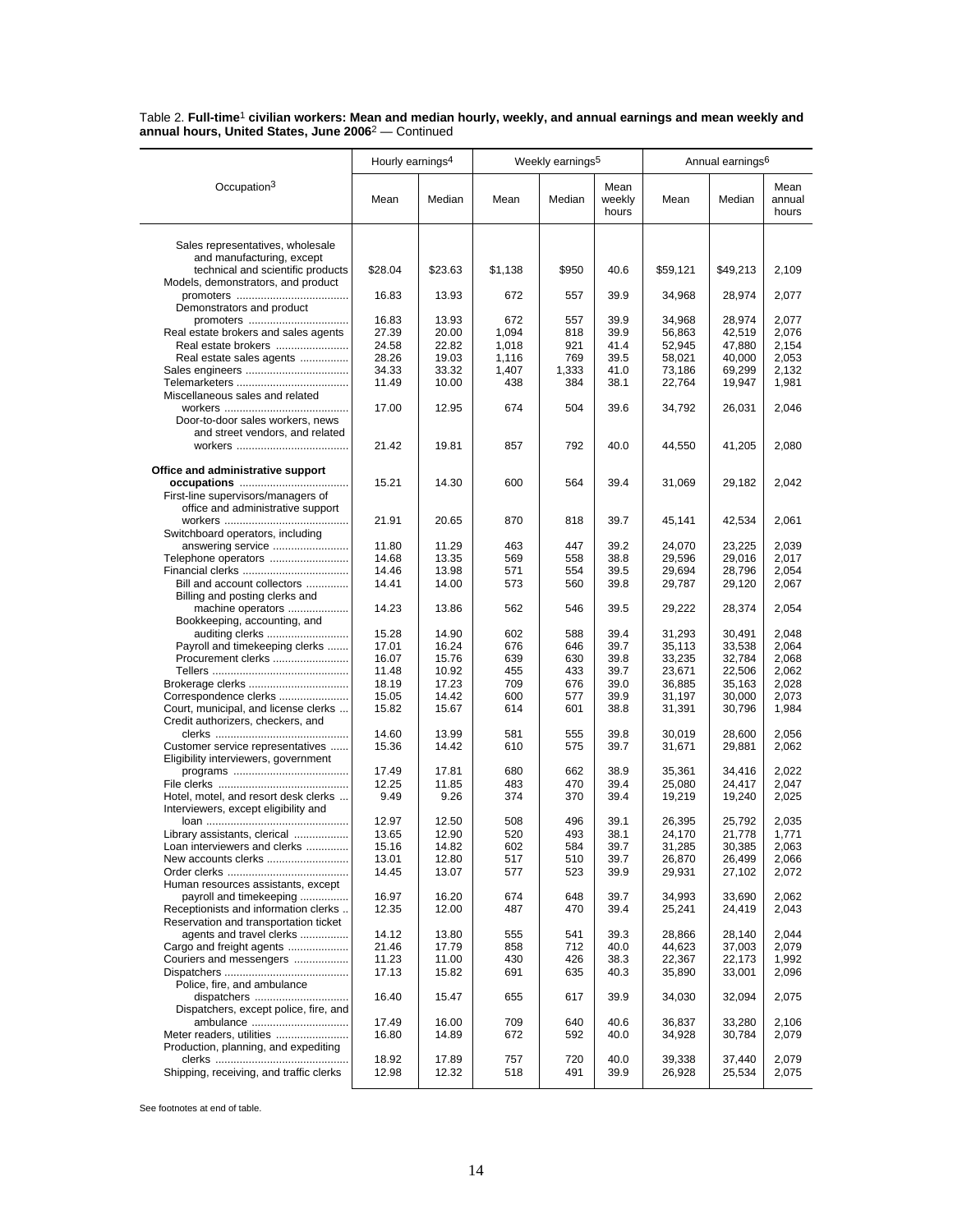|                                                                          | Hourly earnings <sup>4</sup> |                |              | Weekly earnings <sup>5</sup> |                | Annual earnings <sup>6</sup> |                  |                |  |
|--------------------------------------------------------------------------|------------------------------|----------------|--------------|------------------------------|----------------|------------------------------|------------------|----------------|--|
| Occupation <sup>3</sup>                                                  | Mean                         | Median         | Mean         | Median                       | Mean<br>weekly | Mean                         | Median           | Mean<br>annual |  |
|                                                                          |                              |                |              |                              | hours          |                              |                  | hours          |  |
| Stock clerks and order fillers<br>Weighers, measurers, checkers, and     | \$12.65                      | \$12.00        | \$503        | \$478                        | 39.8           | \$26,143                     | \$24,898         | 2,067          |  |
| samplers, recordkeeping<br>Secretaries and administrative                | 13.69                        | 13.29          | 547          | 531                          | 40.0           | 28,461                       | 27,633           | 2,079          |  |
| Executive secretaries and                                                | 17.64                        | 16.58          | 690          | 652                          | 39.1           | 35,468                       | 33,351           | 2,011          |  |
| administrative assistants                                                | 20.21<br>20.35               | 19.23<br>18.00 | 798<br>783   | 769<br>715                   | 39.5<br>38.5   | 41,409<br>40,721             | 39,967           | 2,049<br>2,001 |  |
| Legal secretaries<br>Medical secretaries                                 | 14.32                        | 13.51          | 559          | 535                          | 39.1           | 29,061                       | 37,175<br>27,851 | 2,030          |  |
| Secretaries, except legal, medical,<br>and executive                     | 16.00                        | 15.50          | 625          | 613                          | 39.1           | 31,722                       | 30,950           | 1,982          |  |
| Computer operators                                                       | 16.53                        | 15.60          | 656          | 618                          | 39.7           | 33,984                       | 31,990           | 2,056          |  |
| Data entry and information processing                                    | 13.68                        | 12.98          | 535          | 513                          | 39.1           | 27,562                       | 26,520           | 2,014          |  |
| Data entry keyers                                                        | 12.68                        | 12.25          | 499          | 486                          | 39.3           | 25,640                       | 24,960           | 2,021          |  |
| Word processors and typists                                              | 15.71                        | 15.17          | 608          | 583                          | 38.7           | 31,406                       | 30,191           | 1,999          |  |
| Desktop publishers                                                       | 18.08                        | 16.04          | 694          | 609                          | 38.4           | 36,094                       | 31,653           | 1,996          |  |
| Insurance claims and policy<br>processing clerks                         | 15.36                        | 14.87          | 601          | 582                          | 39.1           | 31,240                       | 30,285           | 2,033          |  |
| Mail clerks and mail machine                                             |                              |                |              |                              |                |                              |                  |                |  |
| operators, except postal service                                         | 11.73                        | 10.52          | 461          | 421                          | 39.3           | 23,983                       | 21,886           | 2,045          |  |
| Office machine operators, except                                         | 14.01                        | 13.27          | 549          | 521                          | 39.2           | 28,403                       | 27,040           | 2,028          |  |
|                                                                          | 12.36                        | 11.46          | 489          | 458                          | 39.6           | 25,273                       | 23,828           | 2,045          |  |
| Proofreaders and copy markers                                            | 15.14                        | 13.44          | 605          | 538                          | 40.0           | 31,485                       | 27,955           | 2,080          |  |
| Statistical assistants                                                   | 16.28                        | 15.54          | 638          | 621                          | 39.2           | 33,070                       | 32,315           | 2,031          |  |
| Farming, fishing, and forestry                                           |                              |                |              |                              |                |                              |                  |                |  |
|                                                                          | 12.26                        | 10.85          | 489          | 430                          | 39.9           | 22,832                       | 20,800           | 1,862          |  |
| First-line supervisors/managers of<br>farming, fishing, and forestry     |                              |                |              |                              |                |                              |                  |                |  |
|                                                                          | 18.55                        | 16.95          | 765          | 746                          | 41.3           | 39,782                       | 38,775           | 2,145          |  |
| Graders and sorters, agricultural                                        | 9.37                         | 8.50           | 369          | 340                          | 39.4           | 18,709                       | 17,264           | 1,996          |  |
| Miscellaneous agricultural workers                                       | 9.81                         | 9.42           | 392          | 377                          | 40.0           | 16,914                       | 16,640           | 1,724          |  |
| Farmworkers and laborers, crop,                                          |                              |                |              |                              |                |                              |                  |                |  |
| nursery, and greenhouse                                                  | 9.92                         | 9.42           | 396          | 377                          | 39.9           | 15,561                       | 15,600           | 1,568          |  |
| Farmworkers, farm and ranch                                              | 11.44                        | 12.32          | 457          | 493                          | 40.0           | 23,788                       | 25,628           | 2,079          |  |
| Logging workers                                                          | 15.71                        | 13.90          | 629          | 556                          | 40.0           | 32,687                       | 28,912           | 2,080          |  |
| Logging equipment operators                                              | 18.49                        | 22.29          | 740          | 892                          | 40.0           | 38,458                       | 46,365           | 2,080          |  |
| <b>Construction and extraction</b>                                       |                              |                |              |                              |                |                              |                  |                |  |
| occupations                                                              | 19.50                        | 17.62          | 778          | 700                          | 39.9           | 39,799                       | 35,360           | 2,041          |  |
| First-line supervisors/managers of<br>construction trades and extraction |                              |                |              |                              |                |                              |                  |                |  |
|                                                                          | 26.55                        | 25.00          | 1,079        | 1,000                        | 40.6           | 55,886                       | 52,000           | 2,105          |  |
|                                                                          | 21.15                        | 19.82          | 845          | 793                          | 40.0           | 43,948                       | 41,217           | 2,078          |  |
| Brickmasons, blockmasons, and                                            |                              |                |              |                              |                |                              |                  |                |  |
| stonemasons                                                              | 25.19                        | 25.66          | 1,004        | 1.026                        | 39.9           | 50,298                       | 49,265           | 1,997          |  |
| Brickmasons and blockmasons                                              | 25.72<br>20.44               | 25.66<br>19.00 | 1,025<br>811 | 1,026<br>760                 | 39.9<br>39.7   | 51,258<br>41,688             | 49,265           | 1,993<br>2,039 |  |
| Carpet, floor, and tile installers and                                   |                              |                |              |                              |                |                              | 39,499           |                |  |
|                                                                          | 19.46                        | 18.00          | 770          | 675                          | 39.5           | 39,975                       | 35,100           | 2,054          |  |
| Carpet installers                                                        | 22.31                        | 20.00          | 892          | 800                          | 40.0           | 46,407                       | 41,600           | 2,080          |  |
| Tile and marble setters                                                  | 18.11                        | 15.84          | 716          | 634                          | 39.5           | 37,145                       | 32,949           | 2,051          |  |
| Cement masons, concrete finishers,<br>and terrazzo workers               | 19.23                        | 19.00          | 767          | 760                          | 39.9           | 38,946                       | 37,440           | 2,025          |  |
| Cement masons and concrete                                               |                              |                |              |                              |                |                              |                  |                |  |
|                                                                          | 19.21                        | 19.00          | 766          | 760                          | 39.9           | 38,885                       | 37,440           | 2,024          |  |
| Construction laborers                                                    | 14.93                        | 13.00          | 593          | 518                          | 39.7           | 29,802                       | 26,050           | 1,996          |  |
| Construction equipment operators<br>Paving, surfacing, and tamping       | 18.54                        | 16.53          | 740          | 660                          | 39.9           | 36,868                       | 32,760           | 1,988          |  |
| equipment operators                                                      | 15.56                        | 14.38          | 618          | 574                          | 39.7           | 29,873                       | 28,560           | 1,920          |  |
| Operating engineers and other                                            |                              |                |              |                              |                |                              |                  |                |  |
| construction equipment                                                   | 19.48                        | 17.04          | 779          | 680                          | 40.0           | 39,174                       | 34,445           | 2,011          |  |
|                                                                          |                              |                |              |                              |                |                              |                  |                |  |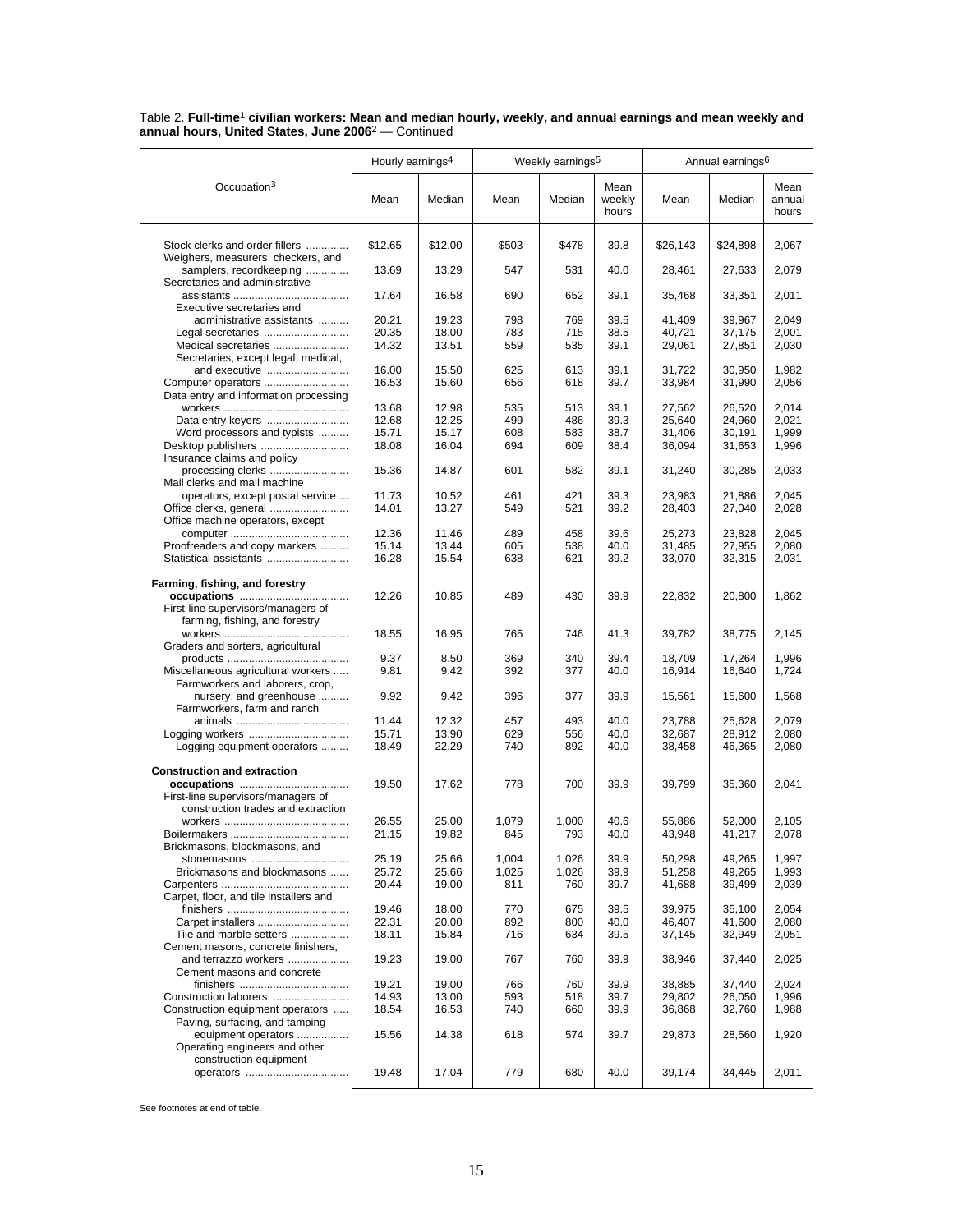|                                                                          | Hourly earnings <sup>4</sup> |                | Weekly earnings <sup>5</sup> |              | Annual earnings <sup>6</sup> |                  |                  |                         |
|--------------------------------------------------------------------------|------------------------------|----------------|------------------------------|--------------|------------------------------|------------------|------------------|-------------------------|
| Occupation <sup>3</sup>                                                  | Mean                         | Median         | Mean                         | Median       | Mean<br>weekly<br>hours      | Mean             | Median           | Mean<br>annual<br>hours |
| Drywall installers, ceiling tile installers,                             |                              |                |                              |              |                              |                  |                  |                         |
|                                                                          | \$17.67                      | \$16.00        | \$706                        | \$640        | 40.0                         | \$36,554         | \$33,280         | 2,069                   |
| Drywall and ceiling tile installers                                      | 17.40                        | 15.75          | 695                          | 630          | 39.9                         | 36,008           | 32,760           | 2,069                   |
|                                                                          | 18.72                        | 18.00          | 749                          | 720          | 40.0                         | 38,700           | 37,440           | 2,068                   |
|                                                                          | 22.94                        | 20.19          | 913                          | 810          | 39.8                         | 47,453           | 42.120           | 2,069                   |
|                                                                          | 18.22                        | 16.75          | 729                          | 670          | 40.0                         | 37,896           | 34,840           | 2,080                   |
| Insulation workers                                                       | 16.37                        | 16.00          | 655                          | 640          | 40.0                         | 34,039           | 33,280           | 2,080                   |
| Insulation workers, floor, ceiling,                                      |                              |                |                              |              |                              |                  |                  |                         |
|                                                                          | 14.23                        | 14.97          | 569                          | 599          | 40.0                         | 29,601           | 31,131           | 2,080                   |
| Insulation workers, mechanical                                           | 17.84                        | 16.14          | 714                          | 645          | 40.0                         | 37.115           | 33,565           | 2,080                   |
| Painters and paperhangers                                                | 15.27                        | 13.50          | 605                          | 540          | 39.6                         | 31,143           | 28,080           | 2,040                   |
| Painters, construction and<br>maintenance                                | 15.19                        | 13.50          | 602                          | 540          | 39.6                         | 30,991           | 28,080           | 2,040                   |
| Pipelayers, plumbers, pipefitters, and                                   |                              |                |                              |              |                              |                  |                  |                         |
|                                                                          | 22.63                        | 20.50          | 904                          | 817          | 39.9                         | 46,809           | 42,430           | 2,069                   |
|                                                                          | 17.09                        | 14.50          | 681                          | 580          | 39.8                         | 35,393           | 30,160           | 2,071                   |
| Plumbers, pipefitters, and                                               |                              |                |                              |              |                              |                  |                  |                         |
| steamfitters                                                             | 23.20                        | 21.00          | 927                          | 840          | 39.9                         | 48,002           | 43.680           | 2,069                   |
| Plasterers and stucco masons                                             | 16.58                        | 15.68          | 658                          | 627          | 39.7                         | 34,150           | 32,610           | 2,060                   |
| Reinforcing iron and rebar workers                                       | 17.02                        | 15.00          | 681                          | 600          | 40.0                         | 34,896           | 31,200           | 2,051                   |
|                                                                          | 16.01<br>19.72               | 14.00<br>17.45 | 638<br>773                   | 525<br>658   | 39.8<br>39.2                 | 30,627           | 26,121           | 1,912<br>2,020          |
| Structural iron and steel workers                                        | 27.79                        | 25.84          | 1,112                        | 1.034        | 40.0                         | 39,832           | 34,112<br>53.747 | 2,077                   |
| Helpers, construction trades                                             | 12.63                        | 11.72          | 504                          | 469          | 39.9                         | 57,713<br>25,700 | 23,920           | 2,035                   |
| Helpers--brickmasons,                                                    |                              |                |                              |              |                              |                  |                  |                         |
| blockmasons, stonemasons,                                                |                              |                |                              |              |                              |                  |                  |                         |
| and tile and marble setters                                              | 15.77                        | 14.00          | 623                          | 520          | 39.5                         | 31,575           | 24,960           | 2.002                   |
| Helpers--carpenters                                                      | 12.76                        | 12.50          | 510                          | 500          | 40.0                         | 26,504           | 26,000           | 2,078                   |
| Helpers--electricians                                                    | 10.50                        | 10.00          | 420                          | 400          | 40.0                         | 21,814           | 20,800           | 2,078                   |
| Helpers--painters, paperhangers,                                         |                              |                |                              |              |                              |                  |                  |                         |
| plasterers, and stucco masons                                            | 10.19                        | 10.00          | 408                          | 400          | 40.0                         | 21,192           | 20,800           | 2,080                   |
| Helpers--pipelayers, plumbers,                                           |                              |                |                              |              |                              |                  |                  |                         |
| pipefitters, and steamfitters                                            | 12.32                        | 12.00          | 493                          | 480          | 40.0                         | 25,635           | 24,960           | 2,080                   |
| Helpers--roofers                                                         | 9.68                         | 9.50           | 387                          | 380<br>958   | 40.0                         | 19,217           | 19,760           | 1,985                   |
| Construction and building inspectors                                     | 25.49                        | 24.30          | 1,008                        |              | 39.5                         | 52,408           | 49,808           | 2,056                   |
| Elevator installers and repairers<br>Hazardous materials removal workers | 37.92<br>18.93               | 35.33<br>16.48 | 1,517<br>757                 | 1,413<br>659 | 40.0<br>40.0                 | 78,880<br>38,409 | 73,486<br>34,014 | 2,080<br>2,029          |
| Highway maintenance workers                                              | 15.78                        | 14.91          | 626                          | 596          | 39.7                         | 31,518           | 27,690           | 1,997                   |
| Rail-track laying and maintenance                                        |                              |                |                              |              |                              |                  |                  |                         |
| equipment operators                                                      | 21.38                        | 21.44          | 855                          | 858          | 40.0                         | 44,476           | 44,591           | 2,080                   |
| Septic tank servicers and sewer pipe                                     |                              |                |                              |              |                              |                  |                  |                         |
|                                                                          | 17.43                        | 18.89          | 759                          | 695          | 43.6                         | 39,483           | 36,123           | 2,266                   |
| Miscellaneous construction and                                           |                              |                |                              |              |                              |                  |                  |                         |
| related workers                                                          | 16.06                        | 15.50          | 640                          | 620          | 39.9                         | 32,868           | 31,683           | 2,047                   |
| Derrick, rotary drill, and service unit                                  |                              |                |                              |              |                              |                  |                  |                         |
| operators, oil, gas, and mining                                          | 19.37                        | 16.00          | 775                          | 640          | 40.0                         | 40,284           | 33,280           | 2,080                   |
| Service unit operators, oil, gas, and                                    |                              |                |                              |              |                              |                  |                  |                         |
|                                                                          | 18.34                        | 16.00          | 734                          | 640          | 40.0                         | 38,142           | 33,280           | 2,080                   |
| Earth drillers, except oil and gas                                       | 16.94                        | 16.00          | 677                          | 640          | 40.0                         | 35,225           | 33,280           | 2,080                   |
| Mining machine operators                                                 | 20.77                        | 19.57          | 831                          | 783          | 40.0                         | 43,169           | 40,706           | 2,078                   |
| Mine cutting and channeling                                              |                              |                |                              |              |                              |                  |                  |                         |
| machine operators                                                        | 18.09                        | 19.36          | 723                          | 774          | 40.0                         | 37,453           | 40.269           | 2,071                   |
| Roustabouts, oil and gas                                                 | 18.47                        | 16.50          | 739                          | 660          | 40.0                         | 38,421           | 34,320           | 2,080                   |
| Helpers--extraction workers                                              | 11.67                        | 10.74          | 467                          | 430          | 40.0                         | 24,263           | 22,339           | 2,080                   |
| Installation, maintenance, and repair                                    |                              |                |                              |              |                              |                  |                  |                         |
|                                                                          | 19.81                        | 18.57          | 795                          | 747          | 40.1                         | 41,244           | 38,636           | 2,082                   |
| First-line supervisors/managers of                                       |                              |                |                              |              |                              |                  |                  |                         |
| mechanics, installers, and                                               |                              |                |                              |              |                              |                  |                  |                         |
|                                                                          | 26.55                        | 24.76          | 1,085                        | 1,000        | 40.8                         | 56,387           | 52,000           | 2,123                   |
| Computer, automated teller, and                                          |                              |                |                              |              |                              |                  |                  |                         |
| office machine repairers                                                 | 17.32                        | 16.66          | 693                          | 666          | 40.0                         | 35,945           | 34,730           | 2,075                   |
| Radio and telecommunications                                             |                              |                |                              |              |                              |                  |                  |                         |
| equipment installers and repairers                                       | 25.55                        | 27.89          | 1,022                        | 1,116        | 40.0                         | 53,131           | 58,011           | 2,079                   |
| Telecommunications equipment                                             |                              |                |                              |              |                              |                  |                  |                         |
| installers and repairers, except                                         |                              |                |                              |              |                              |                  |                  |                         |
| line installers                                                          | 25.55                        | 27.89          | 1,022                        | 1,116        | 40.0                         | 53,131           | 58,011           | 2,079                   |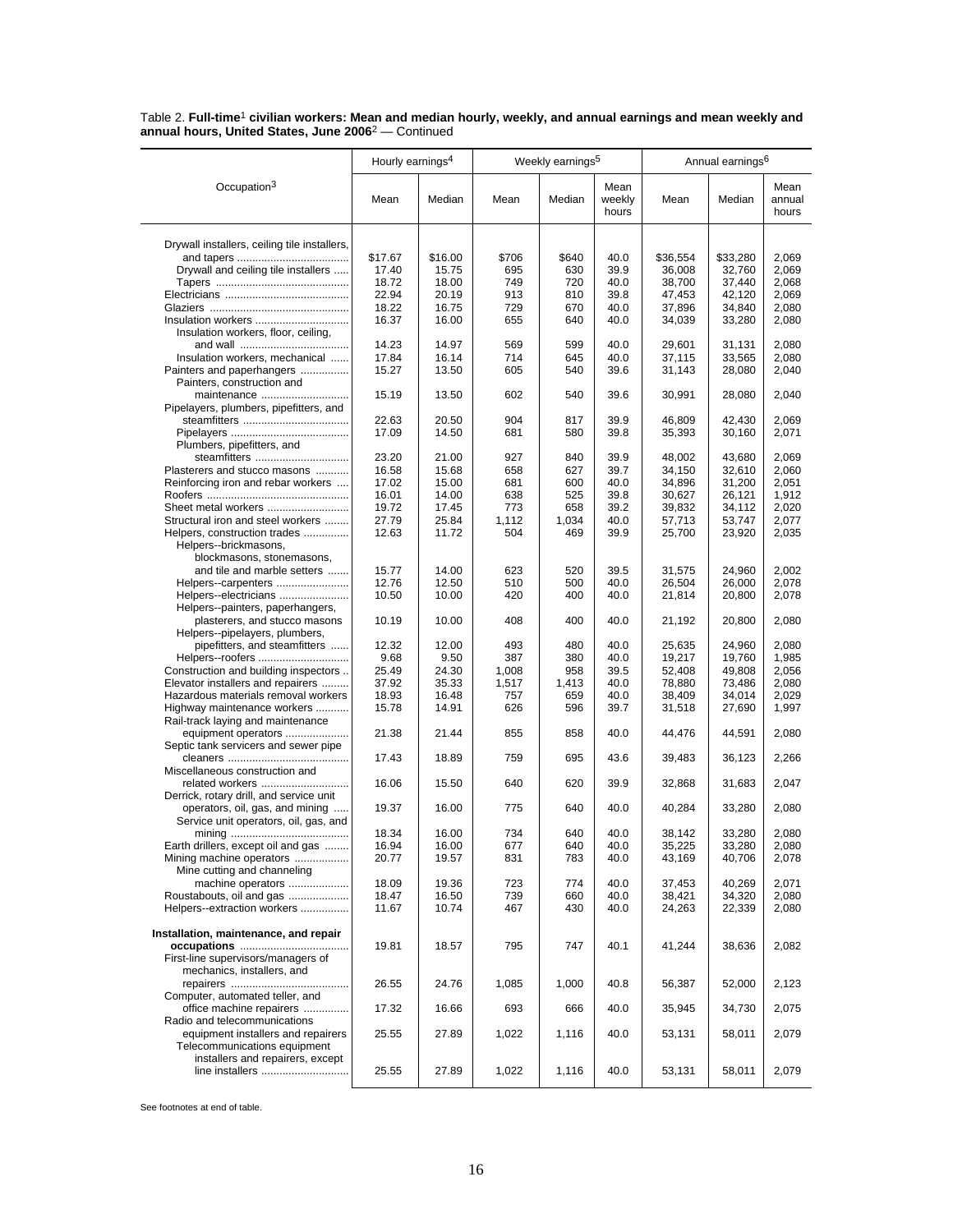|                                                                                       | Hourly earnings <sup>4</sup> |                | Weekly earnings <sup>5</sup> |              |                         | Annual earnings <sup>6</sup> |                  |                         |
|---------------------------------------------------------------------------------------|------------------------------|----------------|------------------------------|--------------|-------------------------|------------------------------|------------------|-------------------------|
| Occupation <sup>3</sup>                                                               | Mean                         | Median         | Mean                         | Median       | Mean<br>weekly<br>hours | Mean                         | Median           | Mean<br>annual<br>hours |
| Miscellaneous electrical and                                                          |                              |                |                              |              |                         |                              |                  |                         |
| electronic equipment mechanics,<br>installers, and repairers                          | \$19.42                      | \$17.92        | \$777                        | \$717        | 40.0                    | \$40,404                     | \$37,274         | 2,080                   |
| Electric motor, power tool, and<br>related repairers                                  | 13.79                        | 12.50          | 552                          | 500          | 40.0                    | 28,686                       | 26,000           | 2,080                   |
| Electrical and electronics installers<br>and repairers, transportation                |                              |                |                              |              |                         |                              |                  |                         |
| equipment<br>Electrical and electronics repairers,                                    | 24.33                        | 23.55          | 973                          | 942          | 40.0                    | 50,613                       | 48,984           | 2,080                   |
| commercial and industrial<br>equipment<br>Electrical and electronics repairers,       | 21.66                        | 21.86          | 865                          | 874          | 40.0                    | 44,972                       | 45,469           | 2,077                   |
| powerhouse, substation, and                                                           | 29.22                        | 30.88          | 1,169                        | 1,235        | 40.0                    | 60,786                       | 64,230           | 2,080                   |
| Electronic equipment installers and<br>repairers, motor vehicles                      | 20.61                        | 16.00          | 831                          | 669          | 40.3                    | 43,190                       | 34,772           | 2,096                   |
| Electronic home entertainment<br>equipment installers and                             |                              |                |                              |              |                         |                              |                  |                         |
| Security and fire alarm systems                                                       | 14.41                        | 12.32          | 576                          | 493          | 40.0                    | 29,963                       | 25,634           | 2,080                   |
| Aircraft mechanics and service                                                        | 19.13                        | 18.50          | 763                          | 720          | 39.9                    | 39,701                       | 37,440           | 2,076                   |
| technicians<br>Automotive technicians and repairers                                   | 26.85<br>18.13               | 26.70<br>17.00 | 1,080<br>733                 | 1,068<br>698 | 40.2<br>40.4            | 55,883<br>38,089             | 55,536<br>36,270 | 2,081<br>2,101          |
| Automotive body and related                                                           | 17.01                        | 15.00          | 688                          | 600          | 40.5                    | 35.794                       | 31,200           | 2,104                   |
| Automotive glass installers and                                                       | 16.73                        | 17.00          | 669                          | 680          | 40.0                    | 34,790                       | 35,360           | 2,080                   |
| Automotive service technicians and<br>mechanics<br>Bus and truck mechanics and diesel | 18.45                        | 18.00          | 745                          | 730          | 40.4                    | 38,762                       | 37,960           | 2,101                   |
| engine specialists<br>Heavy vehicle and mobile equipment                              | 19.58                        | 18.47          | 785                          | 739          | 40.1                    | 40,810                       | 38,413           | 2,084                   |
| service technicians and                                                               | 18.74                        | 18.55          | 756                          | 742          | 40.3                    | 39,302                       | 38,584           | 2,097                   |
| Farm equipment mechanics<br>Mobile heavy equipment                                    | 15.69                        | 15.40          | 654                          | 620          | 41.7                    | 33,998                       | 32,240           | 2,166                   |
| mechanics, except engines                                                             | 19.35<br>22.12               | 18.75<br>21.73 | 774<br>885                   | 750<br>869   | 40.0<br>40.0            | 40,209<br>46,014             | 39,000<br>45,198 | 2,078<br>2,080          |
| Rail car repairers<br>Small engine mechanics                                          | 15.68                        | 15.00          | 625                          | 600          | 39.9                    | 32,196                       | 31,200           | 2,053                   |
| Motorboat mechanics                                                                   | 15.40                        | 18.15          | 610                          | 726          | 39.6                    | 30,970                       | 37,752           | 2,011                   |
| Motorcycle mechanics<br>Outdoor power equipment and                                   | 16.65                        | 16.00          | 664                          | 640          | 39.9                    | 34,095                       | 31,462           | 2,048                   |
| other small engine mechanics<br>Miscellaneous vehicle and mobile                      | 15.45                        | 15.00          | 618                          | 600          | 40.0                    | 32,143                       | 31,200           | 2,080                   |
| equipment mechanic, installers,                                                       |                              |                |                              |              |                         |                              |                  |                         |
| and repairers<br>Tire repairers and changers                                          | 10.72<br>10.51               | 10.00<br>10.00 | 427<br>418                   | 400<br>400   | 39.8<br>39.8            | 22,178<br>21,747             | 20,800<br>20,800 | 2,070<br>2,068          |
| Control and valve installers and                                                      | 20.86                        | 19.61          | 833                          | 784          | 39.9                    | 43,312                       | 40,789           | 2,076                   |
| Control and valve installers and<br>repairers, except mechanical                      |                              |                |                              |              |                         |                              |                  |                         |
| Heating, air conditioning, and<br>refrigeration mechanics and                         | 22.32                        | 21.26          | 891                          | 842          | 39.9                    | 46,324                       | 43,805           | 2,075                   |
|                                                                                       | 19.51                        | 18.53          | 784                          | 740          | 40.2                    | 40,718                       | 38,480           | 2,087                   |
| Home appliance repairers<br>Industrial machinery installation,                        | 18.29                        | 17.52          | 740                          | 694          | 40.5                    | 38,503                       | 36,113           | 2,105                   |
| repair, and maintenance workers                                                       | 18.84                        | 17.95          | 752                          | 718          | 39.9                    | 38,993                       | 37,128           | 2,069                   |
| Industrial machinery mechanics<br>Maintenance and repair workers,                     | 22.12                        | 20.89          | 882                          | 834          | 39.9                    | 45,809                       | 43,358           | 2,071                   |
|                                                                                       | 16.63                        | 15.95          | 664                          | 636          | 39.9                    | 34,329                       | 32,739           | 2,064                   |
| Maintenance workers, machinery                                                        | 17.01                        | 15.58          | 680                          | 623          | 40.0                    | 35,308                       | 32,406           | 2,076                   |
| Refractory materials repairers,                                                       | 22.20                        | 21.74          | 888                          | 870          | 40.0                    | 46,134                       | 44,350           | 2,078                   |
| except brickmasons                                                                    | 19.00                        | 19.83          | 760                          | 793          | 40.0                    | 39,526                       | 41,246           | 2,080                   |
| Line installers and repairers                                                         | 25.45                        | 27.01          | 1,018                        | 1,081        | 40.0                    | 52,819                       | 56,187           | 2,075                   |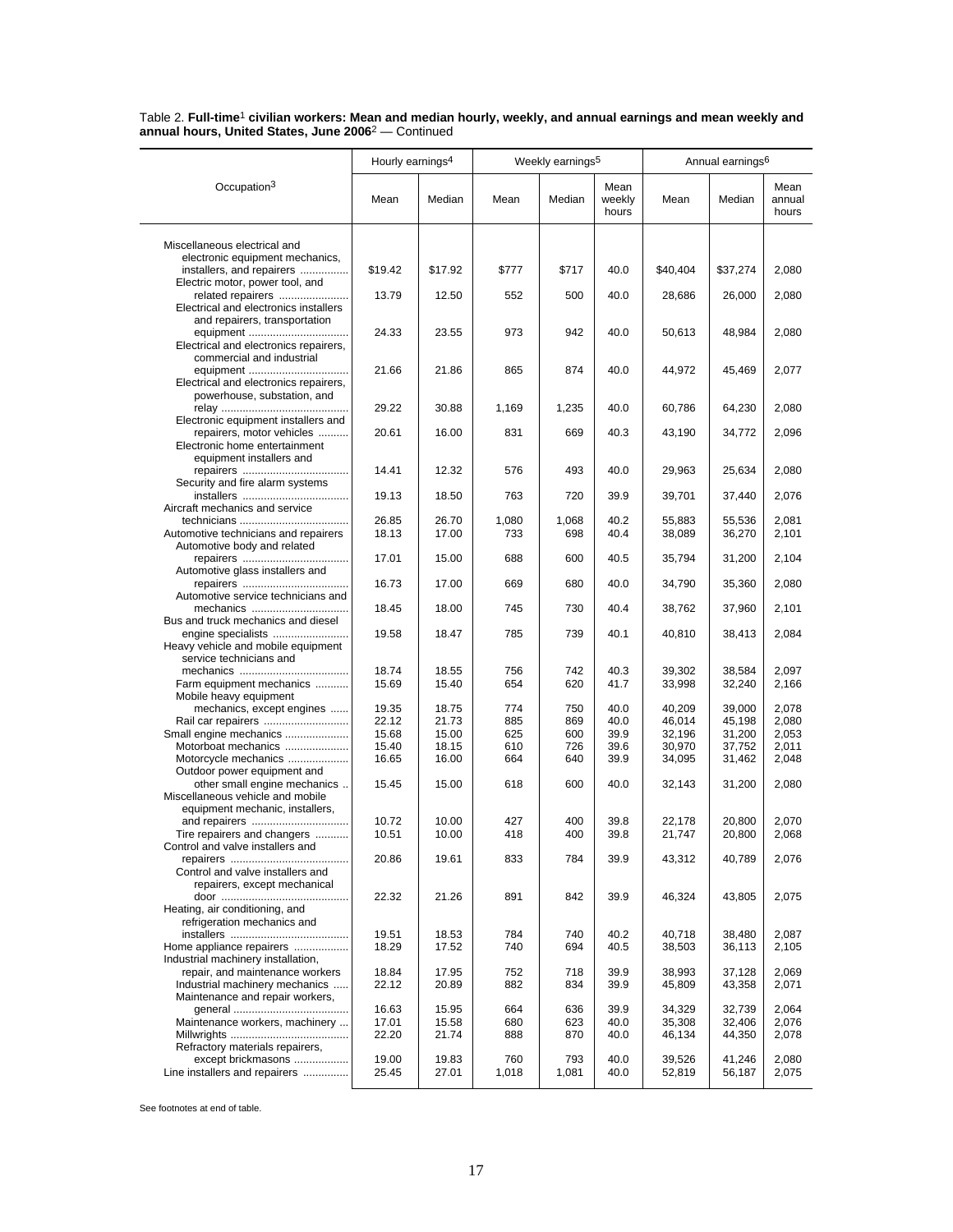|                                                                                                  | Hourly earnings <sup>4</sup> |                | Weekly earnings <sup>5</sup> |            |                         | Annual earnings <sup>6</sup> |                  |                         |
|--------------------------------------------------------------------------------------------------|------------------------------|----------------|------------------------------|------------|-------------------------|------------------------------|------------------|-------------------------|
| Occupation <sup>3</sup>                                                                          | Mean                         | Median         | Mean                         | Median     | Mean<br>weekly<br>hours | Mean                         | Median           | Mean<br>annual<br>hours |
| Electrical power-line installers and                                                             |                              |                |                              |            |                         |                              |                  |                         |
|                                                                                                  | \$26.84                      | \$27.34        | \$1,074                      | \$1,094    | 40.0                    | \$55,834                     | \$56,869         | 2,080                   |
| Telecommunications line installers<br>and repairers                                              | 24.55                        | 26.89          | 982                          | 1,076      | 40.0                    | 50,859                       | 55,933           | 2,072                   |
| Precision instrument and equipment                                                               |                              |                |                              |            |                         |                              |                  |                         |
| Medical equipment repairers<br>Miscellaneous installation,                                       | 21.20<br>19.76               | 21.09<br>17.60 | 846<br>790                   | 844<br>704 | 39.9<br>40.0            | 44,007<br>41,102             | 43,867<br>36,612 | 2,076<br>2,080          |
| maintenance, and repair workers<br>Coin, vending, and amusement<br>machine servicers and         | 15.00                        | 13.75          | 596                          | 550        | 39.8                    | 30,725                       | 28,371           | 2,049                   |
|                                                                                                  | 14.31                        | 13.50          | 570                          | 540        | 39.8                    | 29,565                       | 28,080           | 2,066                   |
| Locksmiths and safe repairers<br>Manufactured building and mobile                                | 18.24                        | 18.72          | 731                          | 749        | 40.1                    | 38,017                       | 38,938           | 2,084                   |
| home installers                                                                                  | 12.14<br>17.41               | 12.00<br>19.50 | 486<br>696                   | 480<br>780 | 40.0<br>40.0            | 25,253<br>36,216             | 24,960<br>40,560 | 2,080<br>2,080          |
| Signal and track switch repairers                                                                | 23.44                        | 22.98          | 938                          | 919        | 40.0                    | 48,763                       | 47,798           | 2,080                   |
| Helpers--installation, maintenance,                                                              |                              |                |                              |            |                         |                              |                  |                         |
| and repair workers                                                                               | 12.44                        | 11.50          | 495                          | 450        | 39.8                    | 25,305                       | 23,379           | 2,034                   |
| Production occupations<br>First-line supervisors/managers of                                     | 15.29                        | 13.76          | 609                          | 548        | 39.8                    | 31,614                       | 28,475           | 2,068                   |
| production and operating workers                                                                 | 22.99                        | 22.05          | 934                          | 898        | 40.6                    | 48,537                       | 46,699           | 2,111                   |
| Aircraft structure, surfaces, rigging,<br>and systems assemblers<br>Electrical, electronics, and | 23.26                        | 23.84          | 930                          | 954        | 40.0                    | 48,345                       | 49,587           | 2,079                   |
| electromechanical assemblers                                                                     | 13.30                        | 12.25          | 530                          | 486        | 39.9                    | 27,576                       | 25,272           | 2,073                   |
| Coil winders, tapers, and finishers                                                              | 11.39                        | 10.38          | 447                          | 415        | 39.3                    | 23,260                       | 21,584           | 2,042                   |
| Electrical and electronic equipment<br>assemblers                                                | 13.24                        | 12.00          | 529                          | 480        | 39.9                    | 27,496                       | 24,960           | 2,076                   |
| Electromechanical equipment<br>assemblers                                                        | 14.03                        | 13.54          | 560                          | 542        | 39.9                    | 29,106                       | 28,163           | 2,074                   |
| Engine and other machine                                                                         |                              |                |                              |            |                         |                              |                  |                         |
| Structural metal fabricators and fitters                                                         | 19.09<br>15.80               | 18.00<br>15.00 | 762<br>630                   | 710<br>600 | 39.9<br>39.9            | 39,629<br>32,567             | 36,920<br>31,200 | 2,076<br>2,061          |
| Miscellaneous assemblers and                                                                     | 15.08                        | 12.68          | 602                          | 506        | 39.9                    | 31,249                       | 26,312           | 2,072                   |
| Fiberglass laminators and<br>fabricators                                                         | 12.87                        | 12.07          | 515                          | 483        | 40.0                    | 26,771                       | 25,114           | 2,080                   |
| Team assemblers                                                                                  | 18.06                        | 15.17          | 720                          | 609        | 39.9                    | 37,356                       | 31,533           | 2,068                   |
|                                                                                                  | 12.59                        | 11.74          | 495                          | 462        | 39.3                    | 25,482                       | 23,088           | 2,024                   |
| Butchers and other meat, poultry, and<br>fish processing workers                                 | 12.08                        | 11.20          | 477                          | 448        | 39.5                    | 24,826                       | 23,296           | 2,055                   |
| Butchers and meat cutters                                                                        | 15.03                        | 15.25          | 588                          | 604        | 39.1                    | 30,564                       | 31,408           | 2,034                   |
| Meat, poultry, and fish cutters and                                                              | 9.52                         | 9.30           | 378                          | 372        | 39.7                    | 19,651                       | 19,344           | 2,065                   |
| Slaughterers and meat packers                                                                    | 10.97                        | 11.20          | 438                          | 448        | 39.9                    | 22,761                       | 23,296           | 2,074                   |
| Miscellaneous food processing                                                                    | 12.58                        | 12.18          | 501                          | 487        | 39.8                    | 26,037                       | 25,314           | 2,070                   |
| Food and tobacco roasting, baking,<br>and drying machine operators                               |                              |                |                              |            |                         |                              |                  |                         |
| and tenders                                                                                      | 12.20                        | 12.18          | 488                          | 487        | 40.0                    | 25,381                       | 25,324           | 2,080                   |
| Food batchmakers                                                                                 | 13.59                        | 13.80          | 540                          | 550        | 39.7                    | 28,034                       | 28,579           | 2,063                   |
| Food cooking machine operators<br>and tenders                                                    | 10.85                        | 10.20          | 433                          | 408        | 39.9                    | 22,528                       | 21,216           | 2,076                   |
| Computer control programmers and                                                                 |                              |                | 697                          |            | 40.1                    |                              | 34,944           |                         |
| Computer-controlled machine tool                                                                 | 17.37                        | 16.84          |                              | 672        |                         | 36,248                       |                  | 2,086                   |
| operators, metal and plastic<br>Numerical tool and process control                               | 16.38                        | 16.25          | 657                          | 650        | 40.1                    | 34,179                       | 33,800           | 2,087                   |
| programmers<br>Forming machine setters, operators,                                               | 23.69                        | 21.89          | 950                          | 876        | 40.1                    | 49,384                       | 45,535           | 2,085                   |
| and tenders, metal and plastic<br>Extruding and drawing machine                                  | 14.69                        | 14.52          | 582                          | 571        | 39.7                    | 30,251                       | 29,702           | 2,059                   |
| setters, operators, and tenders,<br>metal and plastic                                            | 14.01                        | 14.28          | 554                          | 548        | 39.5                    | 28,792                       | 28,496           | 2,055                   |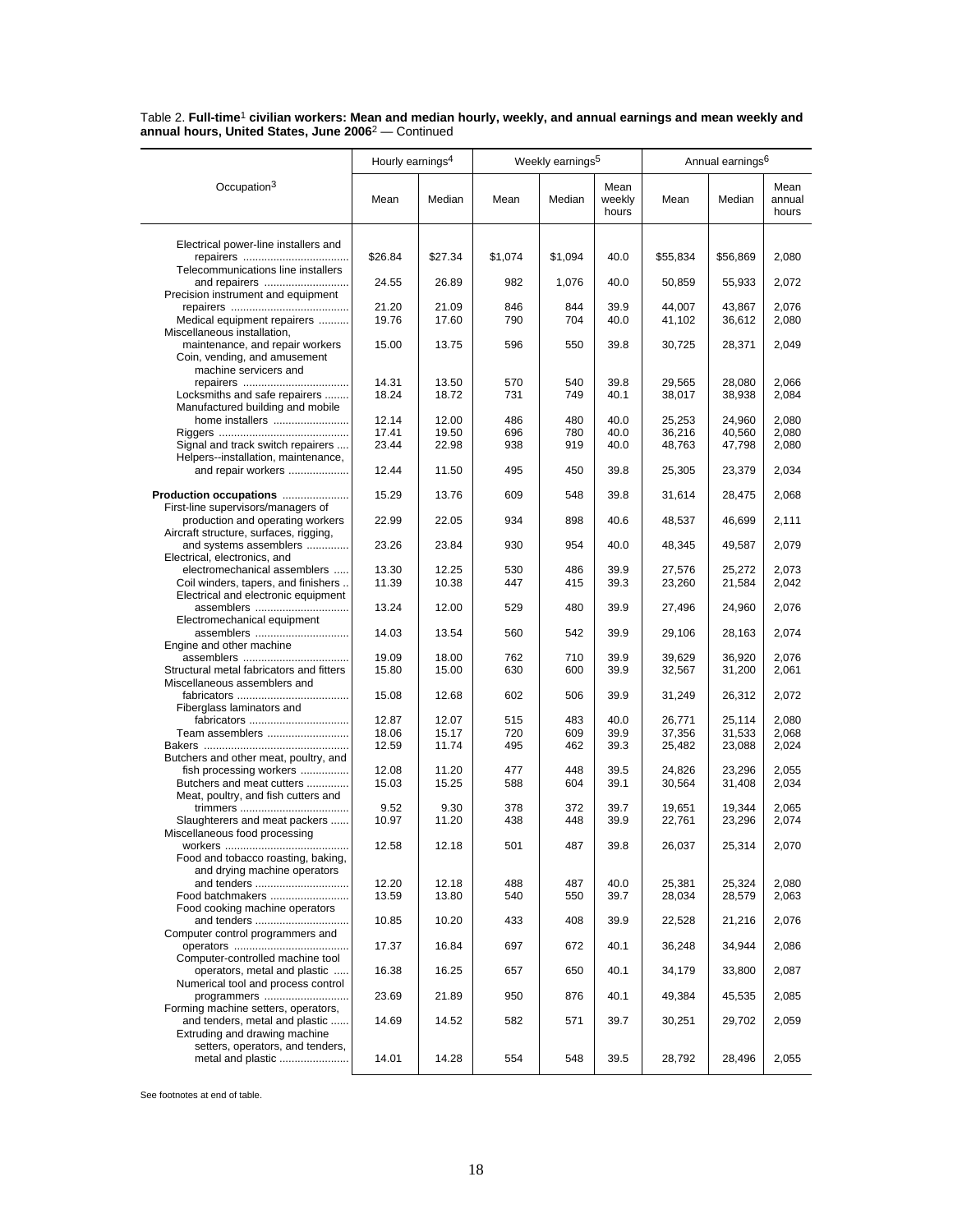|                                                                                                                             | Hourly earnings <sup>4</sup> |                |            | Weekly earnings <sup>5</sup> |                         |                  | Annual earnings <sup>6</sup> |                         |  |
|-----------------------------------------------------------------------------------------------------------------------------|------------------------------|----------------|------------|------------------------------|-------------------------|------------------|------------------------------|-------------------------|--|
| Occupation <sup>3</sup>                                                                                                     | Mean                         | Median         | Mean       | Median                       | Mean<br>weekly<br>hours | Mean             | Median                       | Mean<br>annual<br>hours |  |
| Forging machine setters, operators,<br>and tenders, metal and plastic                                                       | \$13.36                      | \$12.25        | \$534      | \$490                        | 40.0                    | \$27,626         | \$25,066                     | 2,068                   |  |
| Rolling machine setters, operators,<br>and tenders, metal and plastic                                                       | 16.67                        | 16.00          | 661        | 634                          | 39.7                    | 34,366           | 32,968                       | 2,062                   |  |
| Machine tool cutting setters,<br>operators, and tenders, metal and                                                          |                              |                |            |                              |                         |                  |                              |                         |  |
| Cutting, punching, and press<br>machine setters, operators, and                                                             | 14.47                        | 13.55          | 578        | 540                          | 39.9                    | 30,031           | 28,080                       | 2,075                   |  |
| tenders, metal and plastic<br>Drilling and boring machine tool                                                              | 14.22                        | 12.95          | 567        | 518                          | 39.9                    | 29,476           | 26,936                       | 2,074                   |  |
| setters, operators, and tenders,<br>metal and plastic<br>Grinding, lapping, polishing, and<br>buffing machine tool setters, | 13.60                        | 12.50          | 543        | 500                          | 39.9                    | 28,215           | 26,000                       | 2,074                   |  |
| operators, and tenders, metal<br>and plastic<br>Lathe and turning machine tool                                              | 13.79                        | 13.00          | 551        | 516                          | 39.9                    | 28,636           | 26,811                       | 2,077                   |  |
| setters, operators, and tenders,<br>metal and plastic<br>Milling and planing machine                                        | 16.39                        | 16.00          | 655        | 640                          | 40.0                    | 34,071           | 33,280                       | 2,079                   |  |
| setters, operators, and tenders,<br>metal and plastic                                                                       | 16.63                        | 17.30          | 665        | 692                          | 40.0                    | 34,552           | 35,984                       | 2,078                   |  |
| Metal furnace and kiln operators and                                                                                        | 20.23                        | 20.00          | 808        | 800                          | 39.9                    | 42,012           | 41,600                       | 2,077                   |  |
| Metal-refining furnace operators                                                                                            | 17.62                        | 16.75          | 705        | 670                          | 40.0                    | 36,529           | 34,840                       | 2,073                   |  |
| and tenders<br>Pourers and casters, metal<br>Model makers and patternmakers,                                                | 17.89<br>17.04               | 16.86<br>16.75 | 716<br>682 | 674<br>670                   | 40.1<br>40.0            | 37,191<br>35,109 | 35,069<br>34,840             | 2,079<br>2,061          |  |
| metal and plastic<br>Model makers, metal and plastic                                                                        | 22.21<br>23.48               | 21.90<br>24.27 | 888<br>939 | 876<br>971                   | 40.0<br>40.0            | 45,996<br>48,610 | 45,552<br>50,482             | 2,071<br>2,070          |  |
| Patternmakers, metal and plastic<br>Molders and molding machine setters,<br>operators, and tenders, metal and               | 17.98                        | 16.00          | 719        | 640                          | 40.0                    | 37,312           | 33,280                       | 2,075                   |  |
| Foundry mold and coremakers<br>Molding, coremaking, and casting<br>machine setters, operators, and                          | 13.10<br>16.72               | 12.00<br>15.61 | 522<br>669 | 480<br>624                   | 39.8<br>40.0            | 27,108<br>34,779 | 24,960<br>32,469             | 2,069<br>2,080          |  |
| tenders, metal and plastic<br>Multiple machine tool setters,                                                                | 12.86                        | 11.94          | 512        | 476                          | 39.8                    | 26,595           | 24,710                       | 2,068                   |  |
| operators, and tenders, metal and                                                                                           | 16.41                        | 15.85          | 651        | 634                          | 39.7                    | 33,829           | 32,968                       | 2,062                   |  |
| Tool and die makers<br>Welding, soldering, and brazing                                                                      | 23.89<br>16.54               | 23.83<br>15.89 | 955<br>660 | 953<br>635                   | 40.0<br>39.9            | 49,596<br>34,300 | 49,566<br>32,968             | 2,076<br>2,074          |  |
| Welders, cutters, solderers, and                                                                                            | 16.67                        | 16.00          | 666        | 640                          | 40.0                    | 34,621           | 33,280                       | 2,077                   |  |
| Welding, soldering, and brazing<br>machine setters, operators, and                                                          |                              |                |            |                              |                         |                  |                              |                         |  |
| Miscellaneous metalworkers and                                                                                              | 15.63                        | 14.75          | 619        | 574                          | 39.6                    | 32,090           | 29,854                       | 2,053                   |  |
| plastic workers<br>Heat treating equipment setters,<br>operators, and tenders, metal                                        | 14.95                        | 14.00          | 598        | 565                          | 40.0                    | 31,063           | 29,370                       | 2,078                   |  |
| Lay-out workers, metal and plastic<br>Plating and coating machine                                                           | 16.63<br>17.23               | 15.70<br>15.00 | 665<br>689 | 628<br>600                   | 40.0<br>40.0            | 34,444<br>35,845 | 32,656<br>31,200             | 2,072<br>2,080          |  |
| setters, operators, and tenders,<br>metal and plastic<br>Tool grinders, filers, and                                         | 14.88                        | 13.67          | 592        | 547                          | 39.8                    | 30,774           | 28,427                       | 2,068                   |  |
| sharpeners<br>Bookbinders and bindery workers                                                                               | 18.02<br>13.22               | 16.90<br>12.50 | 723<br>516 | 676<br>488                   | 40.1<br>39.0            | 37,589<br>26,770 | 35,152<br>25,350             | 2,086<br>2,025          |  |
| Bindery workers                                                                                                             | 13.15                        | 12.25          | 513        | 480                          | 39.0                    | 26,655           | 24,960                       | 2,028                   |  |
|                                                                                                                             | 16.23                        | 16.00          | 643        | 640                          | 39.6                    | 33,420           | 33,280                       | 2,059                   |  |
| Prepress technicians and workers                                                                                            | 16.84<br>16.72               | 17.59<br>16.22 | 659<br>661 | 707<br>640                   | 39.1<br>39.5            | 34,241<br>34,361 | 36,774<br>33,280             | 2,033<br>2,055          |  |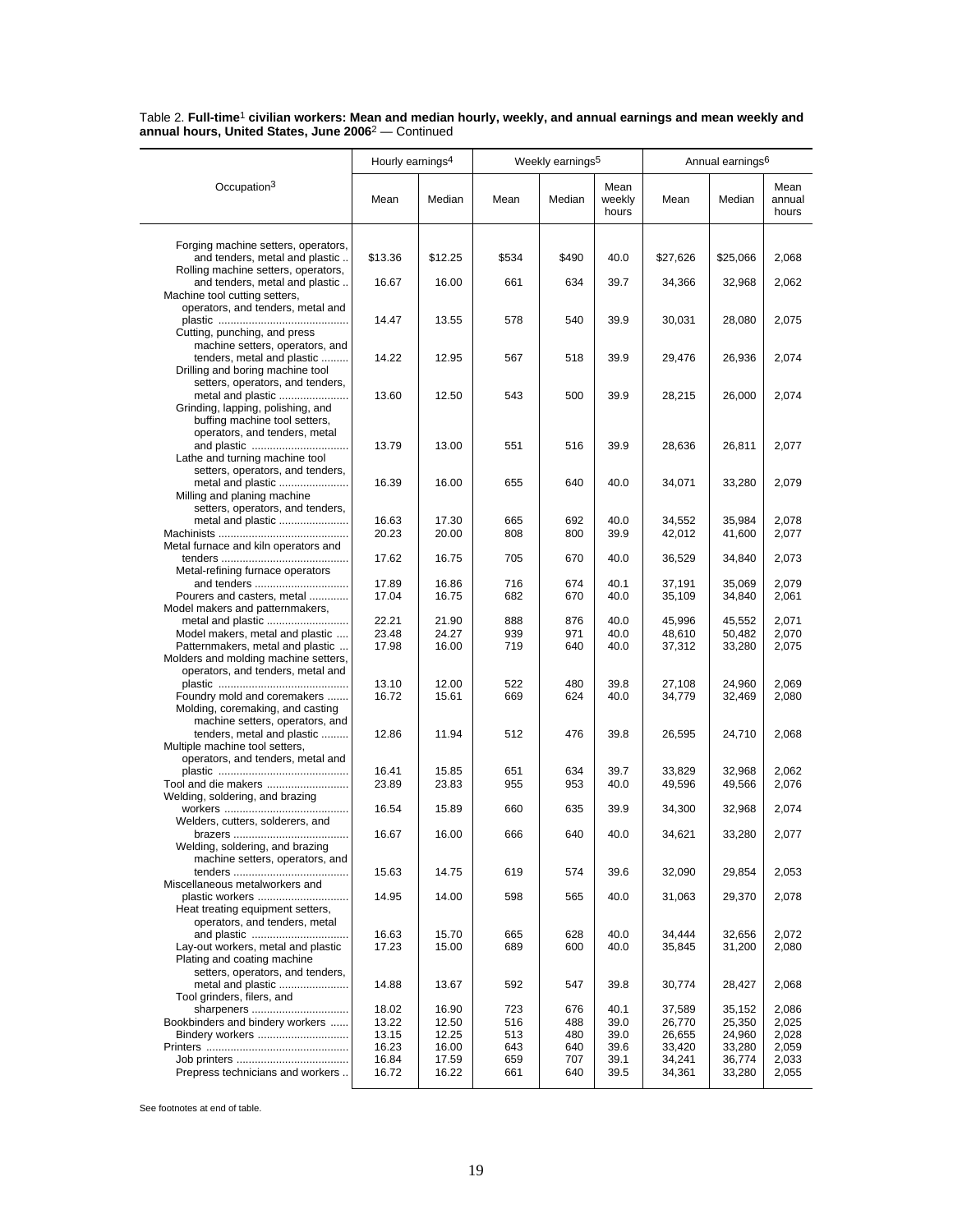|                                                                                              | Hourly earnings <sup>4</sup> |                 | Weekly earnings <sup>5</sup> |              |                         | Annual earnings <sup>6</sup> |                    |                         |
|----------------------------------------------------------------------------------------------|------------------------------|-----------------|------------------------------|--------------|-------------------------|------------------------------|--------------------|-------------------------|
| Occupation <sup>3</sup>                                                                      | Mean                         | Median          | Mean                         | Median       | Mean<br>weekly<br>hours | Mean                         | Median             | Mean<br>annual<br>hours |
| Printing machine operators<br>Laundry and dry-cleaning workers                               | \$15.96<br>9.85              | \$15.50<br>9.31 | \$634<br>388                 | \$618<br>371 | 39.7<br>39.4            | \$32,959<br>20,180           | \$32,136<br>19,302 | 2,065<br>2,048          |
| Pressers, textile, garment, and related                                                      | 9.13                         | 9.08            | 355                          | 346          | 38.9                    | 18,458                       | 18,013             | 2,022                   |
| Sewing machine operators                                                                     | 10.58                        | 9.65            | 418                          | 380          | 39.5                    | 21,707                       | 19,760             | 2,052                   |
| Tailors, dressmakers, and sewers                                                             | 14.31                        | 11.43           | 541                          | 443          | 37.8                    | 28,158                       | 23,038             | 1,968                   |
| Sewers, hand<br>Tailors, dressmakers, and custom                                             | 15.11                        | 12.65           | 605                          | 506          | 40.0                    | 31,436                       | 26,312             | 2,080                   |
| Textile machine setters, operators,                                                          | 14.23                        | 11.43           | 536                          | 443          | 37.7                    | 27,872                       | 23,038             | 1,958                   |
| Textile bleaching and dyeing                                                                 | 11.79                        | 11.05           | 467                          | 440          | 39.6                    | 24,266                       | 22,984             | 2,058                   |
| machine operators and tenders<br>Textile cutting machine setters,                            | 12.70                        | 11.82           | 508                          | 473          | 40.0                    | 26,391                       | 24,586             | 2,079                   |
| operators, and tenders<br>Textile knitting and weaving<br>machine setters, operators, and    | 11.07                        | 10.75           | 431                          | 403          | 38.9                    | 22,413                       | 20,963             | 2,024                   |
| Textile winding, twisting, and<br>drawing out machine setters,                               | 12.18                        | 12.09           | 487                          | 484          | 40.0                    | 25,336                       | 25,147             | 2,080                   |
| operators, and tenders<br>Miscellaneous textile, apparel, and                                | 11.87                        | 11.59           | 471                          | 464          | 39.7                    | 24,483                       | 23,922             | 2,062                   |
| furnishings workers<br>Extruding and forming machine                                         | 12.96                        | 11.04           | 515                          | 441          | 39.7                    | 26,747                       | 22,955             | 2,064                   |
| setters, operators, and tenders,                                                             |                              |                 |                              |              |                         |                              |                    |                         |
| synthetic and glass fibers<br>Fabric and apparel patternmakers                               | 15.65<br>18.73               | 16.50<br>18.35  | 616<br>724                   | 638<br>734   | 39.4<br>38.7            | 32,024<br>37,668             | 33.197<br>38,168   | 2.047<br>2,011          |
|                                                                                              | 14.85                        | 15.15           | 592                          | 606          | 39.9                    | 30.778                       | 31.512             | 2,072                   |
| Cabinetmakers and bench carpenters                                                           | 13.43                        | 12.00           | 536                          | 480          | 39.9                    | 27,819                       | 24,960             | 2,071                   |
| Furniture finishers                                                                          | 12.71                        | 12.00           | 508                          | 480          | 40.0                    | 26,431                       | 24,960             | 2,080                   |
| Model makers and patternmakers,                                                              | 18.60                        | 22.00           | 744                          | 880          | 40.0                    | 38,685                       | 45,760             | 2,080                   |
| Woodworking machine setters,                                                                 | 12.25                        | 12.15           | 489                          | 483          | 39.9                    |                              |                    |                         |
| operators, and tenders<br>Sawing machine setters, operators,                                 |                              |                 |                              |              |                         | 25,383                       | 24,960             | 2,072                   |
| and tenders, wood<br>Woodworking machine setters,<br>operators, and tenders, except          | 11.66                        | 11.05           | 466                          | 442          | 39.9                    | 24,115                       | 22,963             | 2,068                   |
| Power plant operators, distributors,                                                         | 12.75                        | 13.00           | 509                          | 520          | 39.9                    | 26,456                       | 27,040             | 2,075                   |
| and dispatchers                                                                              | 29.34                        | 30.43           | 1,173                        | 1,217        | 40.0                    | 60,992                       | 63,294             | 2,079                   |
| Nuclear power reactor operators                                                              | 31.89                        | 31.15           | 1,275                        | 1,246        | 40.0                    | 66,326                       | 64,792             | 2,080                   |
| Power distributors and dispatchers                                                           | 29.55                        | 29.81           | 1,187                        | 1,192        | 40.2                    | 61,708                       | 62,001             | 2,088                   |
| Power plant operators<br>Stationary engineers and boiler                                     | 27.76<br>24.61               | 29.44<br>24.54  | 1,109<br>971                 | 1,177<br>969 | 39.9<br>39.5            | 57,669<br>50,510             | 61,227<br>50,378   | 2,077<br>2,052          |
| Water and liquid waste treatment<br>plant and system operators                               | 20.70                        | 20.12           | 828                          | 805          | 40.0                    | 43,033                       | 41,850             | 2,079                   |
| Miscellaneous plant and system                                                               | 24.17                        | 25.25           | 958                          | 1,004        | 39.6                    | 49,819                       | 52,223             | 2,062                   |
| Chemical plant and system                                                                    | 23.33                        | 24.48           | 910                          | 975          | 39.0                    | 47,338                       | 50,706             | 2,029                   |
| Gas plant operators<br>Petroleum pump system operators,                                      | 27.80                        | 28.40           | 1,112                        | 1,136        | 40.0                    | 57,830                       | 59,072             | 2,080                   |
| refinery operators, and gaugers<br>Chemical processing machine setters,                      | 25.54                        | 27.25           | 1,021                        | 1,061        | 40.0                    | 53,067                       | 55,189             | 2,078                   |
| operators, and tenders<br>Chemical equipment operators and                                   | 19.20                        | 19.53           | 766                          | 781          | 39.9                    | 39,828                       | 40,618             | 2,074                   |
| Separating, filtering, clarifying,<br>precipitating, and still machine                       | 17.76                        | 18.25           | 707                          | 730          | 39.8                    | 36,766                       | 37,960             | 2,070                   |
| setters, operators, and tenders<br>Crushing, grinding, polishing, mixing,                    | 20.38                        | 19.89           | 814                          | 796          | 40.0                    | 42,340                       | 41,373             | 2,078                   |
| and blending workers<br>Crushing, grinding, and polishing<br>machine setters, operators, and | 15.43                        | 14.44           | 616                          | 578          | 39.9                    | 31,631                       | 29,120             | 2,050                   |
|                                                                                              | 15.89                        | 15.59           | 636                          | 624          | 40.0                    | 32,670                       | 29,914             | 2,056                   |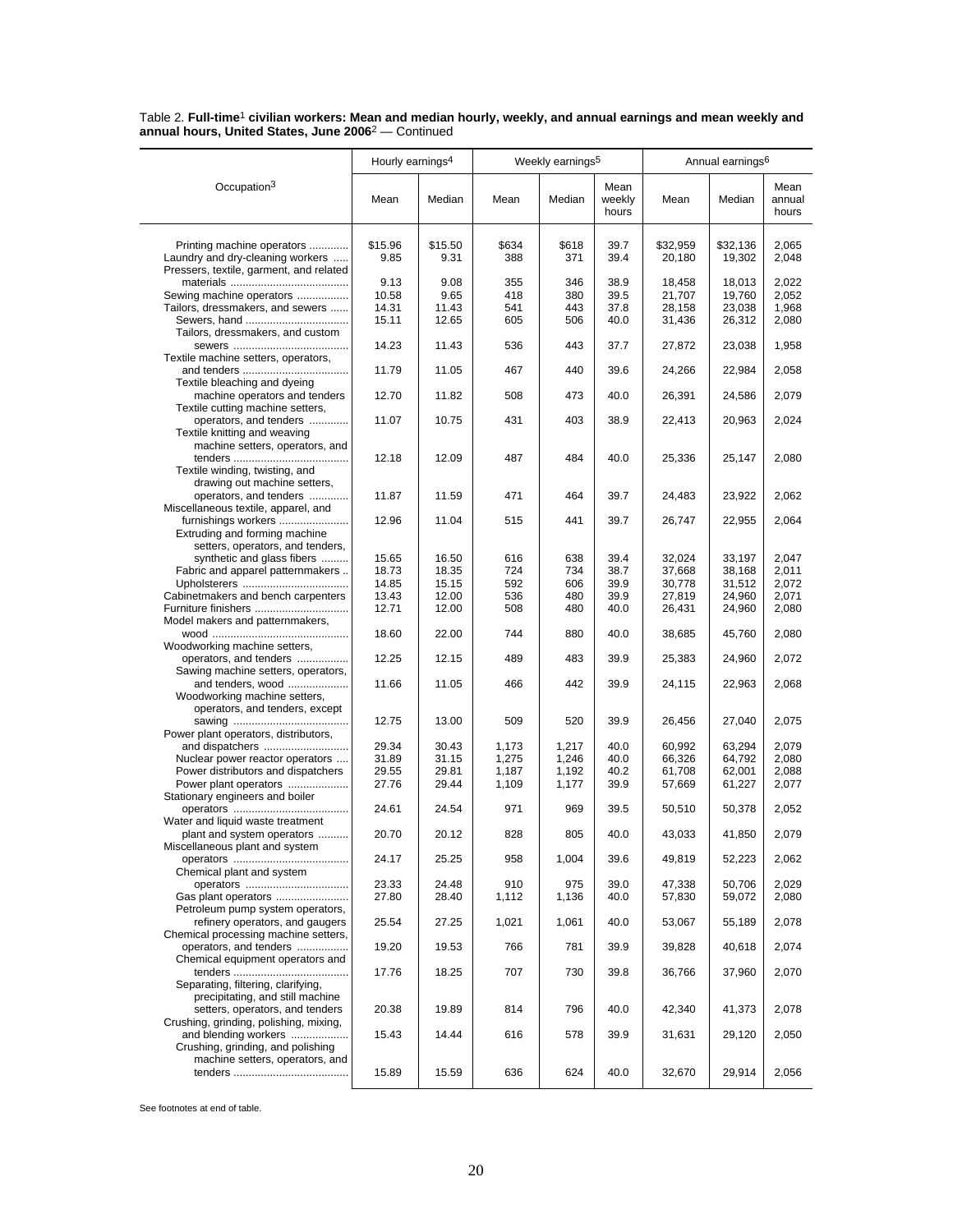|                                                                 | Hourly earnings <sup>4</sup> |                | Weekly earnings <sup>5</sup> |            |                         | Annual earnings <sup>6</sup> |                  |                         |
|-----------------------------------------------------------------|------------------------------|----------------|------------------------------|------------|-------------------------|------------------------------|------------------|-------------------------|
| Occupation <sup>3</sup>                                         | Mean                         | Median         | Mean                         | Median     | Mean<br>weekly<br>hours | Mean                         | Median           | Mean<br>annual<br>hours |
| Grinding and polishing workers,                                 |                              |                |                              |            |                         |                              |                  |                         |
|                                                                 | \$12.55                      | \$11.50        | \$502                        | \$460      | 40.0                    | \$25,701                     | \$23,920         | 2,048                   |
| Mixing and blending machine                                     | 16.42                        | 16.05          | 654                          | 642        | 39.8                    | 33,649                       | 32,490           | 2,050                   |
| setters, operators, and tenders                                 | 13.29                        | 12.99          | 529                          | 512        | 39.8                    | 27,130                       | 26,541           | 2,041                   |
| Cutters and trimmers, hand                                      | 13.04                        | 12.99          | 520                          | 519        | 39.9                    | 26,931                       | 26,978           | 2,066                   |
| Cutting and slicing machine setters,                            |                              |                |                              |            |                         |                              |                  |                         |
| operators, and tenders                                          | 13.38                        | 12.92          | 532                          | 510        | 39.8                    | 27,196                       | 26,478           | 2,033                   |
| Extruding, forming, pressing, and                               |                              |                |                              |            |                         |                              |                  |                         |
| compacting machine setters,                                     |                              |                |                              |            |                         |                              |                  |                         |
| operators, and tenders                                          | 14.01                        | 13.13          | 559                          | 525        | 39.9                    | 29,053                       | 27,310           | 2,074                   |
| Furnace, kiln, oven, drier, and kettle<br>operators and tenders | 14.92                        | 13.09          | 597                          | 524        | 40.0                    | 31,043                       | 27,223           | 2,080                   |
| Inspectors, testers, sorters, samplers,                         |                              |                |                              |            |                         |                              |                  |                         |
|                                                                 | 15.67                        | 14.28          | 624                          | 566        | 39.9                    | 32,421                       | 29,422           | 2,069                   |
| Medical, dental, and ophthalmic                                 |                              |                |                              |            |                         |                              |                  |                         |
| laboratory technicians                                          | 15.06                        | 14.71          | 598                          | 576        | 39.7                    | 31,086                       | 29,952           | 2,064                   |
| Dental laboratory technicians                                   | 15.41                        | 14.00          | 606                          | 560        | 39.4                    | 31,533                       | 29,120           | 2,047                   |
| Medical appliance technicians                                   | 15.74                        | 14.90          | 630                          | 596        | 40.0                    | 32,746                       | 30,984           | 2,080                   |
| Ophthalmic laboratory technicians                               | 13.13                        | 12.18          | 525                          | 487        | 40.0                    | 27,309                       | 25,334           | 2,080                   |
| Packaging and filling machine                                   |                              |                |                              |            |                         |                              |                  |                         |
| operators and tenders                                           | 14.59<br>15.02               | 14.01<br>13.54 | 582<br>601                   | 560<br>542 | 39.9<br>40.0            | 30,199<br>31,230             | 29,120<br>28,163 | 2,070<br>2,079          |
| Coating, painting, and spraying                                 |                              |                |                              |            |                         |                              |                  |                         |
| machine setters, operators, and                                 |                              |                |                              |            |                         |                              |                  |                         |
|                                                                 | 14.01                        | 13.00          | 559                          | 520        | 39.9                    | 29,069                       | 27,040           | 2,075                   |
| Painters, transportation equipment                              | 18.66                        | 17.57          | 750                          | 703        | 40.2                    | 39,017                       | 36,546           | 2,091                   |
| Painting, coating, and decorating                               |                              |                |                              |            |                         |                              |                  |                         |
|                                                                 | 12.47                        | 12.25          | 498                          | 490        | 39.9                    | 25,874                       | 25,480           | 2,075                   |
| Photographic process workers and                                |                              |                |                              |            |                         |                              |                  |                         |
| processing machine operators                                    | 12.87                        | 11.00          | 504                          | 440        | 39.1                    | 26,123                       | 22,880           | 2,030                   |
| Photographic process workers<br>Photographic processing machine | 14.40                        | 11.02          | 562                          | 440        | 39.0                    | 29,105                       | 22,880           | 2,022                   |
|                                                                 | 11.80                        | 10.71          | 463                          | 416        | 39.2                    | 24,028                       | 21,611           | 2,036                   |
| Semiconductor processors                                        | 16.27                        | 15.89          | 648                          | 636        | 39.8                    | 33,696                       | 33,057           | 2,071                   |
| Miscellaneous production workers                                | 12.99                        | 11.34          | 517                          | 450        | 39.8                    | 26,783                       | 23,358           | 2,063                   |
| Cementing and gluing machine                                    |                              |                |                              |            |                         |                              |                  |                         |
| operators and tenders                                           | 12.61                        | 11.50          | 504                          | 460        | 40.0                    | 26,222                       | 23,920           | 2,080                   |
| Cleaning, washing, and metal                                    |                              |                |                              |            |                         |                              |                  |                         |
| pickling equipment operators                                    |                              |                |                              |            |                         |                              |                  |                         |
| and tenders<br>Etchers and engravers                            | 17.09                        | 13.00          | 683                          | 520        | 40.0                    | 35,538                       | 27,040           | 2,080                   |
| Molders, shapers, and casters,                                  | 17.36                        | 13.72          | 679                          | 549        | 39.1                    | 35,297                       | 28,533           | 2,033                   |
| except metal and plastic                                        | 12.51                        | 12.50          | 500                          | 500        | 40.0                    | 26,017                       | 26,000           | 2,080                   |
| Paper goods machine setters,                                    |                              |                |                              |            |                         |                              |                  |                         |
| operators, and tenders                                          | 16.30                        | 16.10          | 649                          | 636        | 39.8                    | 33,743                       | 33,072           | 2,070                   |
|                                                                 | 16.34                        | 16.44          | 653                          | 658        | 40.0                    | 33,969                       | 33,538           | 2,079                   |
| Helpers--production workers                                     | 11.27                        | 10.25          | 448                          | 410        | 39.7                    | 23,234                       | 21,320           | 2,061                   |
|                                                                 |                              |                |                              |            |                         |                              |                  |                         |
| <b>Transportation and material moving</b>                       |                              |                |                              |            |                         |                              |                  |                         |
| First-line supervisors/managers of                              | 15.21                        | 13.35          | 610                          | 534        | 40.1                    | 31,425                       | 27,352           | 2,066                   |
| helpers, laborers, and material                                 |                              |                |                              |            |                         |                              |                  |                         |
| movers, hand                                                    | 19.45                        | 18.00          | 796                          | 729        | 40.9                    | 41,271                       | 37,820           | 2,122                   |
| First-line supervisors/managers of                              |                              |                |                              |            |                         |                              |                  |                         |
| transportation and                                              |                              |                |                              |            |                         |                              |                  |                         |
| material-moving machine and                                     |                              |                |                              |            |                         |                              |                  |                         |
| vehicle operators                                               | 22.88                        | 22.15          | 947                          | 913        | 41.4                    | 49,249                       | 47,451           | 2,152                   |
| Aircraft pilots and flight engineers                            | 94.47                        | 89.71          | 2,318                        | 2,269      | 24.5                    | 120,016                      | 117,901          | 1,270                   |
| Airline pilots, copilots, and flight                            |                              |                |                              |            | 22.3                    |                              |                  |                         |
| Ambulance drivers and attendants,                               | 109.86                       | 108.21         | 2,452                        | 2,369      |                         | 127,501                      | 123,211          | 1,161                   |
| except emergency medical                                        |                              |                |                              |            |                         |                              |                  |                         |
|                                                                 | 10.79                        | 10.00          | 432                          | 400        | 40.0                    | 22,442                       | 20,800           | 2,080                   |
|                                                                 | 16.51                        | 16.06          | 615                          | 576        | 37.3                    | 28,738                       | 27,040           | 1,740                   |
| Bus drivers, transit and intercity                              | 17.24                        | 16.64          | 687                          | 666        | 39.8                    | 35,654                       | 34,611           | 2,068                   |
| Bus drivers, school                                             | 15.07                        | 14.37          | 498                          | 478        | 33.0                    | 19,974                       | 18,160           | 1,325                   |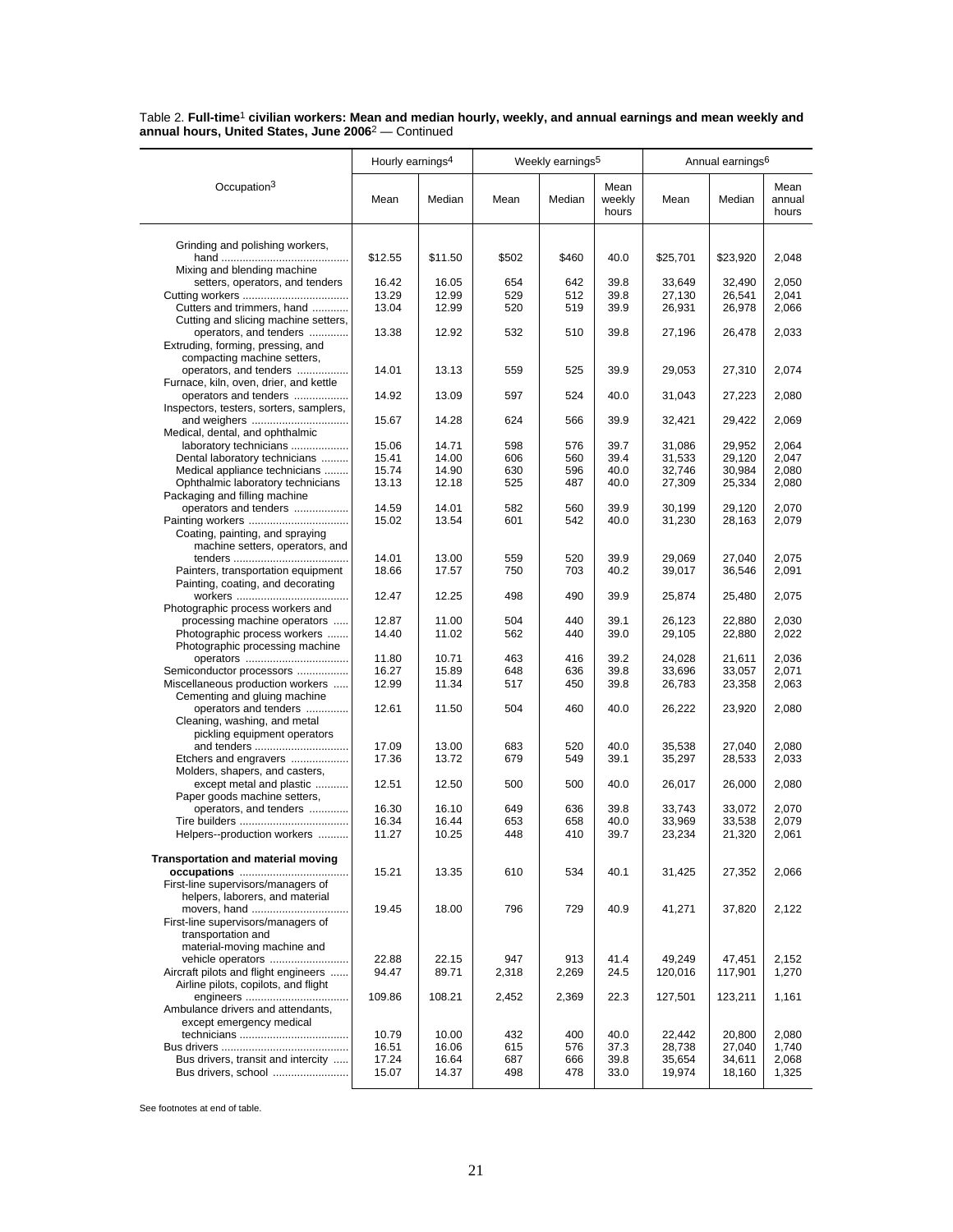|                                                                | Hourly earnings <sup>4</sup> |                  |              | Weekly earnings <sup>5</sup> |                         |                    | Annual earnings <sup>6</sup> |                         |
|----------------------------------------------------------------|------------------------------|------------------|--------------|------------------------------|-------------------------|--------------------|------------------------------|-------------------------|
| Occupation <sup>3</sup>                                        | Mean                         | Median           | Mean         | Median                       | Mean<br>weekly<br>hours | Mean               | Median                       | Mean<br>annual<br>hours |
|                                                                |                              |                  |              |                              |                         |                    |                              |                         |
| Driver/sales workers and truck drivers<br>Driver/sales workers | \$16.18<br>16.01             | \$15.02<br>16.18 | \$671<br>649 | \$620<br>662                 | 41.4<br>40.5            | \$34.604<br>33,760 | \$32,136<br>34,401           | 2.138<br>2,108          |
| Truck drivers, heavy and                                       |                              |                  |              |                              |                         |                    |                              |                         |
| tractor-trailer                                                | 17.02                        | 16.00            | 720          | 667                          | 42.3                    | 37,047             | 34,278                       | 2,177                   |
| Truck drivers, light or delivery                               |                              |                  |              |                              |                         |                    |                              |                         |
|                                                                | 14.50                        | 12.70            | 579          | 502                          | 39.9                    | 30,005             | 26,000                       | 2,070                   |
| Taxi drivers and chauffeurs                                    | 10.21                        | 9.45             | 393          | 368                          | 38.5                    | 20,400             | 19,130                       | 1,998                   |
| Locomotive engineers and operators                             | 27.38                        | 21.64            | 1,160        | 929                          | 42.4                    | 59,322             | 45,342                       | 2,167                   |
| Locomotive engineers                                           | 27.84                        | 21.80            | 1,187        | 929                          | 42.6                    | 61,702             | 48,318                       | 2,216                   |
| Railroad brake, signal, and switch                             |                              |                  |              |                              |                         |                    |                              |                         |
|                                                                | 24.99                        | 25.41            | 999          | 1,016                        | 40.0                    | 51,974             | 52,842                       | 2,080                   |
| Subway and streetcar operators                                 | 25.03                        | 25.84            | 1,001        | 1,034                        | 40.0                    | 52,068             | 53,747                       | 2,080                   |
| Sailors and marine oilers                                      | 13.11                        | 13.62            | 573          | 575                          | 43.7                    | 28,597             | 29,899                       | 2,181                   |
| Ship and boat captains and operators                           | 19.87                        | 19.07            | 982          | 817                          | 49.4                    | 46,272             | 42,466                       | 2,329                   |
| Captains, mates, and pilots of                                 |                              |                  |              |                              |                         |                    |                              |                         |
| water vessels                                                  | 19.87                        | 19.07            | 982          | 817                          | 49.4                    | 46,272             | 42,466                       | 2,329                   |
|                                                                | 30.04                        | 25.83            | 1,311        | 1,091                        | 43.6                    | 58,952             | 56,580                       | 1,963                   |
| Bridge and lock tenders                                        | 14.92                        | 15.15            | 597          | 606                          | 40.0                    | 31,023             | 31,502                       | 2,079                   |
| Parking lot attendants                                         | 7.97                         | 7.50             | 312          | 284                          | 39.2                    | 16.235             | 14.761                       | 2.037                   |
| Service station attendants                                     | 10.45                        | 9.50             | 415          | 380                          | 39.7                    | 21,600             | 19,760                       | 2.066                   |
| Transportation inspectors                                      | 23.57                        | 18.98            | 927          | 829                          | 39.3                    | 48,209             | 43,103                       | 2.046                   |
| Conveyor operators and tenders                                 | 15.13                        | 14.27            | 605          | 571                          | 40.0                    | 31,464             | 29,684                       | 2,080                   |
| Crane and tower operators                                      | 18.74                        | 17.00            | 749          | 680                          | 40.0                    | 38,882             | 35,360                       | 2,075                   |
| Dredge, excavating, and loading                                |                              |                  |              |                              |                         |                    |                              |                         |
| machine operators                                              | 15.95                        | 15.50            | 637          | 620                          | 39.9                    | 32,526             | 31,200                       | 2,039                   |
| Excavating and loading machine                                 |                              |                  |              |                              |                         |                    |                              |                         |
| and dragline operators                                         | 15.85                        | 15.50            | 633          | 620                          | 39.9                    | 32,315             | 30.909                       | 2.038                   |
| Hoist and winch operators                                      | 17.23                        | 18.88            | 687          | 755                          | 39.8                    | 35,708             | 39,270                       | 2,072                   |
| Industrial truck and tractor operators                         | 14.25                        | 13.46            | 569          | 538                          | 39.9                    | 29,407             | 27,872                       | 2,064                   |
| Laborers and material movers, hand                             | 11.28                        | 10.25            | 448          | 406                          | 39.7                    | 23,139             | 21,002                       | 2,052                   |
| Cleaners of vehicles and                                       |                              |                  |              |                              |                         |                    |                              |                         |
| equipment                                                      | 10.36                        | 9.30             | 414          | 372                          | 39.9                    | 21,480             | 19,344                       | 2.074                   |
| Laborers and freight, stock, and                               |                              |                  |              |                              |                         |                    |                              |                         |
| material movers, hand                                          | 11.91                        | 10.80            | 472          | 429                          | 39.7                    | 24,398             | 22,142                       | 2.048                   |
| Machine feeders and offbearers                                 | 11.42                        | 10.50            | 454          | 416                          | 39.8                    | 23,598             | 21,653                       | 2,066                   |
| Packers and packagers, hand                                    | 10.04                        | 9.32             | 398          | 370                          | 39.6                    | 20,544             | 18,959                       | 2,046                   |
| Pumping station operators<br>Refuse and recyclable material    | 21.03                        | 21.81            | 841          | 872                          | 40.0                    | 43,002             | 45,365                       | 2,045                   |
|                                                                | 13.10                        | 11.01            |              |                              | 42.2                    |                    |                              |                         |
| Tank car, truck, and ship loaders                              | 21.74                        | 19.06            | 552<br>909   | 500<br>946                   | 41.8                    | 28.712<br>45,238   | 26.000<br>39,645             | 2,192<br>2,081          |
|                                                                |                              |                  |              |                              |                         |                    |                              |                         |

1 Employees are classified as working either a full-time or a part-time schedule based on the definition used by each establishment. Therefore, a<br>worker with a 35-hour-per-week schedule might be considered a full-time<br>employee in one establishment, but classified as part-time in another firm,

where a 40-hour week is the minimum full-time schedule.<br><sup>2</sup> The survey covers all 50 states and the District of Columbia. Data were collected between December 2005 and January 2007. The average month of

reference was June 2006.<br><sup>3</sup> Workers are classified by occupation using the 2000 Standard

Occupational Classification (SOC) system.<br>4 Earnings are the straight-time hourly wages or salaries paid to<br>employees. They include incentive pay, cost-of-living adjustments, and<br>hazard pay. Excluded are premium pay for ov of all workers and dividing by the number of workers, weighted by hours.

5 Mean weekly earnings are the straight-time weekly wages or salaries paid to employees. Median weekly earnings designates position - one-half of<br>the hours are paid the same as or more than the rate shown. Mean weekly<br>hours are the hours an employee is scheduled to work in a week, exclusive overtime.<br>
<sup>6</sup> Mean annual earnings are the straight-time annual wages or salaries

paid to employees. Median annual earnings designates position - one-half of the hours are paid the same as or more than the rate shown. Mean annual hours are the hours an employee is scheduled to work in a year, exclusive of overtime.

NOTE: Overall occupational groups may include data for categories not shown separately.

SOURCE: Bureau of Labor Statistics, National Compensation Survey.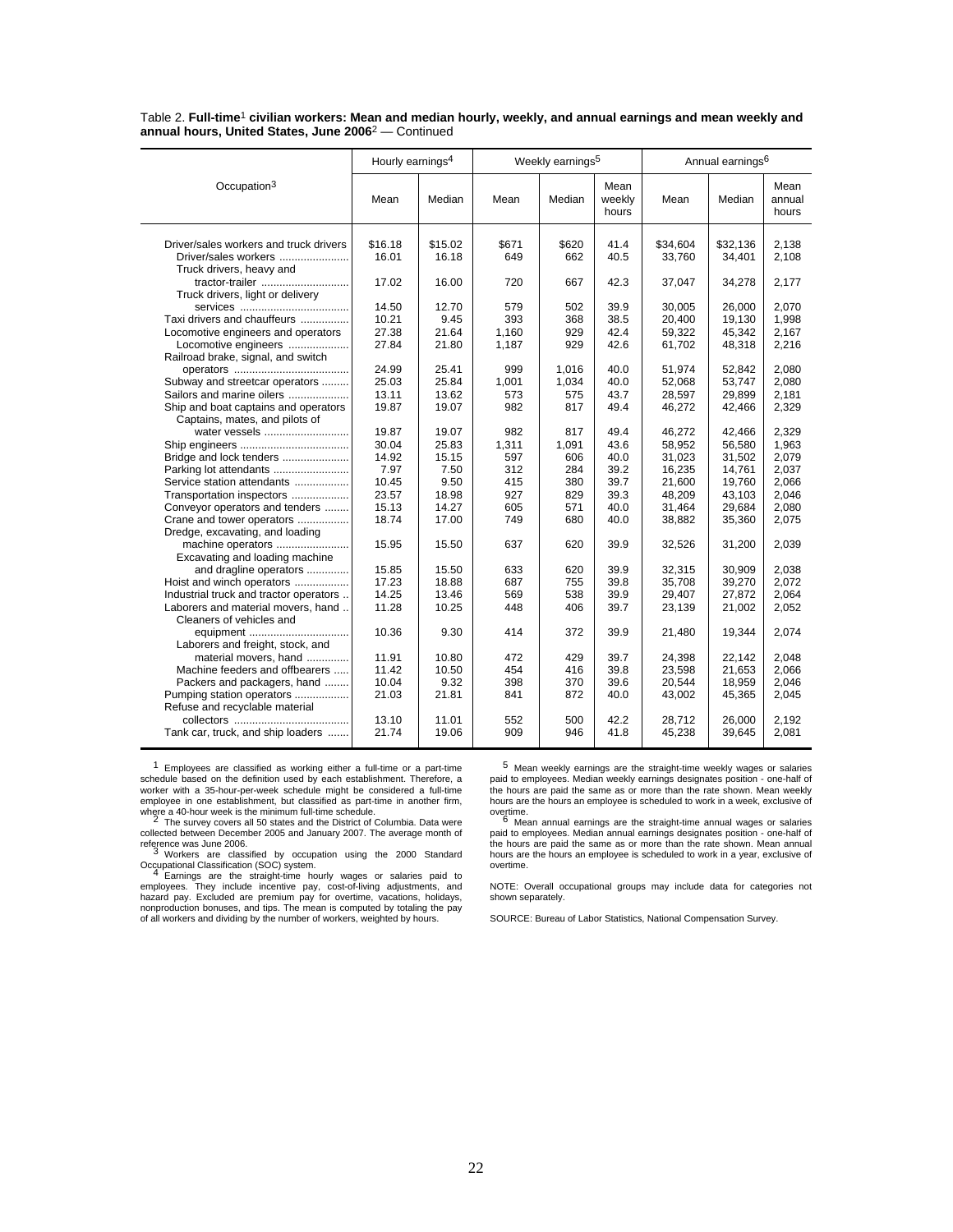## **Technical Note**

he data in this report are based on the National Compensation Survey (NCS) conducted by the U.S. Bureau of Labor Statistics (BLS). The NCS is locality based The data in this report are based on the National Compensation Survey (NCS) conducted by the U.S. Bureau of Labor Statistics (BLS). The NCS is locality based and covers establishments in private industry and State and local governments. Agriculture, private households, and the Federal Government are excluded from the scope of the survey.

*Survey scope.* The 2006 NCS included establishments representing approximately 128 million workers within the scope of the survey. (See Appendix table 1.) Establishments with one or more workers are covered in the survey. For purposes of this survey, an establishment is an economic unit that produces goods or services, a central administrative office, or an auxiliary unit providing support services to a company. For private industries in this survey, the establishment is usually at a single physical location. For State and local governments, an establishment is defined as all locations of a government entity. The employment figures reflect for the first time poststratification, to adjust survey sample weights to reflect current employment by industry. See the article at **www.bls.gov/opub/cwc/cm20070122ar01p1.htm** for more information.

*Sampling frame.* The list of establishments from which the survey sample was selected (sampling frame) was developed from State unemployment insurance reports. The reference month for the public sector is June 1994. Due to the volatility of industries within the private sector, sampling frames were developed using the most recent month of reference available at the time the sample was selected. The reference month for the private sector varied by area.

*Sample design.* The sample for this survey was selected using a 3-stage design. The first stage involved the selection of areas. The NCS sample consists of 152 metropolitan areas and nonmetropolitan areas that represent the Nation's 326 metropolitan statistical areas (as defined by the U.S. Office of Management and Budget) and the remaining portions of the 50 States. Metropolitan areas are defined as Metropolitan Statistical Areas (MSAs) or Consolidated Metropolitan Statistical Areas (CMSAs), as defined by the Office of Management and Budget in 1994. Nonmetropolitan areas are counties that do not fit the metropolitan area definition.

In the second stage, the sample of establishments was drawn by first stratifying the sampling frame by ownership and industry. The number of sample establishments allocated to each stratum was approximately proportional to the stratum employment. Each sampled establishment was selected within a stratum with a probability proportional to its employment. Use of this technique means that the larger an establishment's employment, the greater its chance of selection. Weights were applied to each establishment when the data were tabulated so that each establishment represents similar units (in terms of industry and employment size) in the economy that were not selected for collection.

The third stage of sample selection was probability sampling of occupations within a sampled establishment.

*Data collection.* Field economists from BLS regional offices surveyed each establishment. Collection was conducted between December 2005 and January 2007. The average payroll reference month was June 2006. For each establishment in the survey, the data reflect the establishment's practices on the day of collection.

Identification of the occupations for which wage data were to be collected was a multistep process:

- 1. Probability-proportional-to-size selection of establishment jobs
- 2. Classification of jobs into occupations based on the 2000 Standard Occupational Classification (SOC) system
- 3. Characterization of jobs as full-time versus part time, union versus nonunion, and time versus incentive
- 4. Determination of the level of work of each job

For each occupation, wage data were collected for those workers whose jobs could be characterized by the criteria identified in the last three steps. If a specific work level could not be determined, wages were still collected.

In step one, jobs to be sampled were selected at each establishment by the BLS field economist during a personal visit. A complete list of employees was used for sampling, with each selected worker representing a job within the establishment. As with the selection of establishments, the selection of a job was based on probability proportional to its size in the establishment. The greater the number of people working in a job in the establishment, the greater its chance of selection.

The second step of the process entailed classifying the selected jobs into occupations based on their duties. NCS now uses the 2000 Standard Occupational Classification (SOC) system. A selected job may fall into any one of about 800 occupational classifications, from accountant to zoologist. For cases in which a job's duties overlapped two or more SOC classification codes, the duties used to set the wage level were used to classify the job. Classification by primary duties was the fallback.

Each occupational classification is an element of a broader classification known as a major group. Occupations can fall into any of 22 major groups (the group 55-0000, Military Specific Occupations, is not included). For more information on the SOC classification system and a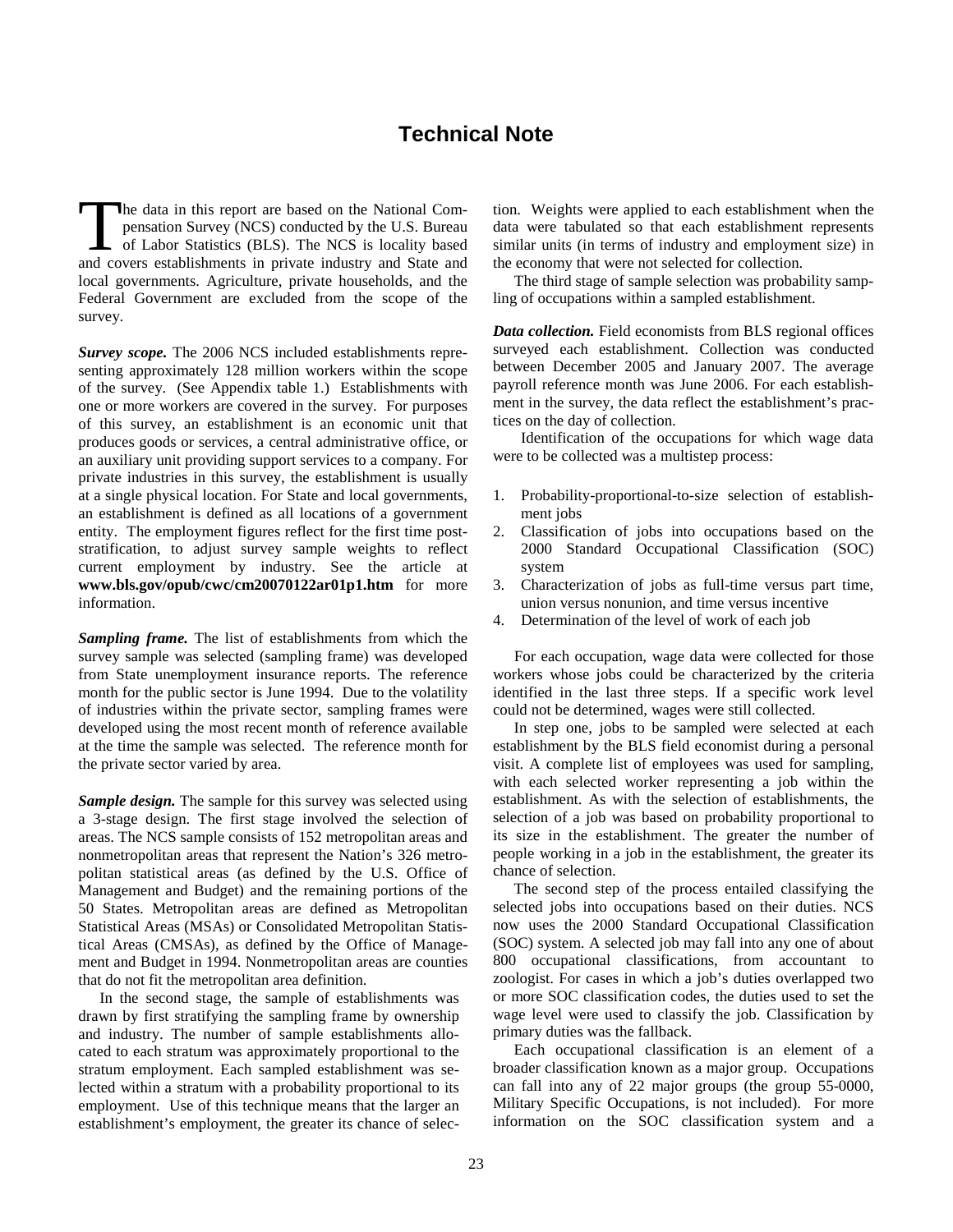complete list of all occupations, see the BLS Internet site **www.bls.gov/soc/home.htm**.

In step three, certain other job characteristics of the chosen worker were identified. First, the worker was identified as holding either a full-time or part-time job, based on the establishment's definition of those terms. Therefore, a worker with a 35-hour-per-week schedule might be considered a full-time employee in one establishment, but classified as part-time in another firm, where a 40-hour week is the minimum full-time schedule. Then, the worker was classified as having a time versus incentive job, depending on whether any part of pay was directly based on the actual production of the worker, rather than solely on hours worked. The worker also was identified as being in a union job or a nonunion job.

In the last step before wage data were collected, the work level of each selected job was determined using a "point factor leveling" process. Information on average hourly earnings by occupational work level will be published later this year in the national bulletin on occupational earnings.

*Estimation.* The wage series in the tables are computed by combining the wages for each sampled occupation. Before being combined, individual wage rates are weighted by the number of workers; the sample weight, adjusted for nonresponding establishments and other factors; and the occupation's scheduled hours of work. The sample weight reflects the inverse of each unit's probability of selection at each sample selection stage and four weight adjustment factors. The first factor adjusts for establishment nonresponse and the second factor adjusts for occupational nonresponse. The third factor adjusts for any special situations that may have occurred during data collection. The fourth factor, poststratification, also called benchmarking, is introduced to adjust estimated employment totals to the current counts of employment by industry. The latest available employment counts were used to derive average earnings. For the first time, the 2002 North American Industry Classification System (NAICS) was used to classify industries. For more information on the NAICS classification system, see the BLS Internet site **www.bls.gov/naics.htm**.

*Data reliability.* The data in this summary are estimates from a scientifically selected probability sample. There are two types of errors possible in an estimate based on a sample survey, sampling and nonsampling.

Sampling errors occur because observations come only from a sample and not from an entire population. The sample used for this survey is one of a number of possible

samples of the same size that could have been selected using the sample design. Estimates derived from the different samples would differ from one another.

A measure of the variation among these differing estimates is called the standard error or sampling error. It indicates the precision with which an estimate from a particular sample approximates the average result of all possible samples. The relative standard error (RSE) is the standard error divided by the estimate. Table 1 contains RSE data for indicated series in this report. The RSE data for table 2 are available upon request.

The standard error can be used to calculate a "confidence interval" around a sample estimate. As an example, table 1 shows mean hourly earnings for all workers of \$19.29 per hour and a relative standard error of 1.2 percent for this estimate. At the 90-percent level, the confidence interval for this estimate is from \$18.91 to \$19.67 (\$19.29 x 1.645 x  $0.012 = $0.3808$ , rounded to \$0.38); (\$19.29 - 0.38 =  $$18.91$ ;  $$19.29 + 0.38 = $19.67$ ). If all possible samples were selected to estimate the population value, the interval from each sample would include the true population value approximately 90 percent of the time.

Nonsampling errors also affect survey results. They can stem from many sources, such as inability to obtain information for some establishments, difficulties with survey definitions, inability of the respondents to provide correct information, or mistakes in recording or coding the data obtained. Although they were not specifically measured, the nonsampling errors were expected to be minimal due to the extensive training of field economists who gathered the survey data by personal visit, computer edits of the data, and detailed data review.

*Additional information.* NCS reports for about 80 metropolitan areas, as well as a list of occupational classifications and the factors used in determining work levels, may be obtained from BLS by calling (202) 691-6199. You may also write to BLS at: Division of Compensation Data Analysis and Planning, 2 Massachusetts Ave., NE., Room 4175, Washington, DC 20212-0001; or send e-mail to *NCSinfo@bls.gov*.

The national summary and bulletin, along with locality publications, are available on the BLS Internet site: **www.bls.gov/ncs/home.htm** in a Portable Document Format (PDF).

Material in this summary is in the public domain and, with appropriate credit, may be reproduced without permission. This information will be made available to sensory-impaired individuals upon request. Voice phone: (202) 691-5200; Federal Relay Service: 1-800-877-8339.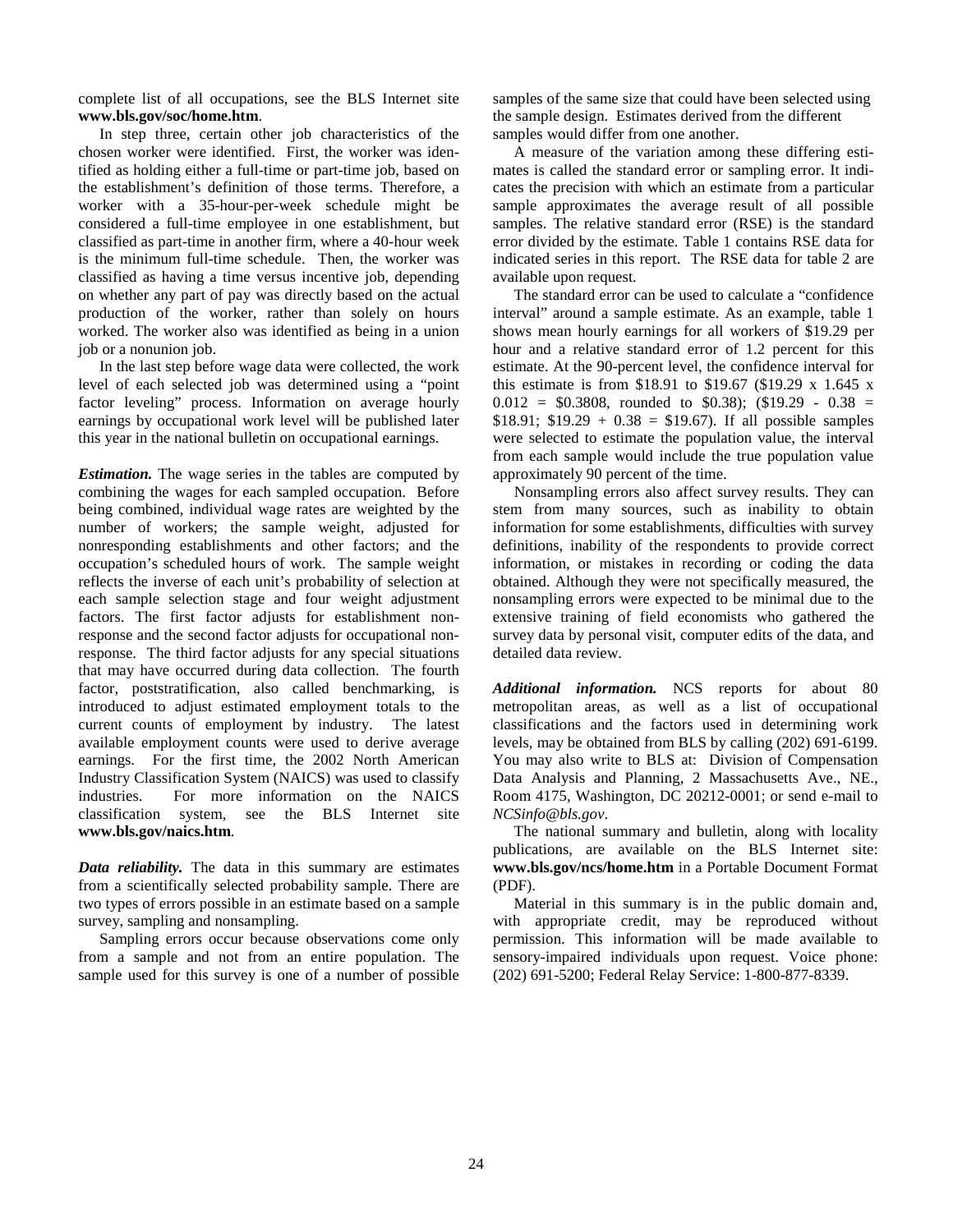| Occupational group <sup>3</sup>                  | Civilian<br>workers | Private<br>industry<br>workers | State and local<br>government<br>workers |
|--------------------------------------------------|---------------------|--------------------------------|------------------------------------------|
|                                                  | 128,000,000         | 109,520,000                    | 18,478,700                               |
| Management, professional, and related            | 34,092,700          | 24,509,500                     | 9,583,300                                |
| Management, business, and financial              | 9,916,400           | 8,528,700                      | 1,387,700                                |
|                                                  | 24,176,300          | 15,980,700                     | 8,195,600                                |
|                                                  | 26.592.700          | 22.386.200                     | 4.206.500                                |
|                                                  | 34.143.500          | 31.354.200                     | 2,789,300                                |
|                                                  | 12,857,900          | 12,790,000                     | 67,900                                   |
| Office and administrative support                | 21,285,600          | 18,564,200                     | 2,721,400                                |
| Natural resources, construction, and maintenance | 11,921,700          | 10,908,800                     | 1,012,900                                |
|                                                  | 6.642.000           | 6.090.000                      | 551.900                                  |
| Installation, maintenance, and repair            | 5,120,300           | 4,676,200                      | 444,100                                  |
| Production, transportation, and material moving  | 21.249.600          | 20,362,800                     | 886,800                                  |
|                                                  | 10,467,800          | 10,297,600                     | 170,100                                  |
| Transportation and material moving               | 10,781,800          | 10,065,100                     | 716,700                                  |
|                                                  |                     |                                |                                          |

## Appendix table 1. **Number of workers**1 **represented by the survey, United States, June 2006**2

<sup>1</sup> The number of workers represented by the survey are<br>rounded to the nearest 100. Estimates of the number of workers<br>provide a description of size and composition of the labor force<br>included in the survey. Estimates are

3 Workers are classified by occupation using the 2000 Standard Occupational Classification (SOC) system.

NOTE: Dashes indicate that no data were reported or that data did not meet publication criteria.

SOURCE: Bureau of Labor Statistics, National Compensation Survey.